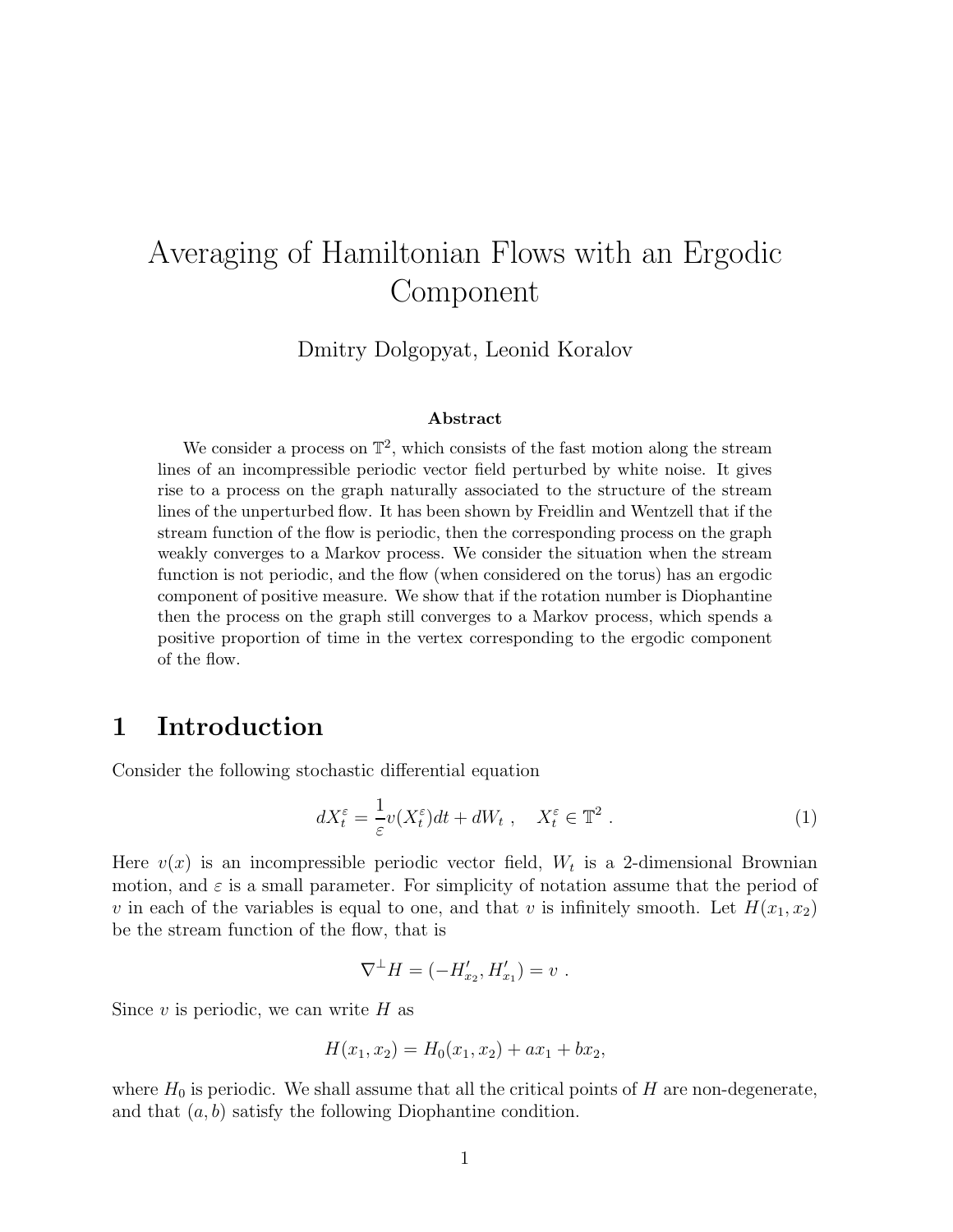Let  $\rho = a/b$  be irrational. Without loss of generality we may assume that  $0 < a < b$ (the general case can be obtained by interchanging  $x_1$  and  $x_2$ , and/or replacing  $x_i$  by  $-x_i$ , if needed). Let  $[a_1, a_2 \ldots a_n \ldots]$  be the continued fraction expansion of  $\rho$ . We assume that

$$
a_n \le n^2 \quad \text{for all sufficiently large } n. \tag{2}
$$

We shall see in Section 8 that this condition holds for almost all  $\rho$  (with respect to the Lebesgue measure on  $(0, 1)$ .

For a and b which are rationally independent, as in our case, it has been shown by Arnold in [1] that the structure of the streamlines of v on the torus is as follows. There are finitely may domains  $U_k$ ,  $k = 1, \ldots, n$ , bounded by the separatrices of H, such that the trajectories of the dynamical system  $\dot{X}_t = v(X_t)$  in  $U_k$  are either periodic or tend to a point where the vector field is equal to zero. The trajectories form one ergodic class outside of the domains  $U_k$ . More precisely, let  $\mathcal{E} = \mathbb{T}^2 \setminus \text{Cl}(\bigcup_{k=1}^n U_k)$ . Here  $\text{Cl}(\cdot)$  stands for the closure of a set. Then the dynamical system is ergodic on  $\mathcal E$  (and is, in fact, mixing  $(see |8|).$ 

Although  $H$  itself is not periodic, we can consider its critical points as points on the torus, since  $\nabla H$  is periodic. All the maxima and the minima of H are located inside the domains  $U_k$ .

At first we shall consider the case when there is just one periodic component  $U$ , which contains only one critical point of  $H$  (a maximum or a minimum). An example of a phase portrait of such a vector field  $v$  (considered on the plane) is given in the picture. The general case is discussed in Section 9.



Assume, for definiteness, that the critical point of  $H$  inside U is a maximum. We shall denote the saddle point of H on the torus by A and the maximum by  $M$ . Consider the following mapping of the torus onto the segment  $I = [0, H(M) - H(A)]$  of the real line

$$
h(x) = \begin{cases} 0 & \text{if } x \in \mathcal{E} \\ H(x) - H(A) & \text{otherwise.} \end{cases}
$$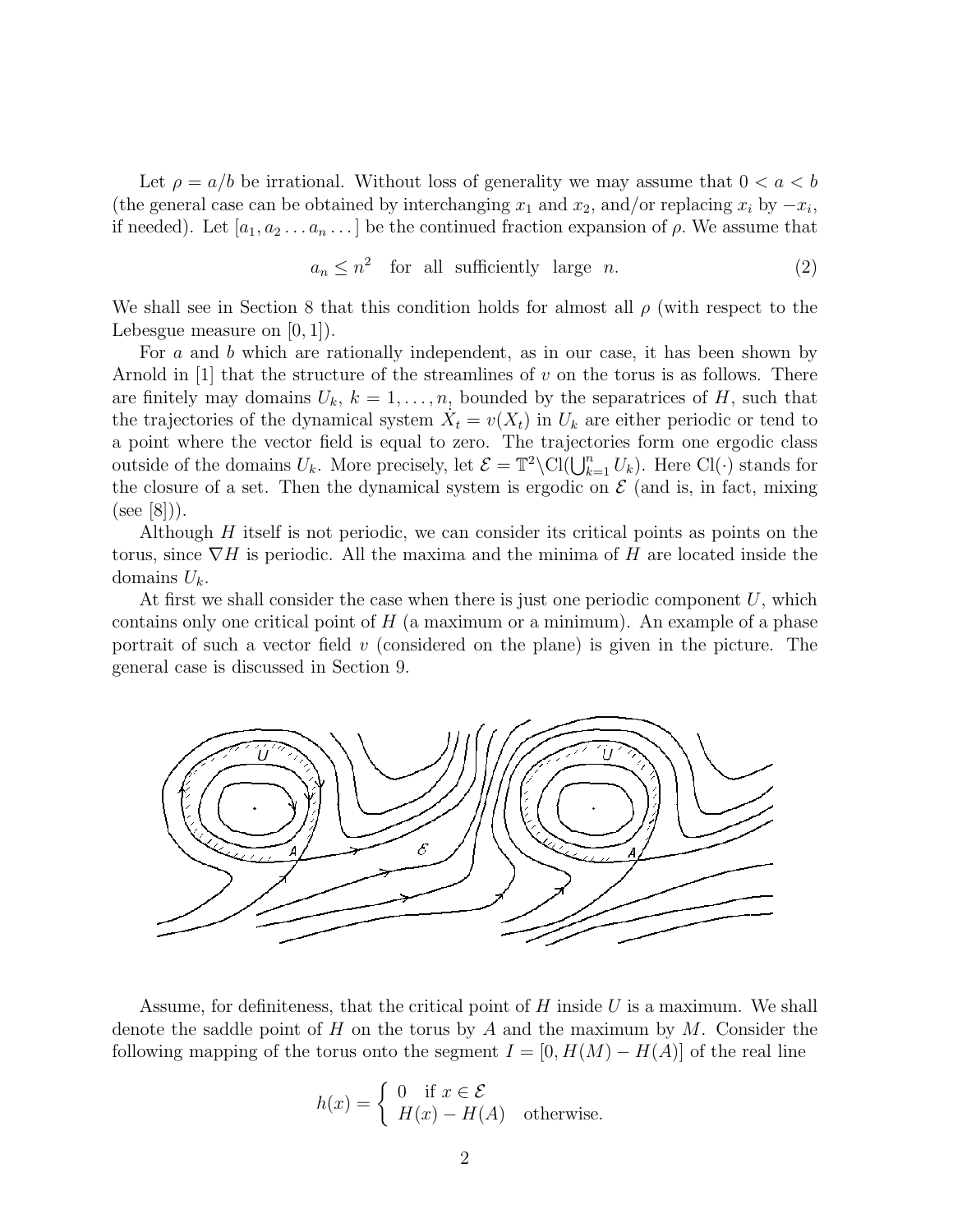We denote the set  $\{x \in \mathrm{Cl}(U) : H(x) - H(A) = h\}$  by  $\gamma(h)$ . Let  $\gamma = \gamma(0) = \partial U$ . Let  $Lf = a(h)f'' + b(h)f'$  be the differential operator on I with the coefficients

$$
a(h) = \frac{1}{2} \left( \int_{\gamma(h)} \frac{1}{|\nabla H|} dl \right)^{-1} \int_{\gamma(h)} |\nabla H| dl \quad \text{and} \tag{3}
$$

$$
b(h) = \frac{1}{2} \left( \int_{\gamma(h)} \frac{1}{|\nabla H|} dl \right)^{-1} \int_{\gamma(h)} \frac{\Delta H}{|\nabla H|} dl.
$$
 (4)

Let  $k = 2(\int_{\gamma} |\nabla H| dl)^{-1}$ Area $(\mathcal{E})$ . Consider the process  $Y_t$  on the segment I which is defined via its generator  $\mathcal L$  as follows. The domain of the generator consists of those functions  $f \in C(I)$  which

(a) are twice continuously differentiable in the interior of I,

- (b) have limits  $\lim_{h\to 0} Lf(h)$  and  $\lim_{h\to (H(M)-H(A))} Lf(h)$  at the endpoints of I,
- (c) have the limit  $\lim_{h\to 0} f'(h)$ , and  $\lim_{h\to 0} f'(h) = k \lim_{h\to 0} Lf(h)$ .

For functions f which satisfy the above three properties, we define  $\mathcal{L}f = Lf$  in the interior of the segment, and as the limit of  $Lf$  at the endpoints of  $I$ .

It well-known (see [11], for example) that there exists a strong Markov process on I with continuous trajectories, with the generator L. The measure on  $C([0,\infty), I)$  induced by the process is uniquely defined by the operator and the initial distribution of the process.

We shall prove the following theorem

**Theorem 1.** The measure on on  $C([0,\infty), I)$  induced by the process  $Y_t^{\varepsilon} = h(X_t^{\varepsilon})$  converges weakly to the measure induced by the process with the generator  $\mathcal L$  with the initial distribution  $h(X_0^{\varepsilon})$ .

One of the main ingredients of the proof is the estimate on the expectation of the time it takes for the solution of (1) to leave the ergodic component. This estimate will be derived in Sections 4 and 5. Besides, we shall use a number of estimates on the transition times of the process between different level sets of the Hamiltonian inside the periodic component. Those will be proved in Section 3. First, however, we prove Theorem 1, while assuming that we have all the needed estimates. We discuss the case of more than one periodic component in Section 9. Sections 6–8 contain technical estimates needed for the proof.

We observe that irrationality of  $\rho$  is necessary for Theorem 1, since if  $\rho$  is rational then the restriction of X to  $\mathcal E$  is periodic rather than ergodic, so the phase space of the limiting process is a graph with two edges (one of which forms a loop) and one vertex (compare with [7]). On the other hand, it has been conjectured by M. Freidlin [5] that Theorem 1 holds for ALL irrational values of  $\rho$ . Our paper proves this result for  $\rho$ 's which can not be approximated too well by rationals. On the other hand, Sowers [14] shows that in the opposite case of  $\rho$ 's which are very well approximable by rationals, the result is also true. There is still a gap between our condition (2) and the numbers considered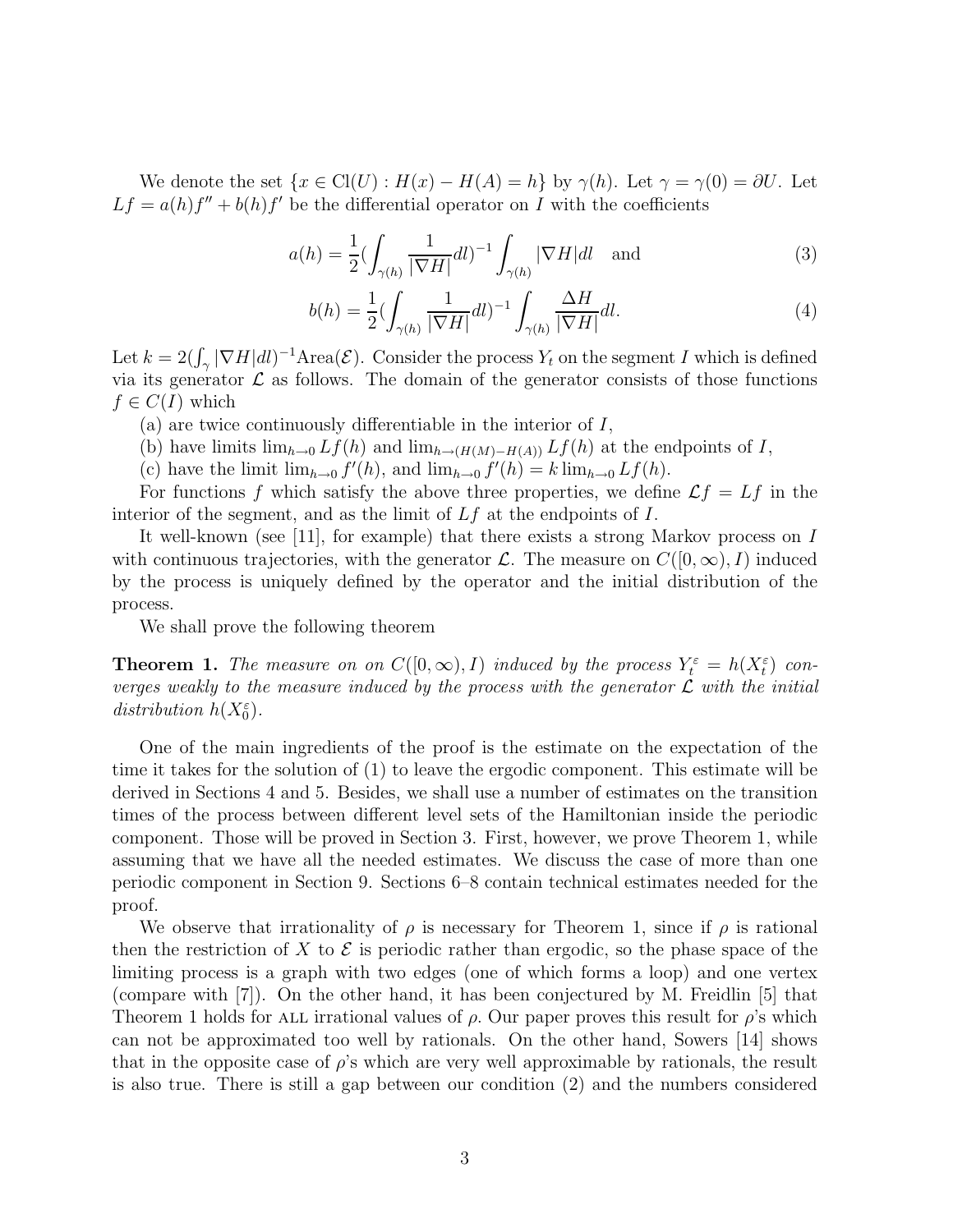by [14], but we hope that the combination of our approach with the methods of [14] will allow to establish the result in full generality.

We note that there is a related problem, which concerns the asymptotics of effective diffusivity for a two-dimensional periodic vector field perturbed by small diffusion. It also involves the study of the behavior of the process  $X_t^{\varepsilon}$  near the saddle points and near the separatrices. We refer an interested reader to the papers by Fannjiang and Papanicolaou [4], Koralov [10], Sowers [15], and Novikov, Papanicolaou, and Ryzhik [13] for some of the recent results.

#### 2 Proof of the Main Theorem

Let  $\Psi$  be the subset of  $C(I)$ , which consists of all bounded functions, which are continuously differentiable on  $[0, H(M) - H(A))$  (the derivative at  $h = 0$  is one-sided). Note that this is a measure defining set, that is the equality  $\int_I u d\mu_1 = \int_I u d\mu_2$  for all  $u \in \Psi$ implies that  $\mu_1 = \mu_2$ . Let D be the subset of  $D(\mathcal{L})$ , which consists of all the functions f for which  $\mathcal{L}f \in \Psi$ .

We formulate the following lemma.

**Lemma 2.1.** For any function  $f \in \mathcal{D}$ , any initial point  $x \in \mathbb{T}^2$ , and any  $T > 0$  we have

$$
\mathbb{E}_x[f(h(X_T^{\varepsilon})) - f(h(X_0^{\varepsilon})) - \int_0^T \mathcal{L}f(h(X_s^{\varepsilon}))ds] \to 0 \quad \text{as } \varepsilon \to 0,
$$
 (5)

uniformly in  $x \in \mathbb{T}^2$ .

An analogous lemma was used in the monograph of Freidlin and Wentzell [7] to justify the convergence of the process  $Y_t^{\varepsilon}$  to the limiting process on the graph. The main idea, roughly speaking, is to use the tightness of the family  $Y_t^{\varepsilon}$ , and then to show that the limiting process (along any subsequence), is a solution of the martingale problem, corresponding to the operator L. Here, as in [7], it is used that for every  $u \in \Psi$  and  $\lambda > 0$  the equation  $\lambda f - \mathcal{L}f = u$  has a solution  $f \in \mathcal{D}$ .

The main difference between our case and that of [7] is the presence of an ergodic component. However, all the arguments used to prove the main theorem based on (5) remain the same. Thus, upon referring to Lemma 3.1 of [7], it is enough to prove our Lemma 2.1 above.

The proof of Lemma 2.1 will rely on several other lemmas. Below we shall introduce a number of processes, stopping times, and sets, which will depend on  $\varepsilon$ . However, we shall not always incorporate this dependence on  $\varepsilon$  into notation, so one must be careful to distinguish between the objects which do not depend on  $\varepsilon$  and those which do.

Let  $\overline{\tau}$  be the first time when the process  $X_t^{\varepsilon}$  reaches the set  $\gamma(\varepsilon^{\frac{1}{2}})$ . We shall need the following estimate on the expectation of  $\overline{\tau}$ , which is proved in Sections 4 and 5.

**Lemma 2.2.** For any  $\varkappa > 0$  there is  $\varepsilon_0 > 0$ , such that  $\mathbb{E}_x \overline{\tau} \leq \varepsilon^{\frac{1}{2} - \varkappa}$  for  $\varepsilon \leq \varepsilon_0$  for all  $x \in \text{Cl}(\mathcal{E})$ .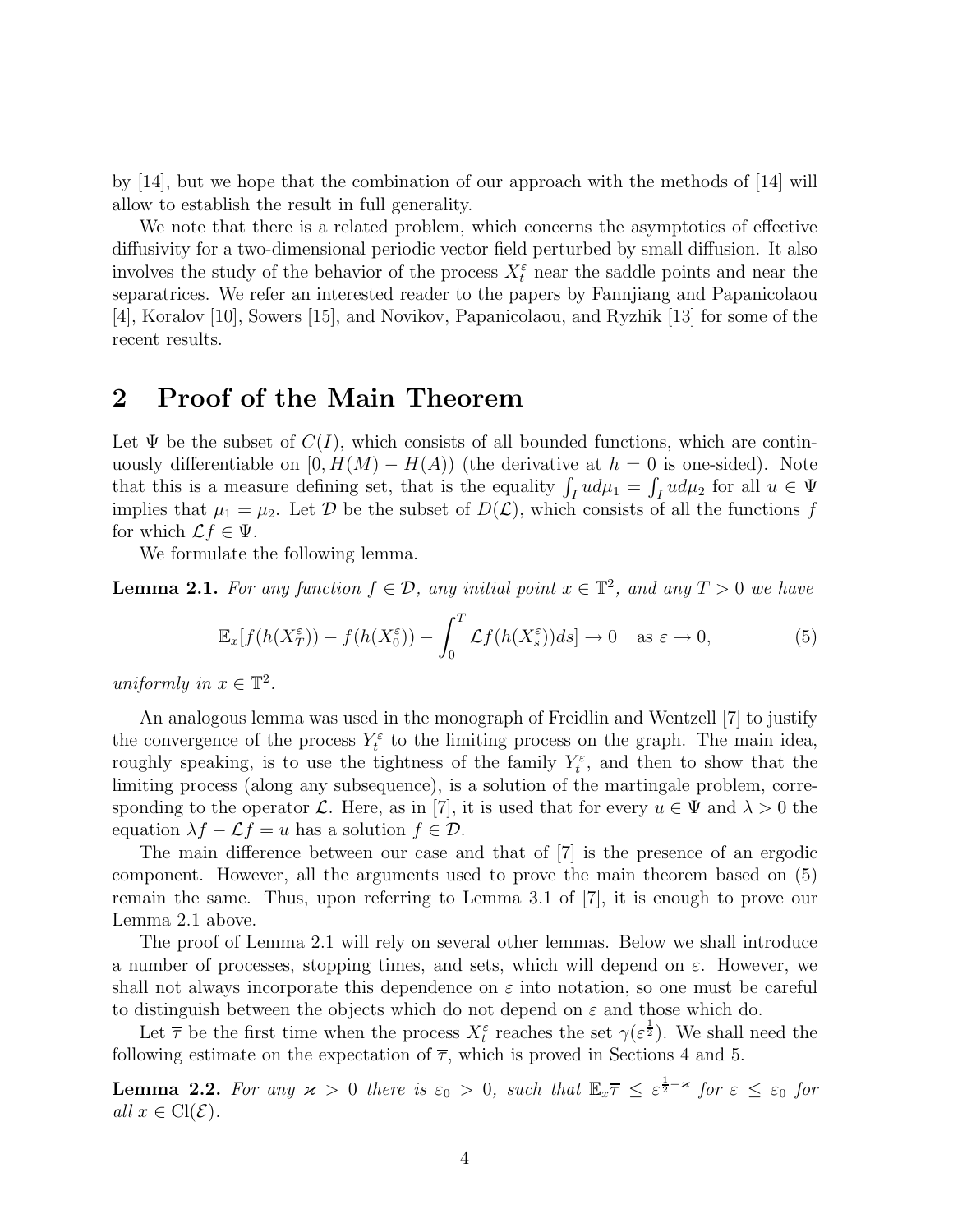Let us now pick constants  $\varkappa$  and  $\alpha$ , such that  $0 < \varkappa < \frac{1}{4} < \alpha < \frac{1}{2}$ . Let  $\overline{\gamma} = \gamma(\varepsilon^{\alpha})$ . Recall that  $\gamma = \gamma(0)$  is the boundary of U. Let  $\tau$  be the first time when the process  $X_t^{\varepsilon}$ reaches  $\overline{\gamma}$ , and  $\sigma$  be the first time when the process reaches  $\gamma$ . We inductively define the following two sequences of stopping times. Let  $\tau_1 = \tau$ . For  $n \geq 1$  let  $\sigma_n$  be the first time following  $\tau_n$  when the process reaches  $\gamma$ . For  $n \geq 2$  let  $\tau_n$  be the first time following  $\sigma_{n-1}$ when the process reaches  $\overline{\gamma}$ .



We can consider the following discrete time Markov chains  $\xi_n^1 = X_{\tau_n}^{\varepsilon}$  and  $\xi_n^2 = X_{\sigma_n}^{\varepsilon}$  with the state spaces  $\overline{\gamma}$  and  $\gamma$ , respectively. Let  $P_1(x, dy)$  and  $P_2(x, dy)$  be transition operators for the Markov chains  $\xi_n^1$  and  $\xi_n^2$ , respectively. They are uniformly exponentially mixing in the following sense.

**Lemma 2.3.** There exist constants  $0 < c < 1$ ,  $\varepsilon_0 > 0$ ,  $n_0 > 0$ , and probability measures  $\mu$  and  $\nu$  (which depend on  $\varepsilon$ ) on  $\overline{\gamma}$  and  $\gamma$ , respectively, such that for  $\varepsilon < \varepsilon_0$  and  $n \ge n_0$ we have

$$
\sup_{x \in \overline{\gamma}} (\text{Var}(P_1^n(x, dy) - \mu(dy))) \le c^n, \qquad \sup_{x \in \gamma} (\text{Var}(P_2^n(x, dy) - \nu(dy))) \le c^n, \tag{6}
$$

where Var is the total variation of the signed measure.

We prove this lemma in Section 7. Let us now examine the transitions times between  $\overline{\gamma}$  and  $\gamma$ , assuming that we start with the invariant measures. The following lemma is proved in Section 3.

Lemma 2.4. The asymptotic behavior of the transition times is the following

$$
\mathbb{E}_{\mu}\sigma = k_1 \varepsilon^{\alpha} (1 + o(1)), \quad \text{as} \ \varepsilon \to 0,
$$
 (7)

$$
\mathbb{E}_{\nu}\tau = k_2 \varepsilon^{\alpha} (1 + o(1)), \quad \text{as } \varepsilon \to 0,
$$
 (8)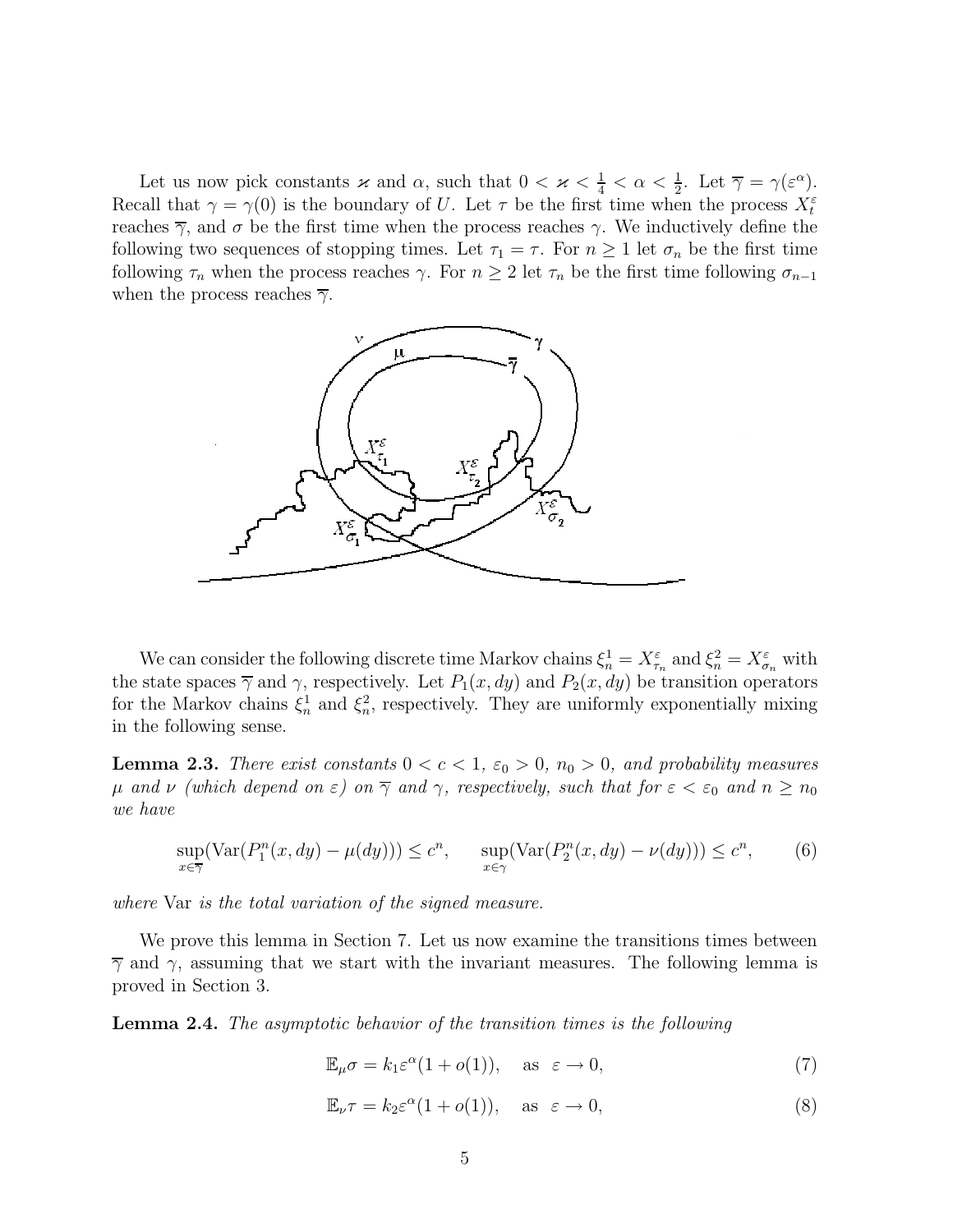where  $k_1 = 2(\int_{\gamma} |\nabla H| dl)^{-1}$ Area $(U)$  and  $k_2 = 2(\int_{\gamma} |\nabla H| dl)^{-1}$ Area $(\mathcal{E})$ . Besides, we have the following estimate α−κ

$$
\sup_{x \in \gamma} \mathbb{E}_x \tau \le k_3 \varepsilon^{\alpha - \varkappa}, \quad \text{as} \ \ \varepsilon \to 0
$$

for some  $k_3 > 0$ .

We shall need to control the number of excursions between  $\overline{\gamma}$  and  $\gamma$  before time T. For this purpose we formulate the following lemma, which will be proved in Section 3.

**Lemma 2.5.** There is a constant  $r > 0$ , such that for all sufficiently small  $\varepsilon$  we have

$$
\sup_{x \in \overline{\gamma}} \mathbb{E}_x e^{-\sigma} \le 1 - r\varepsilon^{\alpha}.
$$

Using the Markov property of the process and Lemma 2.5, we get the estimate

$$
\sup_{x \in \mathbb{T}^2} \mathbb{E}_x e^{-\sigma_n} = \sup_{x \in \overline{\gamma}} \mathbb{E}_x e^{-\sigma_n} \le (\sup_{x \in \overline{\gamma}} \mathbb{E}_x e^{-\sigma})^n \le (1 - r\varepsilon^\alpha)^n. \tag{9}
$$

The next lemma (also proved in Section 3) allows us to estimate integrals of the type (5) over intervals  $[0, \tau]$  and  $[0, \sigma]$ .

**Lemma 2.6.** For any function  $f \in \mathcal{D}$  we have the following asymptotic estimates

$$
\sup_{x \in \overline{\gamma}} |\mathbb{E}_x[f(h(X^\varepsilon_\sigma)) - f(h(X^\varepsilon_0)) - \int_0^\sigma \mathcal{L}f(h(X^\varepsilon_s))ds]| = o(\varepsilon^\alpha) \quad \text{as } \varepsilon \to 0,
$$
 (10)

$$
\mathbb{E}_{\nu}[f(h(X_{\tau}^{\varepsilon})) - f(h(X_{0}^{\varepsilon})) - \int_{0}^{\tau} \mathcal{L}f(h(X_{s}^{\varepsilon}))ds] = o(\varepsilon^{\alpha}) \quad \text{as } \varepsilon \to 0.
$$
 (11)

Moreover, we also have

$$
\sup_{x \in \mathbb{T}^2} |\mathbb{E}_x[f(h(X^\varepsilon_\tau)) - f(h(X^\varepsilon_0)) - \int_0^\tau \mathcal{L}f(h(X^\varepsilon_s))ds]| \to 0 \quad \text{as } \varepsilon \to 0. \tag{12}
$$

*Proof of Lemma 2.1.* Let  $f \in \mathcal{D}$ ,  $T > 0$ , and  $\eta > 0$  be fixed. We would like to show that the absolute value of the left hand side of  $(5)$  is less than  $\eta$  for all sufficiently small positive  $\varepsilon$ .

First, we replace the time interval  $[0, T]$  by a larger one,  $[0, \tilde{\tau}]$ , where  $\tilde{\tau}$  is the first of the stopping times  $\tau_n$ , which is greater than or equal to T, that is

$$
\widetilde{\tau} = \min_{n:\tau_n \geq T} \tau_n.
$$

Using the Markov property of the process, the difference can be rewritten as follows

$$
|\mathbb{E}_x[f(h(X_{\tilde{\tau}}^{\varepsilon})) - f(h(X_0^{\varepsilon})) - \int_0^{\tilde{\tau}} \mathcal{L}f(h(X_s^{\varepsilon}))ds] -
$$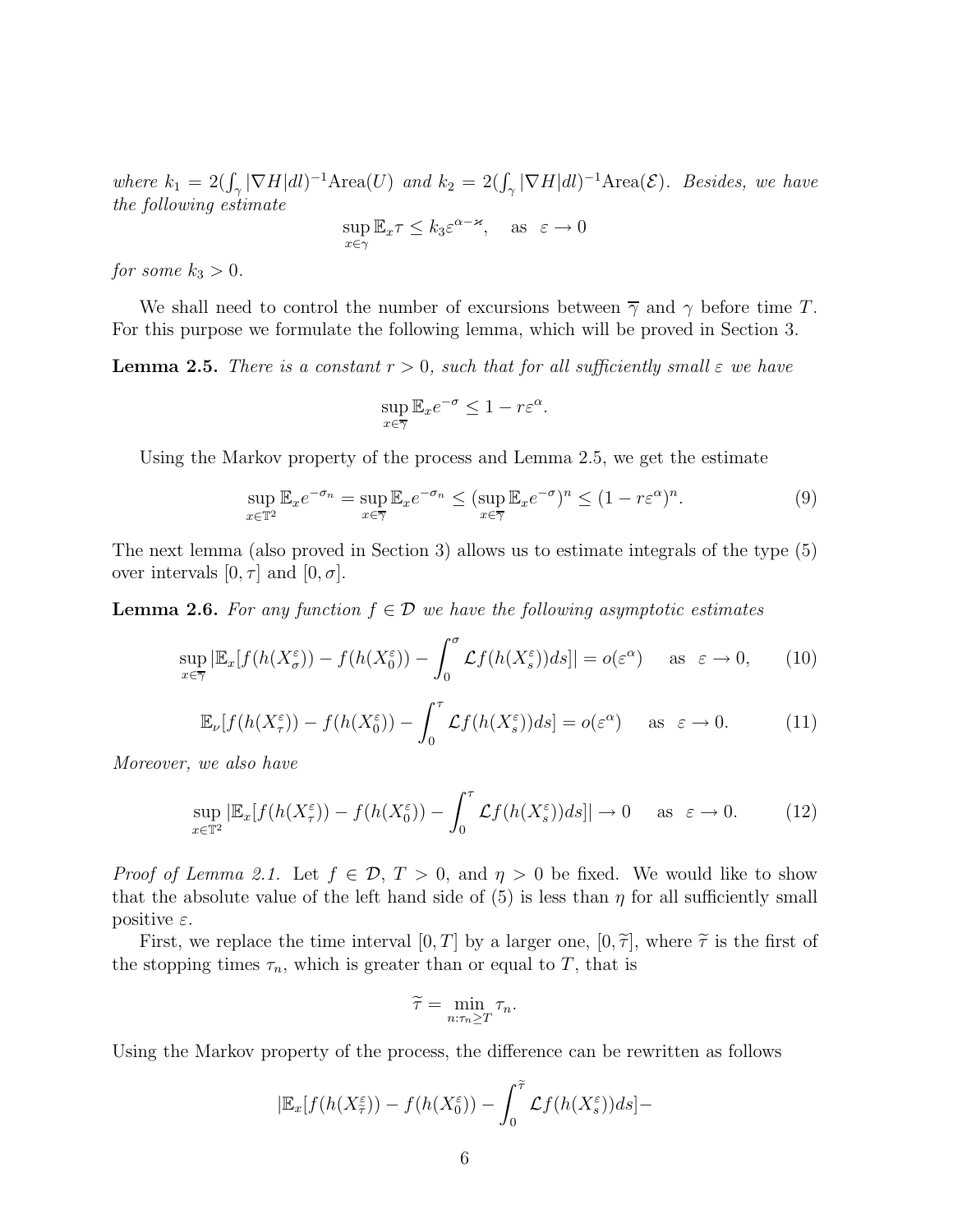$$
\mathbb{E}_x[f(h(X_T^{\varepsilon})) - f(h(X_0^{\varepsilon})) - \int_0^T \mathcal{L}f(h(X_s^{\varepsilon}))ds] =
$$
  

$$
|\mathbb{E}_x \mathbb{E}_{X_T^{\varepsilon}}[f(h(X_T^{\varepsilon})) - f(h(X_0^{\varepsilon})) - \int_0^{\tau} \mathcal{L}f(h(X_s^{\varepsilon}))ds]|.
$$

The latter expression can be made smaller than  $\frac{\eta}{5}$  for all sufficiently small  $\varepsilon$  due to (12). Therefore, it remains to show that

$$
|\mathbb{E}_x[f(h(X_{\widetilde{\tau}}^{\varepsilon})) - f(h(X_0^{\varepsilon})) - \int_0^{\widetilde{\tau}} \mathcal{L}f(h(X_s^{\varepsilon}))ds]| < \frac{4\eta}{5}
$$

for all sufficiently small  $\varepsilon$ . We shall denote the indicator function of a set A by  $\chi_A$ . Using the stopping times  $\tau_n$  and  $\sigma_n$  we can rewrite the expectation in the left hand side of this inequality as follows

$$
\mathbb{E}_x[f(h(X_{\tilde{\tau}}^{\varepsilon})) - f(h(X_0^{\varepsilon})) - \int_0^{\tilde{\tau}} \mathcal{L}f(h(X_s^{\varepsilon}))ds] =
$$
  

$$
\mathbb{E}_x[f(h(X_{\tau}^{\varepsilon})) - f(h(X_0^{\varepsilon})) - \int_0^{\tau} \mathcal{L}f(h(X_s^{\varepsilon}))ds] +
$$
  

$$
\sum_{n=1}^{\infty} \mathbb{E}_x(\chi_{\{\tau_n < \tilde{\tau}\}} \mathbb{E}_{X_{\tau_n}^{\varepsilon}}[f(h(X_{\sigma}^{\varepsilon})) - f(h(X_0^{\varepsilon})) - \int_0^{\sigma} \mathcal{L}f(h(X_s^{\varepsilon}))ds]) +
$$
  

$$
\sum_{n=1}^{\infty} \mathbb{E}_x(\chi_{\{\sigma_n < \tilde{\tau}\}} \mathbb{E}_{X_{\sigma_n}^{\varepsilon}}[f(h(X_{\tau}^{\varepsilon})) - f(h(X_0^{\varepsilon})) - \int_0^{\tau} \mathcal{L}f(h(X_s^{\varepsilon}))ds]),
$$

provided that the sums in the right hand side converge absolutely (which follows from the arguments below). Due to (12), the absolute value of the first term on the right hand side of this equality can be made smaller than  $\frac{\eta}{5}$  for all sufficiently small  $\varepsilon$ . Therefore, it remains to estimate the two infinite sums.

Let us start with the first sum. Note that

$$
\mathbb{E}_x \chi_{\{\tau_n < \widetilde{\tau}\}} \leq \mathbb{E}_x \chi_{\{\sigma_{n-1} < T\}} \leq \mathbb{E}_x \chi_{\{e^{-\sigma_{n-1}} > e^{-T}\}} \leq e^T (1 - r\varepsilon^{\alpha})^{n-1}.
$$

The last inequality here is due to  $(9)$  and Chebyshev inequality. Taking the sum in n, we obtain

$$
\sum_{n=1}^{\infty} \mathbb{E}_x \chi_{\{\tau_n < \tilde{\tau}\}} \le \sum_{n=1}^{\infty} e^T (1 - r\varepsilon^{\alpha})^{n-1} \le K\varepsilon^{-\alpha},
$$

where the constant K depends on T and r. By Lemma 2.6, we can find  $\varepsilon_0$ , such that for all  $\varepsilon < \varepsilon_0$  we have

$$
\sup_{x \in \overline{\gamma}} |\mathbb{E}_x[f(h(X^\varepsilon_\sigma)) - f(h(X^\varepsilon_0)) - \int_0^\sigma \mathcal{L}f(h(X^\varepsilon_s))ds]| \le \frac{\eta \varepsilon^\alpha}{5K}
$$

.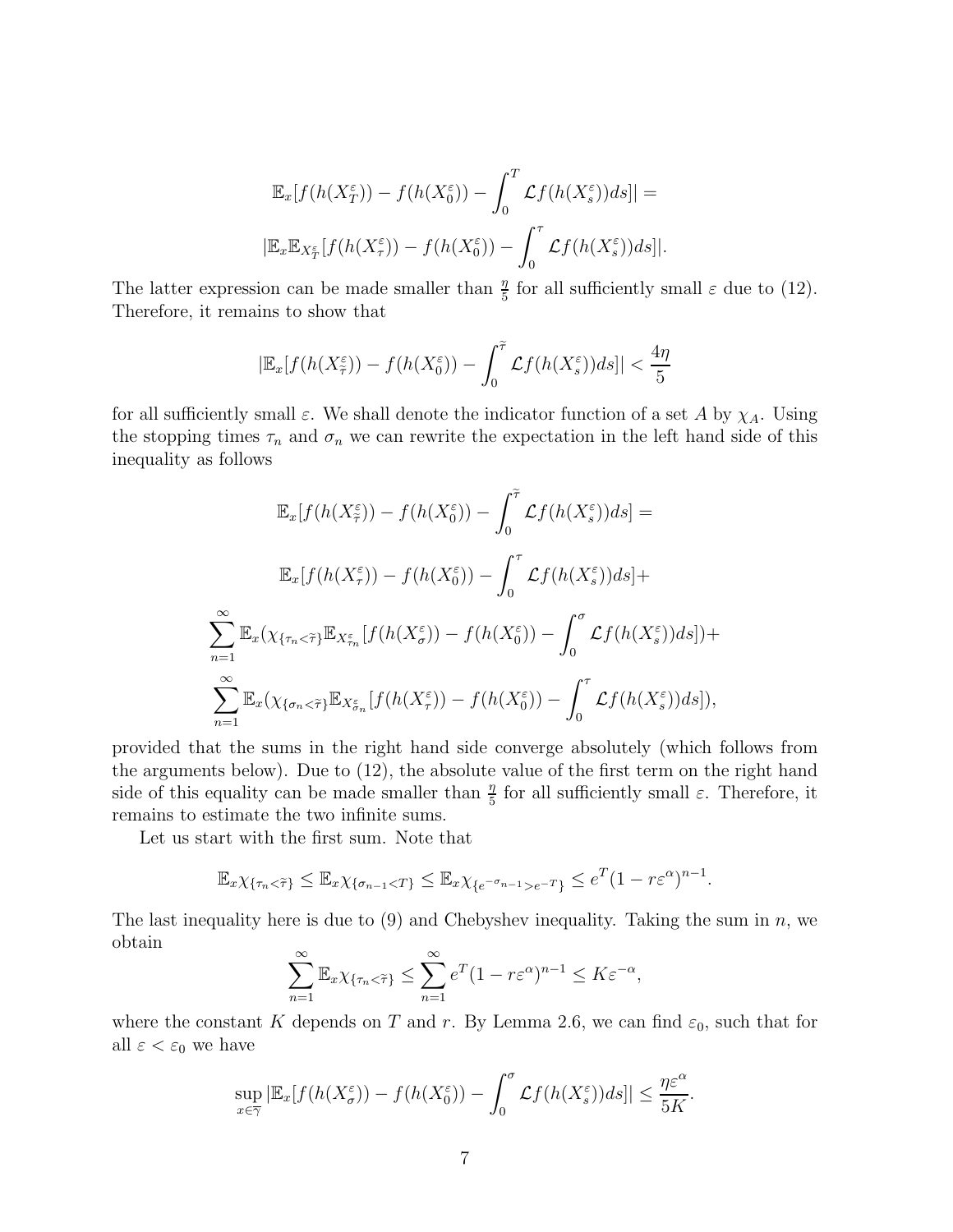Therefore, for  $\varepsilon < \varepsilon_0$  we have

$$
\sum_{n=1}^{\infty} \mathbb{E}_x(\chi_{\{\tau_n < \tilde{\tau}\}} \mathbb{E}_{X_{\tau_n}^\varepsilon} [f(h(X_\sigma^\varepsilon)) - f(h(X_0^\varepsilon)) - \int_0^\sigma \mathcal{L}f(h(X_s^\varepsilon))ds])| \leq
$$
\n
$$
\sup_{x \in \overline{\gamma}} |\mathbb{E}_x[f(h(X_\sigma^\varepsilon)) - f(h(X_0^\varepsilon)) - \int_0^\sigma \mathcal{L}f(h(X_s^\varepsilon))ds]| \sum_{n=1}^{\infty} \mathbb{E}_x \chi_{\{\tau_n < \tilde{\tau}\}} \leq \frac{\eta}{5}.
$$

The same argument allows us to write the estimate

$$
\left|\sum_{n=1}^{\infty} \mathbb{E}_x(\chi_{\{\sigma_n < \tilde{\tau}\}} \mathbb{E}_\nu[f(h(X_\tau^\varepsilon)) - f(h(X_0^\varepsilon)) - \int_0^\tau \mathcal{L}f(h(X_s^\varepsilon))ds]\right)\right| \leq \frac{\eta}{5}.
$$

The left hand side of this inequality, however, is slightly different from the desired expression, since (11) only allows us to estimate the expectation with respect to original distribution  $\nu$ , rather than the supremum over all possible initial points. Thus we need to estimate the difference

$$
\sum_{n=1}^{\infty} \mathbb{E}_x(\chi_{\{\sigma_n < \tilde{\tau}\}} \mathbb{E}_{X_{\sigma_n}^{\varepsilon}}[f(h(X_{\tau}^{\varepsilon})) - f(h(X_0^{\varepsilon})) - \int_0^{\tau} \mathcal{L}f(h(X_s^{\varepsilon}))ds] ) -
$$

$$
\sum_{n=1}^{\infty} \mathbb{E}_x(\chi_{\{\sigma_n < \tilde{\tau}\}} \mathbb{E}_\nu[f(h(X_{\tau}^{\varepsilon})) - f(h(X_0^{\varepsilon})) - \int_0^{\tau} \mathcal{L}f(h(X_s^{\varepsilon}))ds] )|.
$$

This expression can be estimated from above by

$$
\sup_{x \in \gamma} |\mathbb{E}_x[f(h(X^\varepsilon_\tau)) - f(h(X^\varepsilon_0)) - \int_0^\tau \mathcal{L}f(h(X^\varepsilon_s))ds]| \sum_{n=1}^\infty \sup_{x \in \gamma} (\text{Var}(P_2^{n-1}(x, dy) - \nu(dy))),
$$

which is smaller than  $\frac{\eta}{5}$  for all sufficiently small  $\varepsilon$  due to (6) and (12). Combining the above estimates, we see that the absolute value of the left hand side of (5) is less than  $\eta$ for all sufficiently small positive  $\varepsilon$ . This completes the proof of the theorem.  $\Box$ 

#### 3 Behavior Inside the Periodic Component

In this section we prove Lemmas 2.4, 2.5, and 2.6. At several points we shall use Lemma 2.2, which is proved in Section 4 and 5. This involves no circular reasoning, since the results of this section are not used in Sections 4 and 5.

We shall need a number of statements from [7] and [10], which describe the limiting behavior of the process  $X_t^{\varepsilon}$  with the initial point  $x \in U$ , both in the case when x is fixed, and when x is asymptotically close (as a power of  $\varepsilon$ ) to the boundary of U.

It has been shown in [7] (Theorem 2.2) that if  $X_t^{\varepsilon} = x \in U$  is fixed, the process  $h(X_t^{\varepsilon})$ , stopped at  $t = \sigma$ , converges weakly to the diffusion process on I with the generator L,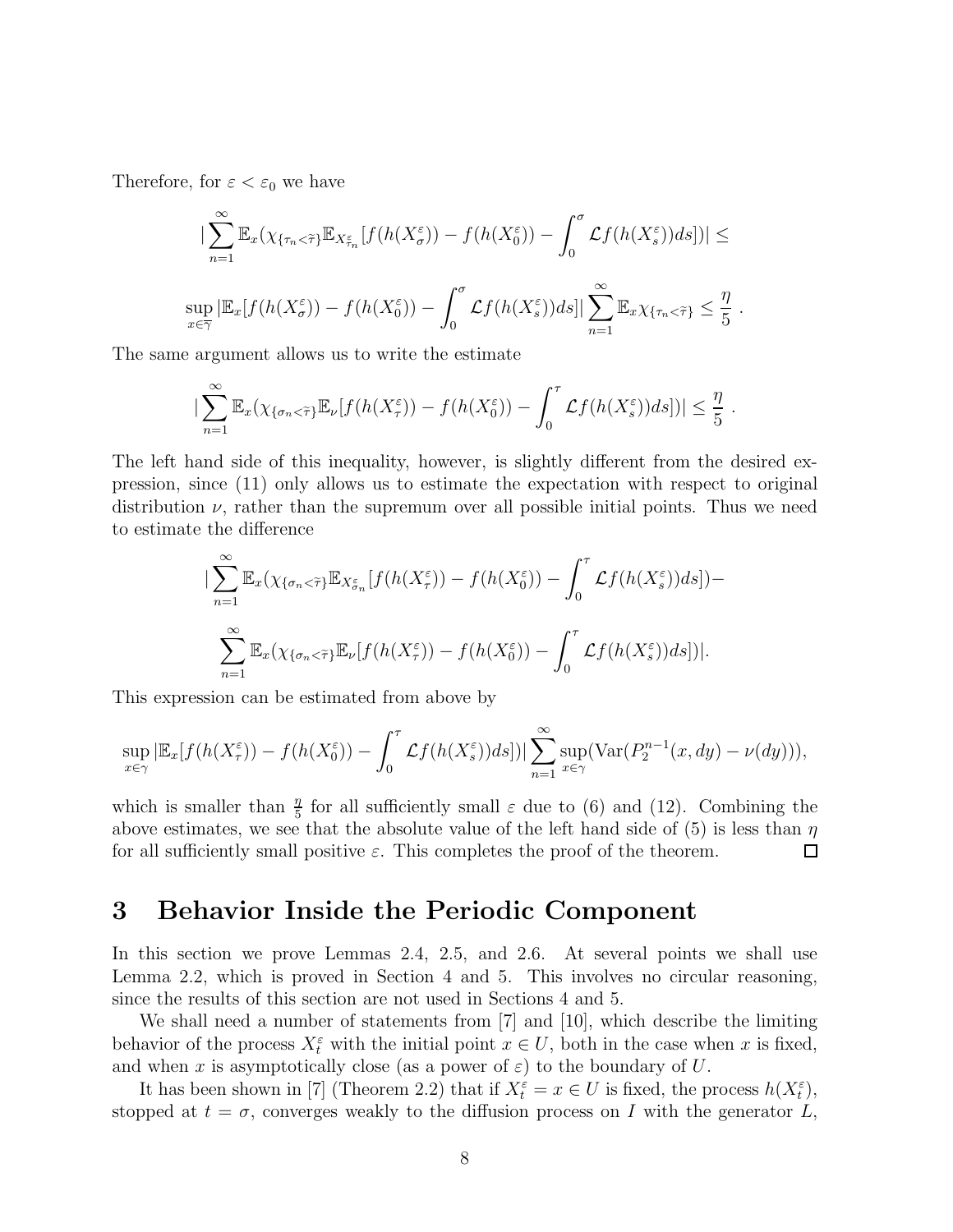which starts at  $h(x)$  and is stopped at the moment when it reaches zero (the left end point of I). We formulate the following statements, which easily follow from the proof of Theorem 2.2 of [7], as a separate lemma.

**Lemma 3.1.** (a) For any function  $f \in \mathcal{D}$  we have

$$
\lim_{\varepsilon \to 0} \sup_{x \in U} |\mathbb{E}_x[f(h(X_\sigma^\varepsilon)) - f(h(X_0^\varepsilon)) - \int_0^\sigma \mathcal{L}f(h(X_s^\varepsilon))ds]| = 0.
$$

(b) For any  $\widetilde{h} > 0$  there is a constant  $c(\widetilde{h}) > 0$ , such that

$$
\lim_{\varepsilon \to 0} \sup_{x \in \gamma(\widetilde{h})} \mathbb{E}_x e^{-\sigma} \le 1 - c(\widetilde{h}).
$$

We shall also need the following lemma, which gives us the asymptotics of the time needed to exist the periodic component if the original point is asymptotically close to the boundary. It was proved in [10] (Lemma 4.4).

**Lemma 3.2.** There is a constant  $k_1$ , such that for any  $\frac{1}{4} < \alpha < \frac{1}{2}$  we have

$$
\lim_{\varepsilon \to 0} \sup_{x \in \gamma(\varepsilon^{\alpha})} \left| \frac{\mathbb{E}_x \sigma}{\varepsilon^{\alpha}} - k_1 \right| = 1.
$$

*Proof of Lemma 2.4.* The first part of the lemma follows from Lemma 3.2. Namely, it states that there exists a constant  $k_1$ , such that

$$
\lim_{\varepsilon \to 0} \sup_{x \in \overline{\gamma}} \left| \frac{\mathbb{E}_x \sigma}{\varepsilon^{\alpha}} - k_1 \right| = 1. \tag{13}
$$

Let us recall how to identify the constant  $k_1$  (rigorous arguments can be found in [10]). If  $x \in U$  were not to depend on  $\varepsilon$ , then the asymptotics of  $\mathbb{E}_x \sigma$  could be obtained using the results of [7]. Namely, recall the definition of the differential operator L from Section 1, and let  $u(h)$  be the bounded solution of the ordinary differential equation

$$
Lu = a(h)u'' + b(h)u' = -1, \quad h \in \text{Int}(I),
$$
\n(14)

with the boundary condition  $u(0) = 0$ . Such a solution exists and is unique (see [7], for example). It is equal to the expectation of the time it takes for the limiting process, starting at  $h$ , to reach the end-point of I corresponding to the boundary of the periodic component. It was demonstrated in [7] (Lemma 2.3) that  $\lim_{\varepsilon\to 0} \mathbb{E}_x \sigma = u(h(x))$ . In particular,

$$
\lim_{\varepsilon \to 0} \mathbb{E}_x \sigma = u'(0)h(x) + o(h(x)) \text{ as } h(x) \to 0.
$$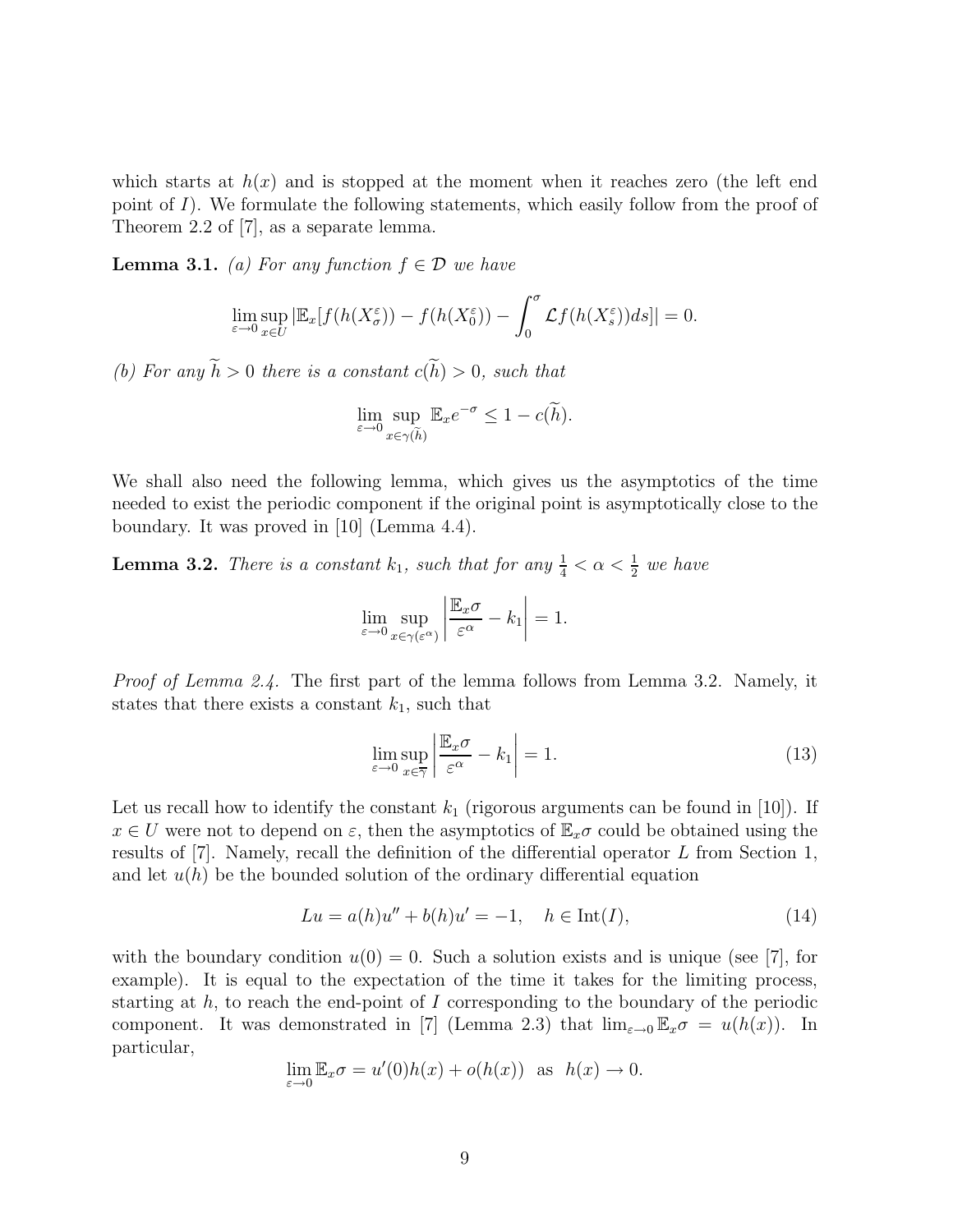Formula (13) is the corresponding asymptotic formula in the case when  $h(x)$  is a function of  $\varepsilon$ , that is  $h(x) = \varepsilon^{\alpha}$ . In particular,  $k_1 = u'(0)$ . Equation (14) can be solved explicitly using the expressions for the coefficients  $a(h)$  and  $b(h)$ . We obtain that

$$
u'(0) = 2\left(\int_{\gamma} |\nabla H|dl\right)^{-1} \int_{I} \left(\int_{\gamma(h)} \frac{1}{|\nabla H|} dl\right) dh = 2\left(\int_{\gamma} |\nabla H|dl\right)^{-1} \text{Area}(U),
$$

which proves  $(7)$ .

In order to study the asymptotics of  $\mathbb{E}_{\nu}\tau$  we shall use the the asymptotics of  $\mathbb{E}_{\mu}\sigma$  and fact that  $X_t^{\varepsilon}$  is an ergodic process on  $\mathbb{T}^2$ . Let  $V^{\varepsilon} = \{x \in U : 0 \leq h(x) \leq \varepsilon^{\alpha}\}.$ 

The process  $X_t^{\varepsilon}$  is ergodic, and the invariant measure is the Lebesgue measure on  $\mathbb{T}^2$ . Applying the Birkhoff ergodic theorem to the process with the initial distribution  $\nu$ , we obtain that

$$
\lim_{n \to \infty} \frac{\int_0^n \chi_{\mathcal{E}}(X_t^{\varepsilon}) dt}{n} = \text{Area}(\mathcal{E}) \text{ almost surely,}
$$

where  $\chi_{\mathcal{E}}$  is the indicator function of the set  $\mathcal{E}$ . Also, from the Birkhoff ergodic theorem we get

$$
\lim_{n \to \infty} \frac{\sigma_n}{n} = \mathbb{E}_{\nu} \sigma_1 = \mathbb{E}_{\nu} \tau + \mathbb{E}_{\mu} \sigma \text{ almost surely.}
$$

Using the Birkhoff ergodic theorem again, we can write

$$
\lim_{n \to \infty} \frac{\int_0^n \chi_{\mathcal{E}}(X_t^{\varepsilon}) dt}{n} = \lim_{n \to \infty} \frac{\int_0^{\sigma_n} \chi_{\mathcal{E}}(X_t^{\varepsilon}) dt}{\sigma_n} = \lim_{n \to \infty} \frac{\int_0^{\sigma_n} \chi_{\mathcal{E}}(X_t^{\varepsilon}) dt}{n} \times \lim_{n \to \infty} \frac{n}{\sigma_n} = \frac{\mathbb{E}_{\nu} \int_0^{\sigma_1} \chi_{\mathcal{E}}(X_t^{\varepsilon}) dt}{\mathbb{E}_{\nu} \tau + \mathbb{E}_{\mu} \sigma} = \frac{\mathbb{E}_{\nu} \tau}{\mathbb{E}_{\nu} \tau + \mathbb{E}_{\mu} \sigma},
$$

where the equalities hold almost surely. Therefore,

Area(
$$
\mathcal{E}
$$
)  $\leq \frac{\mathbb{E}_{\nu} \tau}{\mathbb{E}_{\nu} \tau + \mathbb{E}_{\mu} \sigma}$ .

In exactly the same way we can prove that

$$
\text{Area}(\mathcal{E} \cup V^{\varepsilon}) \ge \frac{\mathbb{E}_{\nu} \tau}{\mathbb{E}_{\nu} \tau + \mathbb{E}_{\mu} \sigma}, \quad \text{Area}(U \setminus V^{\varepsilon}) \le \frac{\mathbb{E}_{\mu} \sigma}{\mathbb{E}_{\nu} \tau + \mathbb{E}_{\mu} \sigma}, \text{ and } \text{ Area}(U) \ge \frac{\mathbb{E}_{\mu} \sigma}{\mathbb{E}_{\nu} \tau + \mathbb{E}_{\mu} \sigma}.
$$

Combining these four estimates, we obtain that

$$
\frac{\text{Area}(\mathcal{E})}{\text{Area}(\mathcal{U})} \leq \frac{\mathbb{E}_{\nu}\tau}{\mathbb{E}_{\mu}\sigma} \leq \frac{\text{Area}(\mathcal{E} \cup V^{\varepsilon})}{\text{Area}(\mathcal{U}\setminus V^{\varepsilon})}
$$

Since  $\lim_{\varepsilon \to 0} \text{Area}(V^{\varepsilon}) = 0$ , we obtain

$$
\lim_{\varepsilon \to 0} \frac{\mathbb{E}_{\nu} \tau}{\mathbb{E}_{\mu} \sigma} = \frac{\text{Area}(\mathcal{E})}{\text{Area}(\mathcal{U})}.
$$
\n(15)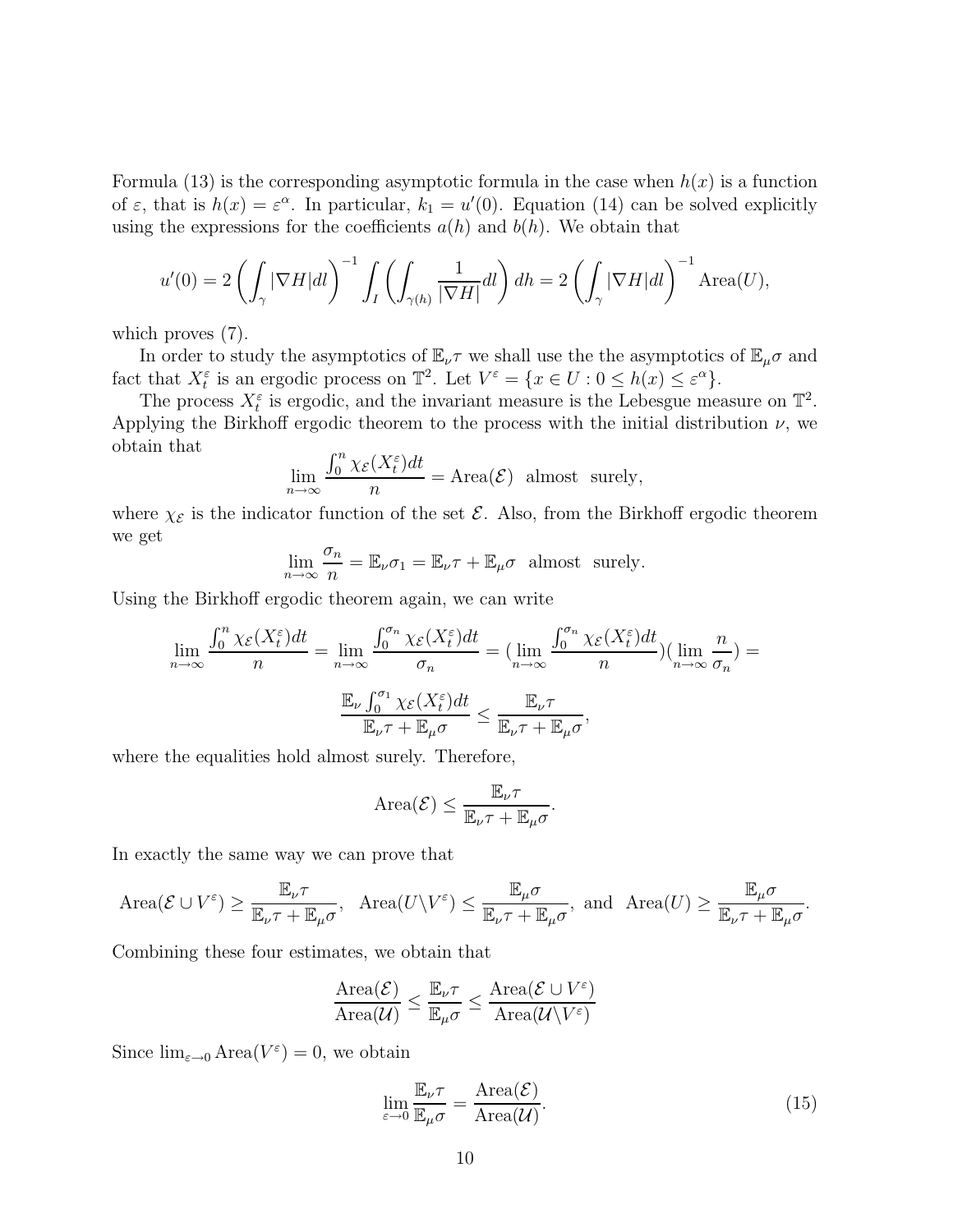Therefore, (7) implies (8). It remains to prove the last statement of the lemma.

Let  $\overline{\gamma} = \{x : h(x) = \varepsilon^{\frac{1}{2}}\}$ . We inductively define the following two sequences of stopping times. Let  $\overline{\tau}_1 = \overline{\tau}$  be the first time when the process  $X_t^{\varepsilon}$  reaches the set  $\overline{\gamma}$ . For  $n \geq 1$  let  $\overline{\sigma}_n$  be the first time following  $\overline{\tau}_n$  when the process reaches  $\gamma$ . For  $n \geq 2$  let  $\overline{\tau}_n$  be the first time following  $\overline{\sigma}_{n-1}$  when the process reaches  $\overline{\gamma}$ .

First, let us estimate the probability of the event that the process which starts at  $x \in \overline{\gamma}$  reaches  $\overline{\gamma}$  before reaching  $\gamma$ . Lemma 4.3 of [10] states that there is a constant  $c_1$ , such that for any  $x \in \overline{\gamma}$ 

$$
|\mathbb{P}_x(\tau < \sigma) - \varepsilon^{\frac{1}{2} - \alpha}| \leq c_1 \varepsilon^{\alpha} |\ln \varepsilon|.
$$

Since  $\alpha > \frac{1}{4}$ , this implies that  $\mathbb{P}_x(\tau > \sigma) \leq 1 - \frac{1}{2}$  $\frac{1}{2}\varepsilon^{\frac{1}{2}-\alpha}$  for all sufficiently small  $\varepsilon$ , for all  $x \in \overline{\gamma}$ . Using the Markov property of the process, we conclude that

$$
\sup_{x \in \gamma} \mathbb{P}_x(\tau > \overline{\sigma}_n) \le (1 - \frac{1}{2} \varepsilon^{\frac{1}{2} - \alpha})^n.
$$

We also need to estimate how much time it takes for the process which starts at  $x \in \overline{\gamma}$  to leave  $V^{\varepsilon}$  (the region between  $\gamma$  and  $\overline{\gamma}$ ). Lemma 4.2 of [10] states that there is a constant  $c_2$ , such that for any  $x \in V^{\varepsilon}$ 

$$
\mathbb{E}_x \min(\tau, \sigma) \le c_2 \varepsilon^{2\alpha} |\ln \varepsilon|.
$$

Since  $2\alpha > 1/2 - \varkappa$ , the right hand side of this inequality is smaller than  $\varepsilon^{\frac{1}{2} - \varkappa}$  for all sufficiently small  $\varepsilon$ . Therefore, by Lemma 2.2,

$$
\sup_{x \in \gamma} \mathbb{E}_x \min(\tau, \overline{\sigma}_1) \le \sup_{x \in \gamma} \mathbb{E}_x \overline{\tau} + \sup_{x \in \overline{\gamma}} \mathbb{E}_x \min(\tau, \sigma) \le 2\varepsilon^{\frac{1}{2} - \varkappa}.
$$

Finally, due to the Markov property of the process,

$$
\sup_{x \in \gamma} \mathbb{E}_x \tau = \sup_{x \in \gamma} [\mathbb{E}_x \min(\tau, \overline{\sigma}_1) + \sum_{n=1}^{\infty} (\mathbb{E}_x \min(\tau, \overline{\sigma}_{n+1}) - \mathbb{E}_x \min(\tau, \overline{\sigma}_n))] =
$$
  
\n
$$
\sup_{x \in \gamma} [\mathbb{E}_x \min(\tau, \overline{\sigma}_1) + \sum_{n=1}^{\infty} \mathbb{E}_x (\chi_{\{\tau > \overline{\sigma}_n\}} \mathbb{E}_{X_{\overline{\sigma}_n}^{\varepsilon}} \min(\tau, \overline{\sigma}_1))] \le 2\varepsilon^{\frac{1}{2} - \varkappa} \sum_{n=0}^{\infty} (1 - \frac{1}{2} \varepsilon^{\frac{1}{2} - \alpha})^n = 4\varepsilon^{\alpha - \varkappa}.
$$
  
This completes the proof of the lemma.

This completes the proof of the lemma.

 $\boldsymbol{x}$ 

*Proof of Lemma 2.5.* For a fixed  $\hat{h}$ , let  $\tilde{\tau}$  be the first time when the process  $X_{\epsilon}^{\varepsilon}$  reaches the set  $\gamma(h)$ . The probability of the event that the process, which starts at  $x \in \overline{\gamma}$ , reaches  $\gamma(\tilde{h})$  before reaching  $\gamma$  is estimated in the proof of Lemma 4.4 of [10]. Namely, from formula (35) of [10] it follows that there is a positive  $\widetilde{h}$ , such that

$$
\inf_{x \in \overline{\gamma}} \mathbb{P}_x(\widetilde{\tau} < \sigma) \ge \frac{\varepsilon^{\alpha}}{2\widetilde{h}}
$$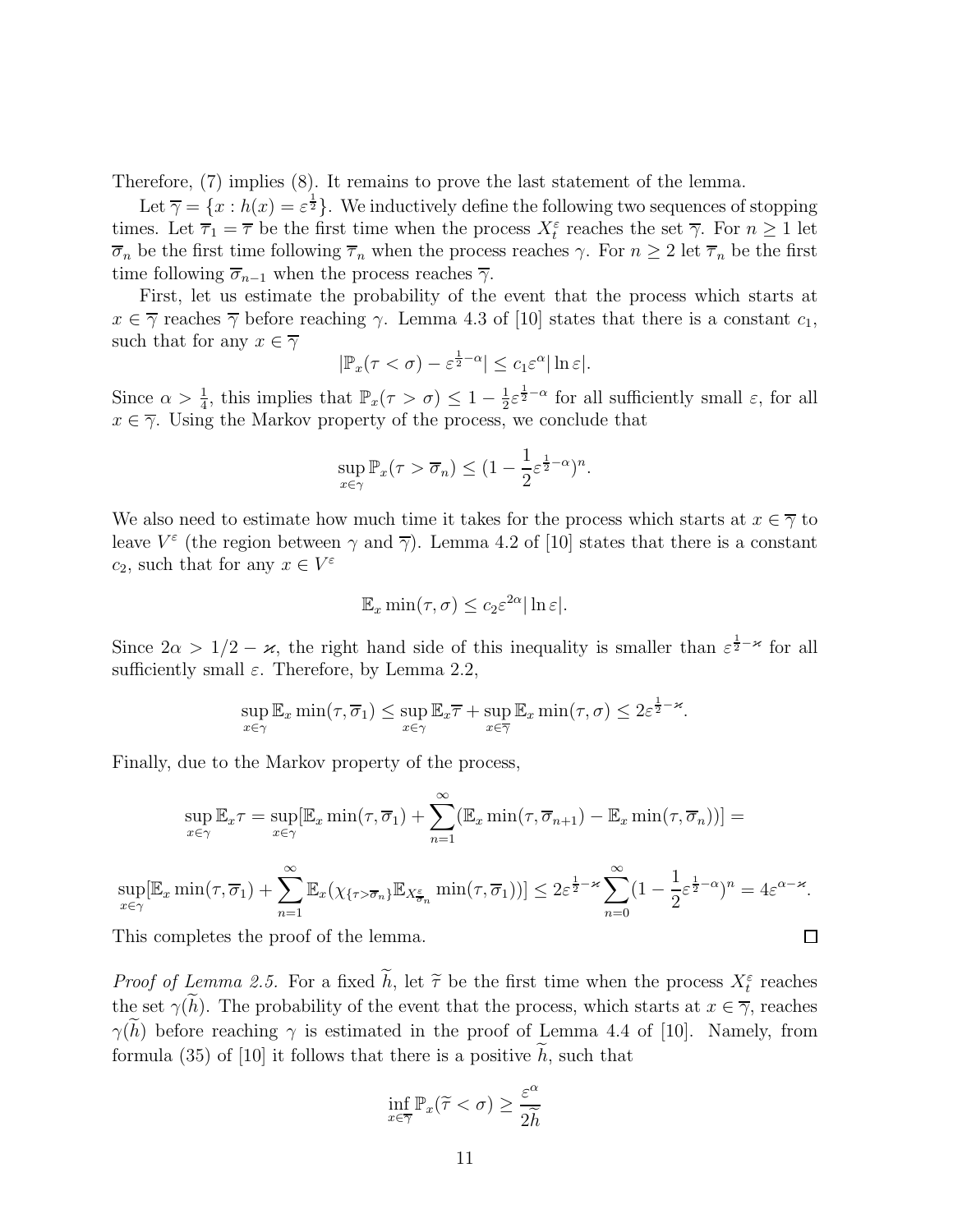for all  $\varepsilon$  which are sufficiently small. Let us now fix a value of  $\widetilde{h}$  for which this inequality holds, and examine the process  $\chi_t^{\varepsilon}$ , which starts at  $x \in \gamma(h)$ . By the second part of Lemma 3.1, there is a constant  $c(\tilde{h}) > 0$ , such that

$$
\sup_{x \in \gamma(\widetilde{h})} \mathbb{E}_x e^{-\sigma} \le 1 - c(\widetilde{h})
$$

for all sufficiently small  $\varepsilon$ . Due to the Markov property of the process

$$
\sup_{x \in \overline{\gamma}} \mathbb{E}_x e^{-\sigma} \le 1 - \inf_{x \in \overline{\gamma}} \mathbb{P}_x(\tilde{\tau} < \sigma) + \inf_{x \in \overline{\gamma}} \mathbb{P}_x(\tilde{\tau} < \sigma) \sup_{x \in \gamma(\tilde{h})} \mathbb{E}_x e^{-\sigma} \le
$$
\n
$$
1 - \frac{c(\tilde{h}) \varepsilon^{\alpha}}{2\tilde{h}} = 1 - r\varepsilon^{\alpha}.
$$

This completes the proof of the lemma.

*Proof of Lemma 2.6.* For  $h_1 < h_2$  we denote the set  $\{x \in U : h_1 \leq h(x) \leq h_2\}$  by  $U(h_1, h_2)$ . Let us take numbers  $r_1, r_2 \in (0, H(x) - H(A))$ , which do not depend on  $\varepsilon$ , such that  $r_1 < r_2$ . Take numbers  $\alpha' < \alpha''$ , such that  $\alpha < \alpha' < \alpha'' < \frac{1}{2}$  $\frac{1}{2}$ . Let  $\gamma' = \gamma(\varepsilon^{\alpha'})$  and  $\gamma'' = \gamma(\varepsilon^{\alpha''})$ . Let  $\overline{\sigma}$  be the first time when the process  $X_t^{\varepsilon}$  reaches  $\gamma(r_1)$  or  $\gamma'$ , whichever happens first. Similarly, let  $\overline{\overline{\sigma}}$  be the first time when the process  $X_t^{\varepsilon}$  reaches  $\gamma(r_2)$  or  $\gamma''$ , whichever happens first. For  $x \in \overline{\gamma}$ , using the Markov property of the process, we can write

$$
\mathbb{E}_{x}[f(h(X_{\sigma}^{\varepsilon})) - f(h(X_{0}^{\varepsilon})) - \int_{0}^{\sigma} \mathcal{L}f(h(X_{s}^{\varepsilon}))ds] =
$$
\n
$$
\mathbb{E}_{x}[f(h(X_{\sigma}^{\varepsilon})) - f(h(X_{0}^{\varepsilon})) - \int_{0}^{\sigma} \mathcal{L}f(h(X_{s}^{\varepsilon}))ds] +
$$
\n
$$
\mathbb{E}_{x}(\chi_{\{h(X_{\sigma}^{\varepsilon}) = r_{1}\}} \mathbb{E}_{X_{\sigma}^{\varepsilon}}[f(h(X_{\sigma}^{\varepsilon})) - f(h(X_{0}^{\varepsilon})) - \int_{0}^{\sigma} \mathcal{L}f(h(X_{s}^{\varepsilon}))ds] +
$$
\n
$$
\mathbb{E}_{x}(\chi_{\{h(X_{\sigma}^{\varepsilon}) = \varepsilon^{\alpha'}\}} \mathbb{E}_{X_{\sigma}^{\varepsilon}}[f(h(X_{\sigma}^{\varepsilon})) - f(h(X_{0}^{\varepsilon})) - \int_{0}^{\sigma} \mathcal{L}f(h(X_{s}^{\varepsilon}))ds].
$$
\n(16)

The probability  $\sup_{x \in \overline{\gamma}} \mathbb{P}_x(h(X_{\overline{\sigma}}^{\varepsilon}) = r_1)$  is estimated from above by  $c(r_1) \varepsilon^{\alpha}$  for some constant  $c(r_1)$  and all sufficiently small  $\varepsilon$  (as follows from formula (35) of [10]). By the first part of Lemma 3.1,

$$
\lim_{\varepsilon \to 0} \sup_{x \in \gamma(r_1)} \mathbb{E}_x[f(h(X_\sigma^\varepsilon)) - f(h(X_0^\varepsilon)) - \int_0^\sigma \mathcal{L}f(h(X_s^\varepsilon))ds] = 0.
$$

Therefore, the second term in the right hand side of (16) is of order  $o(\varepsilon^{\alpha})$ . We also note that

$$
\sup_{x \in \gamma'} \mathbb{E}_x[f(h(X_\sigma^\varepsilon)) - f(h(X_0^\varepsilon)) - \int_0^\sigma \mathcal{L}f(h(X_s^\varepsilon))ds] \le c(|f(\varepsilon^{\alpha'}) - f(0)| + \sup|Lf| \sup_{x \in \gamma'} \mathbb{E}_x \sigma).
$$

 $\Box$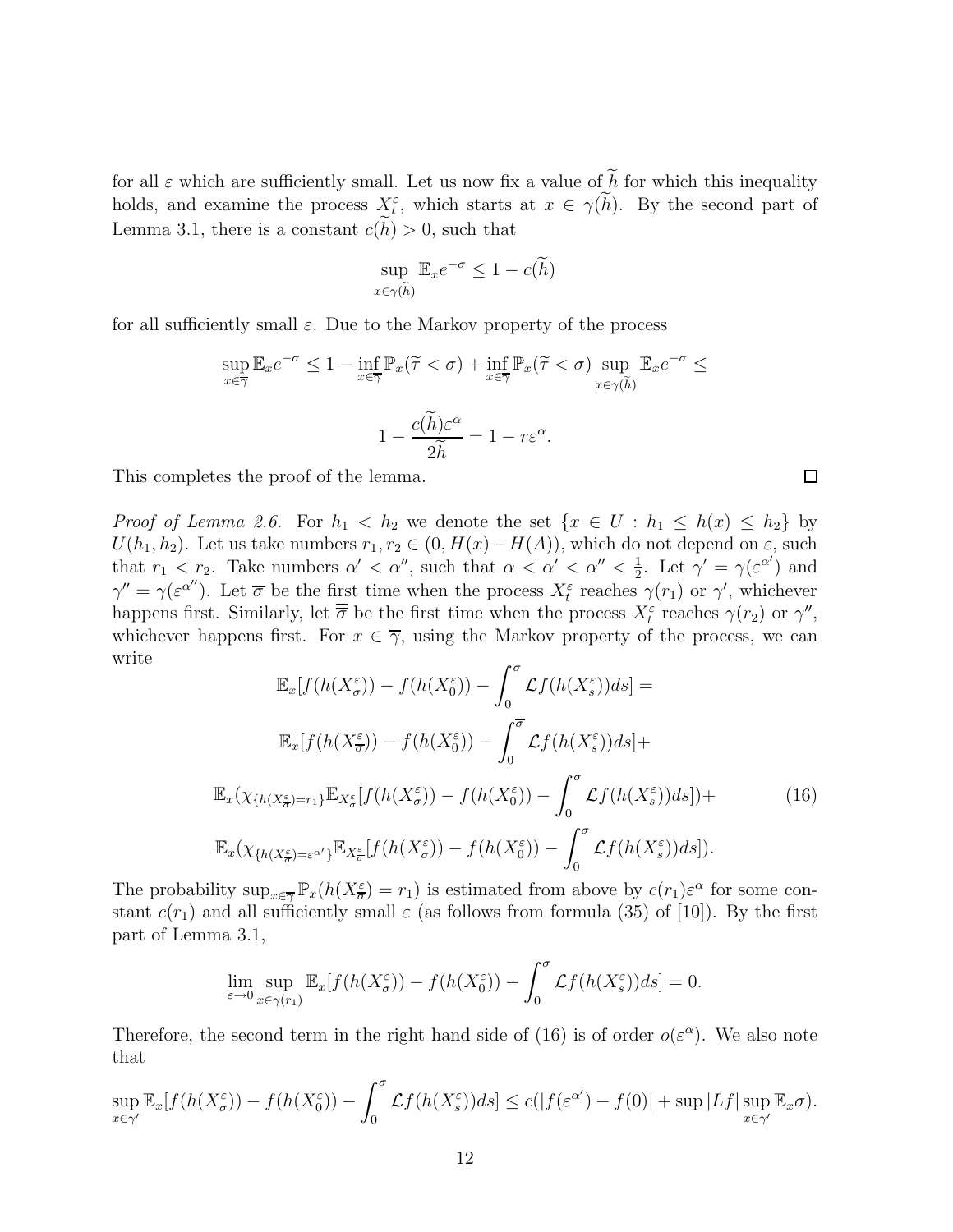From Lemma 3.2 it follows that  $\sup_{x \in \gamma'} \mathbb{E}_x \sigma = O(\varepsilon^{\alpha'}) = o(\varepsilon^{\alpha})$  as  $\varepsilon \to 0$ . Therefore, the third term on the right hand side of (16) is also of order  $o(\varepsilon^{\alpha})$ . In order to prove (10) it remains to show that

$$
\sup_{x \in \overline{\gamma}} |\mathbb{E}_x[f(h(X_{\overline{\sigma}}^{\varepsilon})) - f(h(X_0^{\varepsilon})) - \int_0^{\overline{\sigma}} \mathcal{L}f(h(X_s^{\varepsilon}))ds]| = o(\varepsilon^{\alpha}). \tag{17}
$$

Let  $x_t$  be the deterministic process

$$
dx_t = \frac{1}{\varepsilon}v(x_t)dt,
$$

and let  $T = T(x)$  be the time it takes the process  $x_t$ , starting at x, to make one rotation along the level set,  $T(x) = \inf\{t > 0 : x_t = x\}.$ 

We shall need several facts about the behavior of the processes  $x_t$  and  $X_t^{\varepsilon}$  with an initial point in  $U(\varepsilon^{\alpha'}, r_1)$ . Let us formulate them here as a separate lemma, and then continue with the proof of Lemma 2.6.

**Lemma 3.3.** (a) There are positive constants  $c_1$  and  $c_2$ , such that  $c_1 \varepsilon \leq T(x) \leq c_2 \varepsilon |\ln \varepsilon|$ for all sufficiently small  $\varepsilon$ , and all  $x \in U(\varepsilon^{\alpha'}, r_1)$ . (b) For any  $\delta' > 0$ ,  $R > 0$ , and all sufficiently small  $\varepsilon$  we have

$$
\mathbb{P}_x(\sup_{t \le T(x)} |h(X_t^{\varepsilon}) - h(x_t)| > \varepsilon^{\frac{1}{2} - \delta'}) < \varepsilon^R \quad \text{for all} \ \ x \in U(\varepsilon^{\alpha'}, r_1).
$$

(c) For any  $\delta' > 0$ ,  $R > 0$ , and all sufficiently small  $\varepsilon$  we have

$$
\mathbb{P}_x(\sup_{t \le T(x)} |X_t^{\varepsilon} - x_t| > \varepsilon^{\frac{1}{2} - \alpha' - \delta'}) < \varepsilon^R \quad \text{for all} \ \ x \in U(\varepsilon^{\alpha'}, r_1).
$$

The first statement immediately follows from the fact that the critical points of H are non-degenerate. The parts (b) and (c) are proved in the same way as the corresponding statements in Lemma 5.3 below (see formulas (58) and (57)). Let us proceed with the proof of Lemma 2.6.

We inductively define a sequence of stopping times  $T_n$  as follows.

$$
T_0 = 0
$$
,  $T_1 = \min(\overline{\overline{\sigma}}, T(x))$ ,  $T_{n+1} = T_n + T_1(X_{T_n}^{\varepsilon})$ .

Let replace the time interval  $[0, \overline{\sigma}]$  by a larger one,  $[0, \widetilde{\sigma}]$ , where  $\widetilde{\sigma}$  is the first of the stopping times  $T_n$ , which is greater than or equal to  $\overline{\sigma}$ , that is

$$
\widetilde{\sigma} = \min_{n: T_n \ge \overline{\sigma}} T_n.
$$

We would like to replace  $\bar{\sigma}$  by  $\tilde{\sigma}$  in (17). Note that  $\tilde{\sigma} - \bar{\sigma} \leq c_2 \epsilon |\ln \epsilon|$  by part (a) of Lemma 3.3. Parts (a) and (b) of Lemma 3.3 easily imply a statement, which is slightly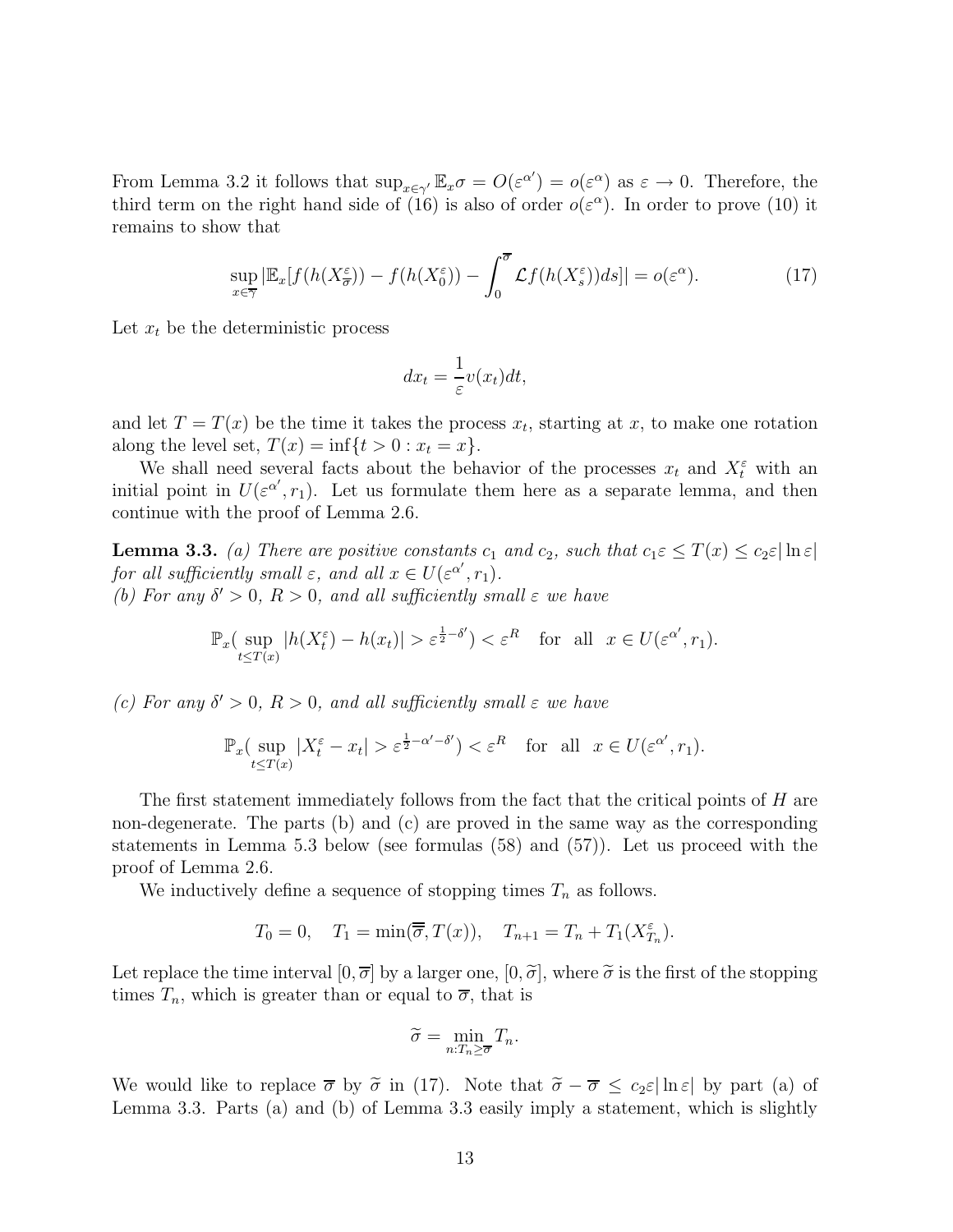stronger than part (b) of the lemma. Namely, for any  $\delta' > 0$ ,  $R > 0$ , and all sufficiently small  $\varepsilon$  we have

$$
\mathbb{P}_x(\sup_{t \le c_2 \varepsilon |\ln \varepsilon|} |h(X_t^{\varepsilon}) - h(x_t)| > \varepsilon^{\frac{1}{2} - \delta'} \le \varepsilon^R \quad \text{for all} \ \ x \in U(\varepsilon^{\alpha'}, r_1).
$$

Therefore,

$$
\sup_{x \in \overline{\gamma}} |\mathbb{E}_x[f(h(X_{\overline{\sigma}}^{\varepsilon})) - f(h(X_{\overline{\sigma}}^{\varepsilon}))]| = \sup_{x \in \overline{\gamma}} |\mathbb{E}_x \mathbb{E}_{X_{\overline{\sigma}}^{\varepsilon}} \sup_{0 < t \leq c_2 \varepsilon |\ln \varepsilon|} [f(h(X_0^{\varepsilon})) - f(h(X_t^{\varepsilon}))]| = o(\varepsilon^{\alpha}).
$$

Also, by part (a) of Lemma 3.3,

$$
\sup_{x \in \overline{\gamma}} |\mathbb{E}_x[ \int_0^{\overline{\sigma}} \mathcal{L}f(h(X_s^{\varepsilon})) ds - \int_0^{\widetilde{\sigma}} \mathcal{L}f(h(X_s^{\varepsilon})) ds] \leq \sup |Lf| \cdot \sup_{x \in \overline{\gamma}} \mathbb{E}_x(\widetilde{\sigma} - \overline{\sigma}) = o(\varepsilon^{\alpha}).
$$

Therefore, (17) will follow if we show that

$$
\sup_{x \in \overline{\gamma}} |\mathbb{E}_x[f(h(X^\varepsilon_{\tilde{\sigma}})) - f(h(X^\varepsilon_0)) - \int_0^{\tilde{\sigma}} \mathcal{L}f(h(X^\varepsilon_s))ds]| = o(\varepsilon^{\alpha}). \tag{18}
$$

Let

$$
R(\varepsilon) = \sup_{x \in U(\varepsilon^{\alpha'}, r_1)} \frac{|\mathbb{E}_x[f(h(X_{T_1}^{\varepsilon})) - f(h(X_0^{\varepsilon})) - \int_0^{T_1} \mathcal{L}f(h(X_s^{\varepsilon}))ds]|}{\mathbb{E}_x T_1}.
$$
 (19)

We shall prove that  $\lim_{\varepsilon\to 0} R(\varepsilon) = 0$ . Then, due to the Markov property of the process,

$$
\sup_{x \in \overline{\gamma}} |\mathbb{E}_x[f(h(X_{\tilde{\sigma}}^{\varepsilon})) - f(h(X_0^{\varepsilon})) - \int_0^{\tilde{\sigma}} \mathcal{L}f(h(X_s^{\varepsilon}))ds]| \le
$$
  

$$
\sup_{x \in \overline{\gamma}} \sum_{n=0}^{\infty} |\mathbb{E}_x(\chi_{\{T_n < \tilde{\sigma}\}} \mathbb{E}_{X_{T_n}^{\varepsilon}}[f(h(X_{T_1}^{\varepsilon})) - f(h(X_0^{\varepsilon})) - \int_0^{T_1} \mathcal{L}f(h(X_s^{\varepsilon}))ds]| \le
$$
  

$$
R(\varepsilon) \sup_{x \in \overline{\gamma}} \sum_{n=0}^{\infty} \mathbb{E}_x(\chi_{\{T_n < \tilde{\sigma}\}} \mathbb{E}_{X_{T_n}^{\varepsilon}} T_1) = R(\varepsilon) \sup_{x \in \overline{\gamma}} \mathbb{E}_x \tilde{\sigma}.
$$

By Lemma 3.2, we have that  $\sup_{x \in \overline{\gamma}} \mathbb{E}_x \tilde{\sigma} = O(\varepsilon^{\alpha})$ , and (18) will follow if we show that  $\lim_{\varepsilon\to 0} R(\varepsilon) = 0$ . From Lemma 3.3, part (b), it follows that

$$
\lim_{\varepsilon \to 0} \sup_{x \in U(\varepsilon^{\alpha'}, r_1)} \frac{T(x)}{\mathbb{E}_x T_1} = 1.
$$
\n(20)

Let us study the expression in the numerator of the right hand side of (19). By Ito's formula

$$
\mathbb{E}_x[f(h(X_{T_1}^{\varepsilon})) - f(h(X_0^{\varepsilon})) - \int_0^{T_1} \mathcal{L}f(h(X_s^{\varepsilon}))ds =
$$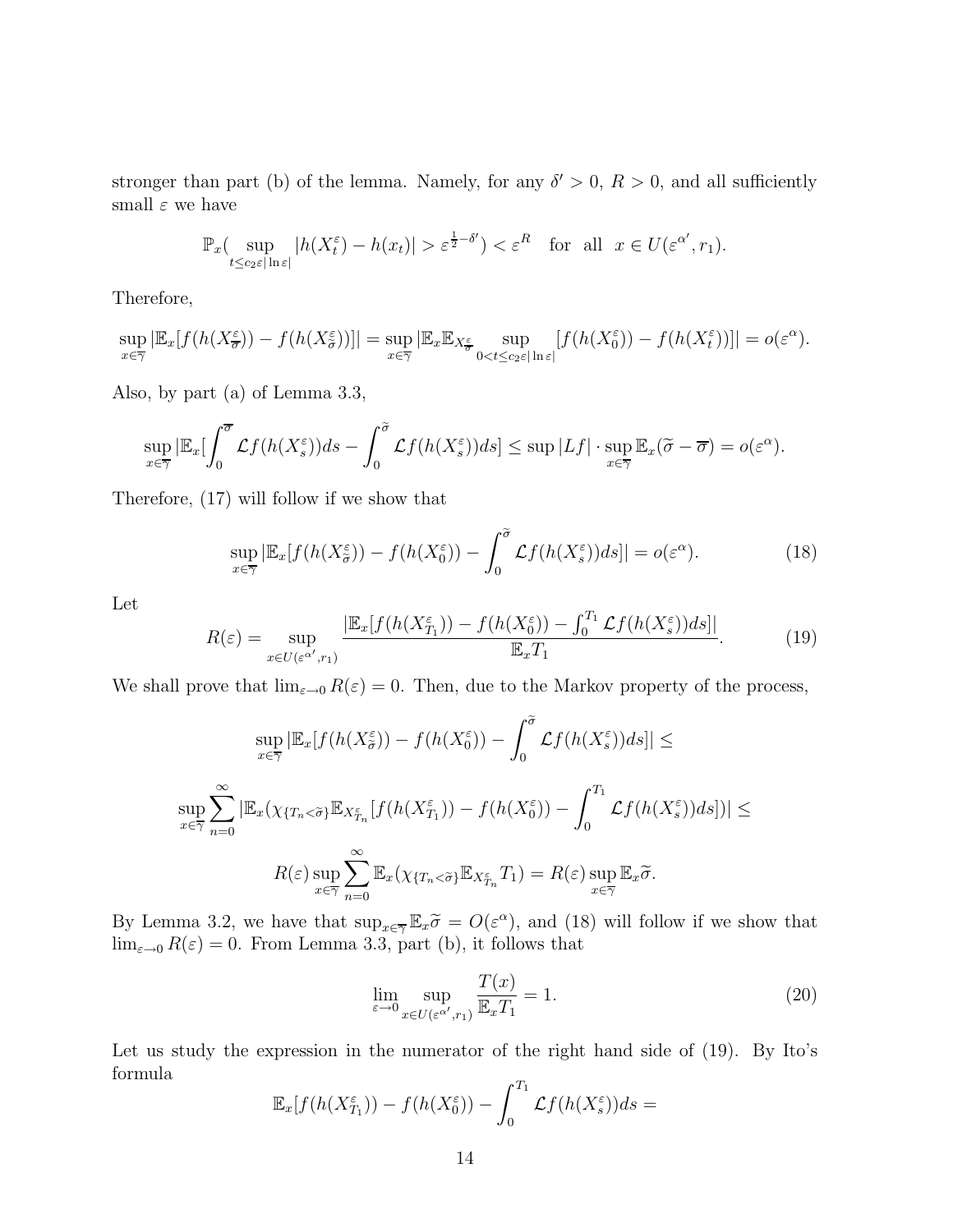$$
\frac{1}{2} \mathbb{E}_x \int_0^{T_1} (|\nabla h(X_s^{\varepsilon})|^2 f''(h(X_s^{\varepsilon})) + \Delta h(X_s^{\varepsilon}) f'(h(X_s^{\varepsilon}))) ds -
$$
\n
$$
\mathbb{E}_x \int_0^{T_1} (a(h(X_s^{\varepsilon})) f''(h(X_s^{\varepsilon})) + b(h(X_s^{\varepsilon})) f'(h(X_s^{\varepsilon}))) ds.
$$
\n(21)

From the definitions of the coefficients  $a(h)$  and  $b(h)$  it follows that

$$
a(h(x)) = \frac{\int_0^T |\nabla h(x_s)|^2 ds}{2T(x)}, \quad \text{and} \quad b(h(x)) = \frac{\int_0^T \Delta h(x_s) ds}{2T(x)}.
$$

We shall need the following estimates on the behavior of the coefficients  $a$  and  $b$  and the derivatives of the function f near zero.

**Lemma 3.4.** The asymptotic behavior of  $a$ ,  $b$ , and  $f''$  is as follows (a) There are positive constants  $c_1$  and  $c_2$ , such that

$$
c_1|\ln h|^{-1} \le a(h) \le c_2|\ln h|^{-1}
$$

for all sufficiently small h. Moreover,  $a'(h) = o(\frac{1}{h})$  $\frac{1}{h}$ ) as  $h \to 0$ . (b) There are positive constants  $c_3$  and  $c_4$ , such that

$$
c_3 \leq b(h) \leq c_4
$$

for all sufficiently small h. Moreover,  $b'(h) = o(\frac{1}{h})$  $\frac{1}{h}$ ) as  $h \to 0$ . (c) There is a positive constant  $c_5$ , such that

$$
|f''(h)| \le c_5 |\ln h|
$$

for all sufficiently small h. Moreover,  $|f'''(h)| = o(\frac{|\ln h|^2}{h})$  $\frac{ln\vert n\vert^2}{h}$  as  $h\to 0$ .

The estimates on  $a(h)$  and  $b(h)$  and the asymptotics for their derivatives follow from the proof of Lemma 4.5 of [10]. The estimates on  $f''(h)$  and  $f'''(h)$  are due to the estimates on a, b, and their derivatives, and to the fact that  $a(h)f''(h) + b(h)f'(h) \in \Psi$ . Let us proceed with the proof of Lemma 2.6.

We would like to add and then subtract the expression  $\mathcal{L}f(h(x))\mathbb{E}_xT_1$  from the right hand side of  $(21)$ . First, however, we transform it as follows

$$
\mathcal{L}f(h(x))\mathbb{E}_x T_1 = \mathbb{E}_x \int_0^{T_1} (a(h(x_s))f''(h(x_s)) + b(h(x_s))f'(h(x_s)))ds =
$$
  

$$
\mathbb{E}_x \int_0^T (a(h(x_s))f''(h(x_s)) + b(h(x_s))f'(h(x_s)))ds + T(x)\psi_1(\varepsilon, x) =
$$
  

$$
\frac{1}{2}\mathbb{E}_x \int_0^T (|\nabla h(x_s)|^2 f''(h(x_s)) + \Delta h(x_s)f'(x_s)))ds + T(x)\psi_1(\varepsilon, x) =
$$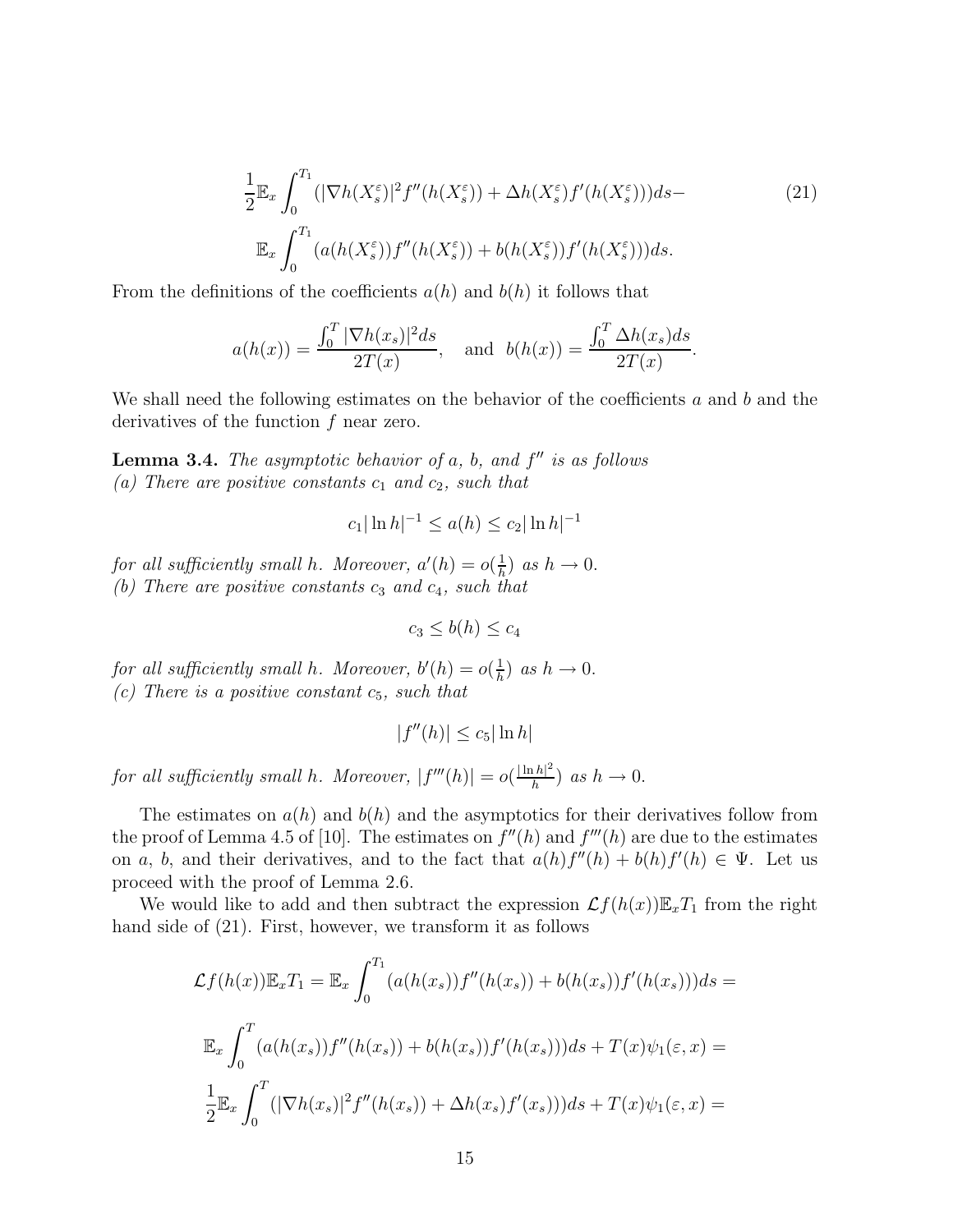$$
\frac{1}{2}\mathbb{E}_x\int_0^{T_1}(|\nabla h(x_s)|^2f''(h(x_s))+\Delta h(x_s)f'(x_s))ds+T(x)\psi_2(\varepsilon,x).
$$

Here  $\psi_1$  and  $\psi_2$  are such that

$$
\lim_{\varepsilon \to 0} \sup_{x \in U(\varepsilon^{\alpha'}, r_1)} |\psi_i(\varepsilon, x)| = 0, \quad i = 1, 2.
$$

The second and the fourth equalities above here are due to Lemma 3.3, part (b) (which implies that  $\mathbb{P}_x(T \neq T_1) \leq \varepsilon^R$ , Lemma 3.3, part (a) (which bounds  $T(x)$  from below), and Lemma 3.4 (which bounds the integrand from above). Thus, we can rewrite the write hand side of (21) as

$$
\frac{1}{2} \mathbb{E}_x \int_0^{T_1} (|\nabla h(X_s^{\varepsilon})|^2 f''(h(X_s^{\varepsilon})) - |\nabla h(x_s)|^2 f''(h(x_s))) ds +
$$
  

$$
\frac{1}{2} \mathbb{E}_x \int_0^{T_1} (\Delta h(X_s^{\varepsilon}) f'(h(X_s^{\varepsilon})) - \Delta h(x_s) f'(h(x_s))) ds +
$$
  

$$
\mathbb{E}_x \int_0^{T_1} (a(h(x_s)) f''(h(x_s)) - a(h(X_s^{\varepsilon})) f''(h(X_s^{\varepsilon}))) ds +
$$
  

$$
\mathbb{E}_x \int_0^{T_1} (b(h(x_s)) f'(h(x_s)) - b(h(X_s^{\varepsilon})) f'(h(X_s^{\varepsilon}))) ds - T(x) \psi_2(\varepsilon, x).
$$

Due to Lemmas 3.3 and 3.4, the absolute value of expectation of each of the four integrals above is estimated by an expression of the form  $T(x)\psi(\varepsilon, x)$ , such that

$$
\lim_{\varepsilon \to 0} \sup_{x \in U(\varepsilon^{\alpha'}, r_1)} |\psi(\varepsilon, x)| = 0.
$$

This together with (20) imply that  $\lim_{\varepsilon \to 0} R(\varepsilon) = 0$ . This completes the proof of (10).

Let us now prove (11). Let us denote the one-sided derivative of  $f(h)$  at  $h = 0$  by  $f'(0)$ . Then

$$
f(h) = f(0) + f'(0)h + o(h)
$$
 as  $h \to 0$ , and  $\mathcal{L}f(h) = \frac{1}{k}f'(0) + o(1)$  as  $h \to 0$ ,

where k is the same as in the definition of the operator  $\mathcal{L}$ . Therefore, we can estimate the left hand side of (11) as follows

$$
\mathbb{E}_{\nu}[f(h(X_{\tau}^{\varepsilon})) - f(h(X_0^{\varepsilon})) - \int_0^{\tau} \mathcal{L}f(h(X_s^{\varepsilon}))ds] =
$$
  

$$
f'(0)\varepsilon^{\alpha} + o(\varepsilon^{\alpha}) - \frac{1}{k}f'(0)\mathbb{E}_{\nu}\tau + o(1)\mathbb{E}_{\nu}\tau = o(\varepsilon^{\alpha}) \quad \text{as } \varepsilon \to 0.
$$

Here we used the facts that  $0 \le h(X_s^{\varepsilon}) \le \varepsilon^{\alpha}$  for  $0 \le s \le \tau$ , that  $\mathbb{E}_{\nu} \tau = k_2 \varepsilon^{\alpha} (1 + o(1))$  as  $\varepsilon \to 0$ , where  $k_2$  is the same as in Lemma 2.4, and that  $k_2 = k$ . It remains to prove the last statement of Lemma 2.6.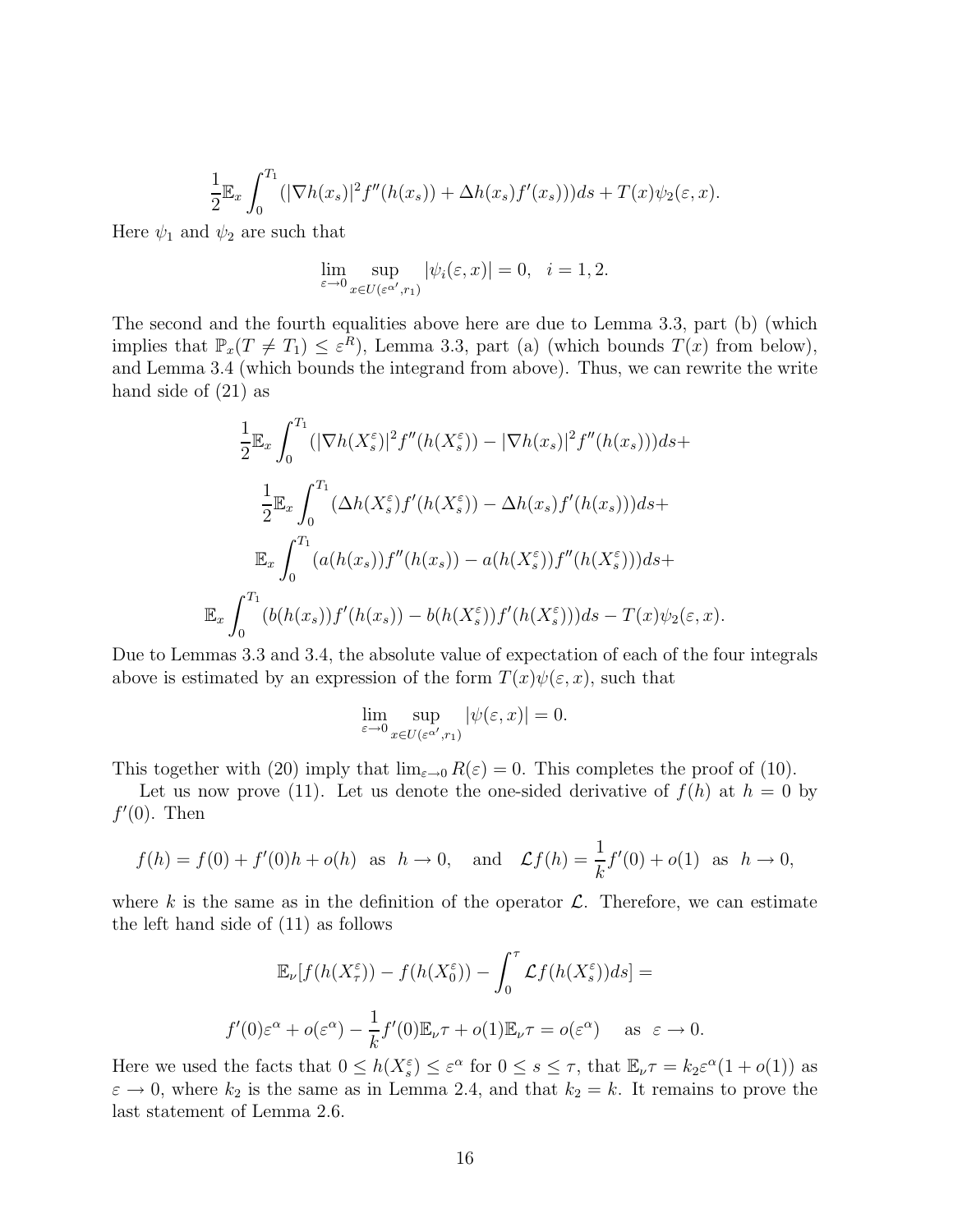From Lemma 3.1, part (a), it follows that

$$
\sup_{x \in U \setminus V^{\varepsilon}} |\mathbb{E}_x[f(h(X_{\tau}^{\varepsilon})) - f(h(X_0^{\varepsilon})) - \int_0^{\tau} \mathcal{L}f(h(X_s^{\varepsilon}))ds]| \to 0 \quad \text{as } \varepsilon \to 0.
$$

Using Lemma 2.2 and arguments similar to those in the proof of Lemma 2.4, it is easily seen that

$$
\sup_{x \in \mathcal{E} \cup V^{\varepsilon}} \mathbb{E}_x \tau \to 0 \quad \text{as} \ \varepsilon \to 0.
$$

Therefore,

$$
\sup_{x \in \mathcal{E} \cup V^{\varepsilon}} |\mathbb{E}_x[f(h(X_{\tau}^{\varepsilon})) - f(h(X_0^{\varepsilon})) - \int_0^{\tau} \mathcal{L}f(h(X_s^{\varepsilon})) ds]| \to 0 \quad \text{as } \varepsilon \to 0.
$$

This completes the proof of Lemma 2.6.

### 4 Estimate on the Time of Exit from the Ergodic Component

Instead of  $X_t^{\varepsilon}$  it will be convenient to consider the same process slowed down by a factor of  $\varepsilon$ . Thus we define the following process

$$
d\widetilde{X}_t^{\varepsilon} = v(\widetilde{X}_t^{\varepsilon})dt + \sqrt{\varepsilon}dW_t , \quad \widetilde{X}_t^{\varepsilon} \in \mathbb{T}^2 . \tag{22}
$$

The first time when the process  $\widetilde{X}_{t}^{\varepsilon}$  reaches the set  $\gamma(\varepsilon^{\frac{1}{2}})$  will be denoted by  $\widetilde{\tau}$ . In the new notations Lemma 2.2 can be re-formulated as follows.

**Lemma 4.1.** For any  $\varkappa > 0$  there is  $\varepsilon_0 > 0$ , such that  $\mathbb{E}_x \tilde{\tau} \leq \varepsilon^{-\frac{1}{2} - \varkappa}$  for  $\varepsilon \leq \varepsilon_0$  for all  $x \in \text{Cl}(\mathcal{E})$ .

The proof of Lemma 4.1 will rely on a number of technical lemmas. We shall state all these technical lemmas below, and will provide their proofs in the next section. Let us first, however, give an intuitive explanation of the result. If the distance from the original point to the periodic component is strictly positive, then it will take time of order  $\varepsilon^{-1}$  for the process  $\sqrt{\varepsilon}dW_t$  to reach the set  $\gamma(\varepsilon^{\frac{1}{2}})$ . What helps us to get an extra factor  $\varepsilon^{\frac{1}{2}-\varkappa}$ , is the presence of the ergodic flow v in the right hand side of (22). To explain our strategy, take a curve  $\Gamma$  transversal to the unperturbed flow  $y_t' = v(y_t)$ . Then (22) is a small perturbation of v, so near each crossing of  $\Gamma$  by the deterministic orbit there is a crossing by the orbit of (22) (in fact, there are infinitely many random crossings near each deterministic one, but we consider the first of them). Let B be a point on  $\Gamma$ , which is carried into the saddle point by the unperturbed flow. We want to see how long it takes for the random orbit to get inside  $\sqrt{\varepsilon}$  neighborhood of B, since then the noise will help to get inside the periodic component. Let  $Y_n$  denote the consecutive crossings of  $\Gamma$  by the

 $\Box$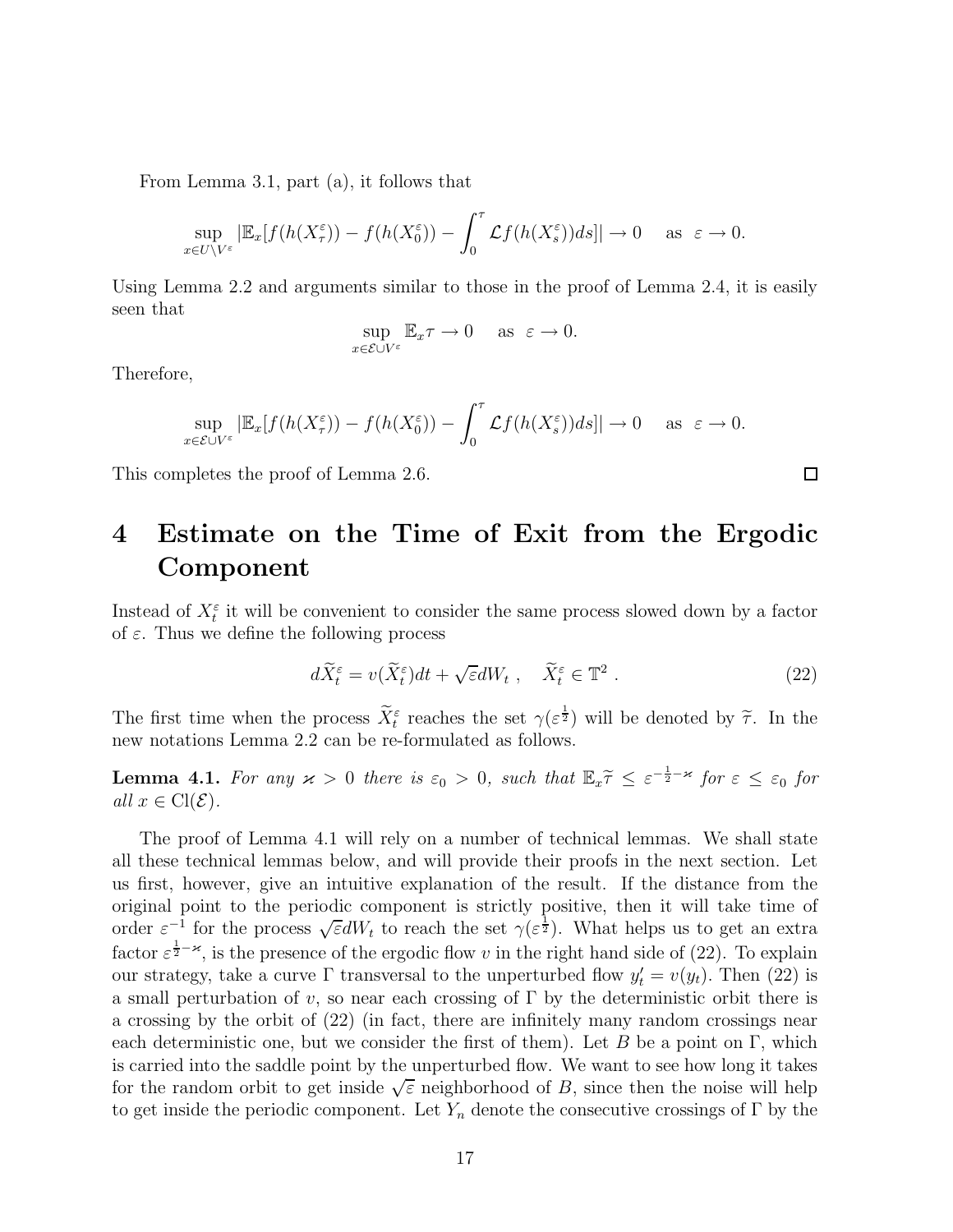deterministic orbit. Then the average distance between  $\{Y_n\}_{n=1}^N$  is  $1/N$ , so we expect to find  $Y_n$  within  $O(1/N)$  from B. Next, the distance between the deterministic and random orbits is asymptotically Gaussian with variance  $\sqrt{N\epsilon}$ . The above two quantities are of the same order if  $1/N = \sqrt{N\varepsilon}$ , i.e.  $N = \varepsilon^{-1/3}$ . The probability that a Gaussian random variable with variance  $\varepsilon^{1/3}$  hits a segment of length  $\sqrt{\varepsilon}$  is of order  $\sqrt{\varepsilon}/\varepsilon^{1/3} = \varepsilon^{1/6}$ . Hence we expect that the probability of not reaching the  $\varepsilon^{1/2}$  neighborhood of B after  $\varepsilon^{-1/3}$ crossings does not exceed  $1 - c \epsilon^{1/6}$ , so for  $n \gg \epsilon^{-1/3}$  the probability that the random orbit stays inside the ergodic component for n crossings does not exceed  $(1 - c\varepsilon^{1/6})^{n\varepsilon^{1/3}}$ . This quantity tends to zero if we consider  $n \gg \varepsilon^{-1/2}$ , and Lemma 4.1 follows from the Markov property of the process.

In the rest of this section we provide the precise version of the heuristic arguments given above. For various reasons (one of the reasons being that we want to cover a set of rotation numbers of full measure) the actual statements will be slightly worse than the above heuristics, so the result we get will differ from  $\mathbb{E}(\tilde{\tau}) \sim \varepsilon^{-1/2}$ , which could be<br>expected if sure have it is aggregate group literally expected by a factor  $\tau$ <sup>x</sup> where  $\tau$  and expected if our heuristic arguments were literally correct, by a factor  $\varepsilon^{-\varkappa}$ , where  $\varkappa$  can be taken arbitrarily small.

Let us now proceed with the rigorous arguments. The main result of [1] implies that there is a closed smooth curve  $\Gamma$  on the torus, which satisfies the following properties:

(a)  $\Gamma$  is homeomorphic to a circle and lies in the interior of  $\mathcal{E}$ .

(b)  $\Gamma$  is transversal to the to the vector field v at every point of  $\Gamma$ .

(c) Let  $y_t$  be the solution of the equation  $y'_t = v(y_t)$  with the initial data  $y_0 = x \in \mathcal{E}$ . Thus  $y_t$  follows the orbit of the unperturbed flow. We denote by  $\sigma$  the first positive time when  $y_t$  reaches the set  $\Gamma$ , that is  $\sigma = \sigma(x) = \inf\{t > 0 : y_t \in \Gamma\}.$ 

There is a unique point  $B \in \Gamma$ , such that  $\sigma(B) = \infty$ . For the solution of the equation  $y_t' = v(y_t)$  with the initial data  $y_0 = B$  we have  $\lim_{t\to\infty} y_t = A$ , where A is the saddle point on the torus. In other words, the flow line which starts at B enters the saddle point before reaching  $\Gamma$ . For the rest of the points  $x \in \Gamma$ , the time  $\sigma(x)$  is finite.

(d) We can define the following return map  $f : \Gamma \setminus \{B\} \to \Gamma$ . For  $x \in \Gamma \setminus \{B\}$  we take the solution  $y_t$  of the equation  $y'_t = v(y_t)$  with the initial data  $y_0 = x$ . Then  $f(x)$  is defined to be equal to  $y_{\sigma(x)}$ .

We can choose coordinates  $\theta : \Gamma \to S^1 = [0, 1)$ , such that  $\theta(B) = 0$ , and the return map is conjugate to the rotation by angle  $\rho$ , that is  $\theta(f(x)) = \theta(x) + \rho \pmod{1}$ . In fact  $d\theta = k dH$  on  $\Gamma \cap D$ , where k is a positive constant (H itself is multi-valued on the torus but  $dH = -H'_{x_2}dx_1 + H'_{x_1}dx_2$  is well defined). For the sake of simplicity of notation and without loss of generality we shall assume that  $k = 1$ .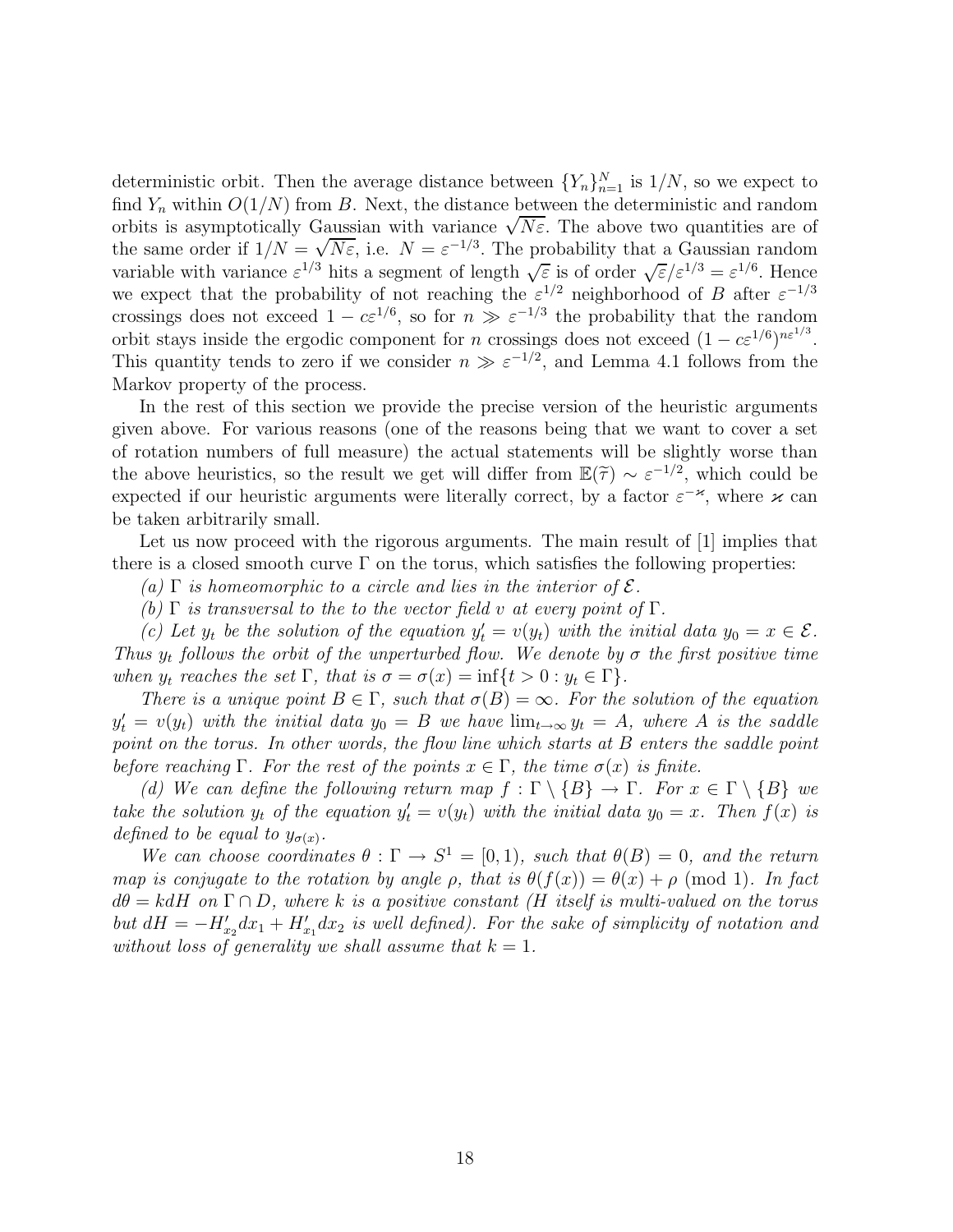

Without loss of generality we may assume that  $\Gamma$  is perpendicular to the vector field v in some neighborhood of  $B$  (this will be convenient in the proof of Lemma 4.2).

Let  $d(x, y)$  be the metric on Γ equal to the distance on the circle between  $\theta(x)$  and  $\theta(y)$ . By considering the image of Γ under the action of the flow  $-v(x)$  for a sufficiently small time, we can obtain another curve  $\Gamma'$ , which satisfies the same properties as  $\Gamma$  and does not intersect it. We introduce a sequence of stopping times  $\tau_n$ , where  $\tau_0 = 0$ , and  $\tau_{n+1}$  is the first time, following  $\tau_n$ , when the process  $\bar{X}_t^{\varepsilon}$  reaches  $\Gamma$  after first visiting  $\Gamma'$ , that is

$$
\tau_{n+1} = \inf_{t \ge \tau_n} \{ t : \widetilde{X}_t^{\varepsilon} \in \Gamma, \widetilde{X}_s^{\varepsilon} \in \Gamma' \text{ for some } \tau_n \le s < t \}.
$$

Let  $\widetilde{\tau}_n = \min(\widetilde{\tau}, \tau_n)$ . We can define a Markov chain with the state space  $\Gamma$  as follows. Let  $X_0 = x$  and  $X_n = \bar{X}_{\tau_n}^{\varepsilon}$ , where  $\bar{X}_{t}^{\varepsilon}$  is the solution of equation (22) starting at  $\bar{X}_{0}^{\varepsilon} = x$ . Then  $X_1, X_2, \dots$  is a Markov chain on  $\Gamma$  (or, if  $x \in \Gamma$ , we can start the Markov chain with  $X_0$ ). We would like to study the successive returns of this chain to the interval  $I_{\varepsilon} = \{x \in \Gamma : d(x, B) \leq \sqrt{\varepsilon}\}.$  The reason why we are interested in this, is that we have the following lemma (see Section 6).

**Lemma 4.2.** There exist  $c > 0$  and  $\varepsilon_0 > 0$ , such that  $\mathbb{P}_x(\tilde{\tau} \leq \tau_1) \geq c$  for  $\varepsilon \leq \varepsilon_0$ , for all  $x \in I_{\varepsilon}.$ 

It is easily seen that instead of considering all initial points  $x \in \mathcal{E}$  in Lemma 4.1, it is enough to consider  $x \in \Gamma$ . Indeed, we have the following lemma (see Section 6).

**Lemma 4.3.** There exist  $c > 0$  and  $\varepsilon_0 > 0$ , such that  $\mathbb{E}_x \widetilde{\tau}_1 \leq c |\ln \varepsilon|$  for  $\varepsilon \leq \varepsilon_0$  for all  $x \in$  $Cl(\mathcal{E} \cup U_{\varepsilon^{\frac{1}{2}}})$ , where  $U_{\varepsilon^{\frac{1}{2}}}$  is the part of the periodic component bounded by  $\gamma$  and  $\gamma(\varepsilon^{\frac{1}{2}})$ .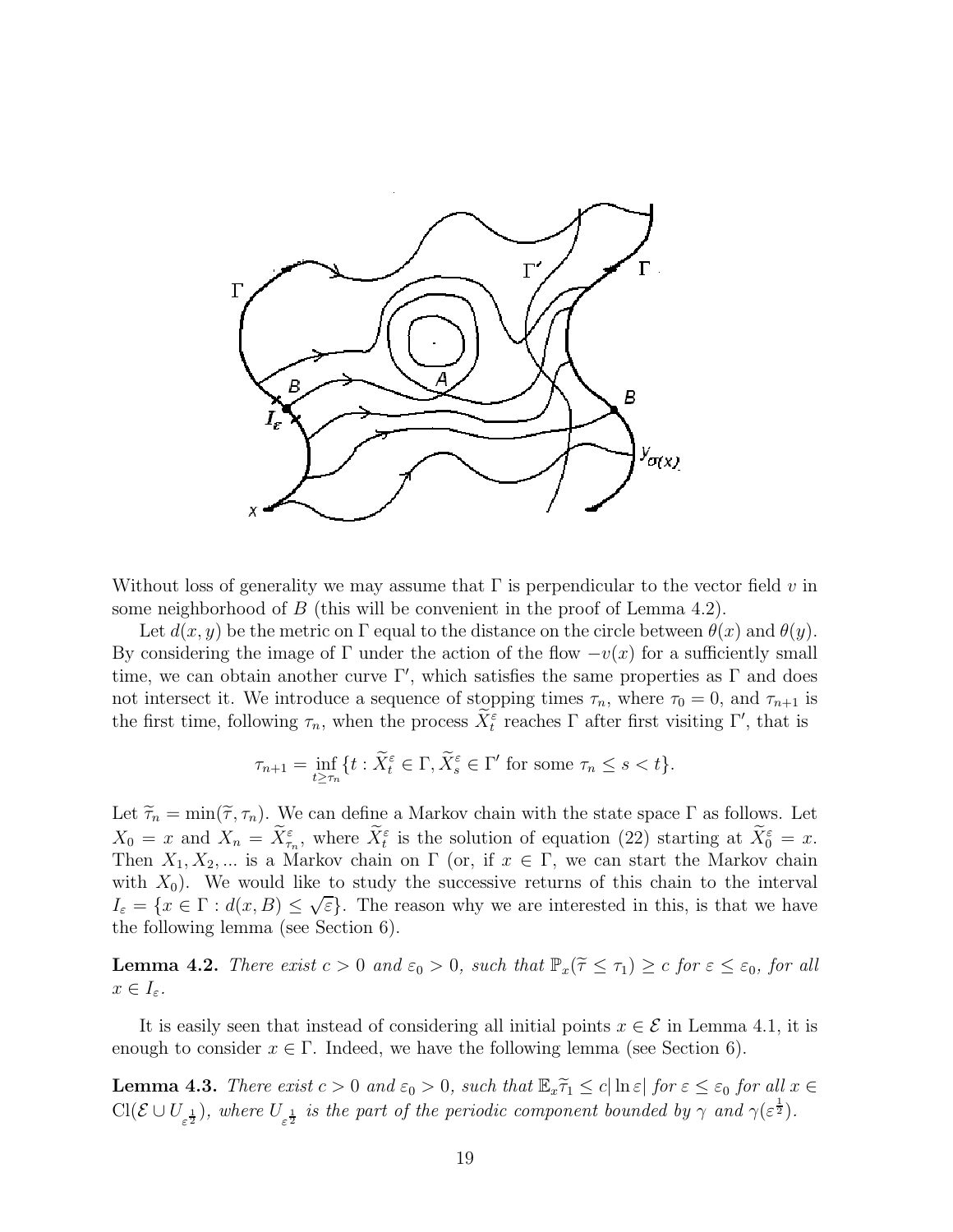Let  $\tau_I$  be the first of the stopping times  $\tau_n$  when  $X_n \in I_\varepsilon$ , that is  $\tau_I = \inf_{n:X_n \in I_\varepsilon} {\tau_n}$ . We also define  $\widetilde{\tau}_I = \min(\widetilde{\tau}, \tau_I)$ . We shall prove the following lemma.

**Lemma 4.4.** For any  $\varkappa > 0$  there is  $\varepsilon_0 > 0$  such that  $\mathbb{E}_x \widetilde{\tau}_I \leq \varepsilon^{-\frac{1}{2} - \varkappa}$  for  $\varepsilon \leq \varepsilon_0$  for all  $x \in \Gamma$ .

Lemmas 4.2-4.4, together with the Markov property of the process  $X_t^{\varepsilon}$ , easily imply Lemma 4.1. Indeed, let  $A_n$  be the event that the orbit reaches  $\gamma(\varepsilon^{\frac{1}{2}})$  for the first time after exactly n returns to  $I_{\varepsilon}$ , and let  $\chi_{A_n}$  be the indicator function of this event. Then  $\sup_{x\in I_{\varepsilon}}(1-\mathbb{P}_x(A_0))\leq (1-c_1)$  and  $\sup_{x\in I_{\varepsilon}}\mathbb{P}_x(A_n)\leq (1-c_1)^n$ , where  $c_1$  is the constant from Lemma 4.2. From the relation

$$
\sup_{x \in I_{\varepsilon}} \mathbb{E}_x(\widetilde{\tau}\chi_{A_n}) \leq \sup_{x \in I_{\varepsilon}} \mathbb{E}_x\left( (1 - \chi_{A_0})[\widetilde{\tau}_I \sup_{x' \in I_{\varepsilon}} \mathbb{P}_{x'}(A_{n-1}) + \sup_{x' \in I_{\varepsilon}} \mathbb{E}_{x'}(\widetilde{\tau}\chi_{A_{n-1}})] \right),
$$

it follows by induction on *n* that  $\sup_{x \in I_{\varepsilon}} \mathbb{E}_x(\tilde{\tau} \chi_{A_n}) \leq (n+1)\varepsilon^{-\frac{1}{2}-\varkappa}(1-c_1)^{n-1}$ . Therefore,

$$
\sup_{x \in \text{Cl}(\mathcal{E})} \mathbb{E}_x \widetilde{\tau} \le \sup_{x \in \text{Cl}(\mathcal{E})} \mathbb{E}_x \widetilde{\tau}_1 + \sup_{x \in \Gamma} \mathbb{E}_x \widetilde{\tau}_1 + \sum_{n=0}^{\infty} \sup_{x \in I_{\varepsilon}} \mathbb{E}_x(\widetilde{\tau} \chi_{A_n}) \le
$$
  

$$
c_2 |\ln \varepsilon| + \varepsilon^{-\frac{1}{2} - \varkappa} + \sum_{n=0}^{\infty} (n+1) \varepsilon^{-\frac{1}{2} - \varkappa} (1 - c_1)^{n-1} \le c_3 \varepsilon^{-\frac{1}{2} - \varkappa},
$$

where  $c_2$  is the constant from Lemma 4.3, and  $c_3$  is some other constant. This proves Lemma 4.1.

Let us reduce Lemma 4.4 to a number of simpler statements. Let us consider the deterministic process  $Y_n$  on the state space  $\Gamma$ , where  $Y_0 = x$  is the initial point, and  $Y_{n+1} = f(Y_n)$ . Thus, in  $\theta$ -coordinates, it is simply a rotation by angle  $\rho$ . Note that  $f(Y_n)$ is not defined if  $Y_n = B$ , but we can define  $Y_{n+1}$  in this case using the  $\theta$ -coordinates. Define

$$
N(x) = \min_{n \ge 0} \{ n : \sqrt{n\varepsilon} \ge d(Y_n, B) \},
$$

where  $Y_0 = x$ .

We shall need the following lemma about the process  $Y_n$  (see Section 8) (basically, this is a statement about circle rotations by the angle  $\rho$ ).

**Lemma 4.5.** For any  $\delta > 0$  there is  $\varepsilon_0 > 0$ , such that  $N(x) \leq \varepsilon^{-\frac{1}{3} - \delta}$  for all  $\varepsilon \leq \varepsilon_0$  for all  $x \in \Gamma$ .

Let us now show that Lemma 4.4 is implied by the following result proved in Section 5.

**Lemma 4.6.** For any  $\delta > 0$  there is  $\varepsilon_0 > 0$ , such that

$$
\mathbb{P}_x(X_{N(x)} \in I_\varepsilon) \geq \varepsilon^{\frac{1}{6} + \delta}
$$

for all  $\varepsilon \leq \varepsilon_0$  for all  $x \in \Gamma$ .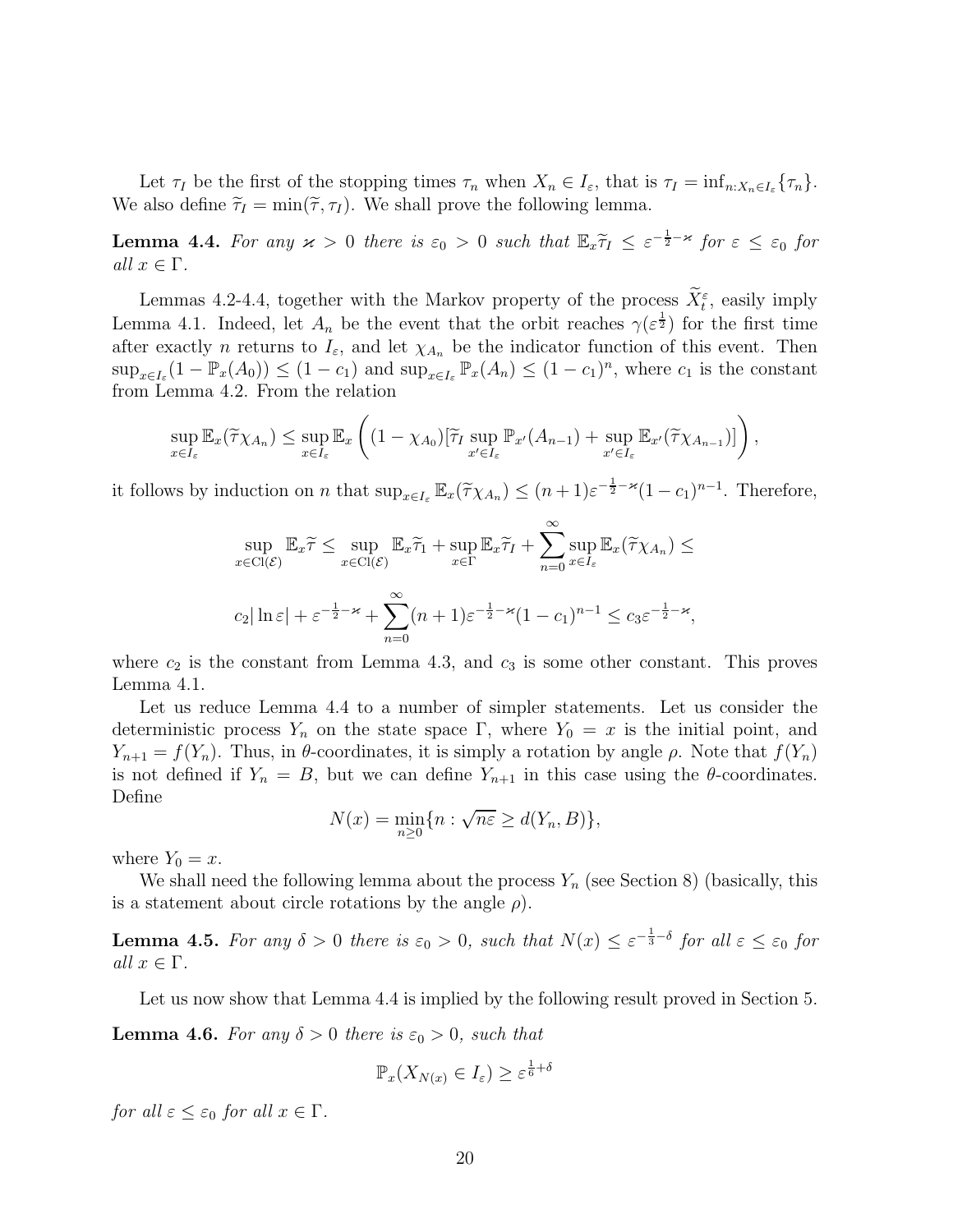Take an arbitrary  $\delta > 0$ . From Lemmas 4.5 and 4.6 it follows that

$$
\mathbb{P}_x(X_n \notin I_{\varepsilon} \text{ for all } n \le \varepsilon^{-\frac{1}{2}-2\delta}) \le (1-\varepsilon^{\frac{1}{6}+\delta})^{[\varepsilon^{-\frac{1}{6}-\delta}]}.
$$

Therefore, for all sufficiently small  $\varepsilon$  and all  $x \in \Gamma$  we have

$$
\mathbb{P}_x(X_n \notin I_\varepsilon \text{ for all } n \le \varepsilon^{-\frac{1}{2}-2\delta}) \le \frac{1}{2}.\tag{23}
$$

From Lemma 4.3 and the Markov property of the process it follows that for some  $c_1, c_2 > 0$  and all sufficiently small  $\varepsilon$  we have

$$
\mathbb{P}_x(\widetilde{\tau}_1 > r | \ln \varepsilon|) \le c_1 e^{-c_2 r}, \quad r \ge 1,
$$

for all  $x \in \Gamma$ . Therefore,

$$
\mathbb{P}_x(\widetilde{\tau}_{\left[\varepsilon^{-\frac{1}{2}-2\delta}\right]} > \varepsilon^{-\frac{1}{2}-3\delta}) \le \frac{1}{4} \tag{24}
$$

for all sufficiently small  $\varepsilon$  for all  $x \in \Gamma$ . Combining formulas (23) and (24), we obtain

$$
\mathbb{P}_x(\widetilde{\tau}_I > \varepsilon^{-\frac{1}{2} - 3\delta}) \le \frac{3}{4}
$$

for all sufficiently small  $\varepsilon$  for all  $x \in \Gamma$ . With the help of Lemma 4.3 it is easily seen that this in fact holds for all  $x \in \text{Cl}(\mathcal{E} \cup U_{\varepsilon^{\frac{1}{2}}})$ . Using the Markov property of the process we can now conclude that  $\mathbb{E}_x \widetilde{\tau}_I \leq k \varepsilon^{-\frac{1}{2}-3\delta}$  for some constant k, for all sufficiently small  $\varepsilon$ , for all  $x \in \text{Cl}(\mathcal{E} \cup U_{\epsilon^{\frac{1}{2}}})$ . Since  $\delta$  was an arbitrary positive number, this implies Lemma 4.4.

#### 5 Probability of a Close Encounter

Here we prove Lemma 4.6. The statement of this Lemma was motivated by the heuristic considerations that  $\theta(X_N) - \theta(Y_N)$  is approximately Gaussian with variance of order  $\sqrt{N \varepsilon}$ . To give a rigorous proof we need more precise asymptotics. Ito formula tells us that

$$
\theta(X_N) - \theta(Y_N) = \sqrt{\varepsilon} \int_0^{\tau_N} \nabla H(\widetilde{X}_s^\varepsilon) dW_s + \frac{\varepsilon}{2} \int_0^{\tau_N} \Delta H(\widetilde{X}_s^\varepsilon) ds
$$

$$
= \sqrt{\varepsilon} \int_0^{\tau_N} \nabla H(y_s) dW_s + \sqrt{\varepsilon} \int_0^{\tau_N} \left[ \nabla H(\widetilde{X}_s^\varepsilon) - \nabla H(y_s) \right] dW_s + \frac{\varepsilon}{2} \int_0^{\tau_N} \Delta H(\widetilde{X}_s^\varepsilon) ds. \tag{25}
$$

We will show that the main contribution comes from the first term, which is Gaussian. We expect that the last term is  $O(\varepsilon N)$  and the second term is a martingale, which grows like  $\sqrt{V}$ , where V is the quadratic variation. We expect that V grows as follows

$$
V \sim \varepsilon \sum_{j=1}^{N} d(X_j, Y_j) \sim \varepsilon \sum_{j=1}^{N} \sqrt{j} \sqrt{\varepsilon} \sim N^{3/2} \varepsilon^{3/2}.
$$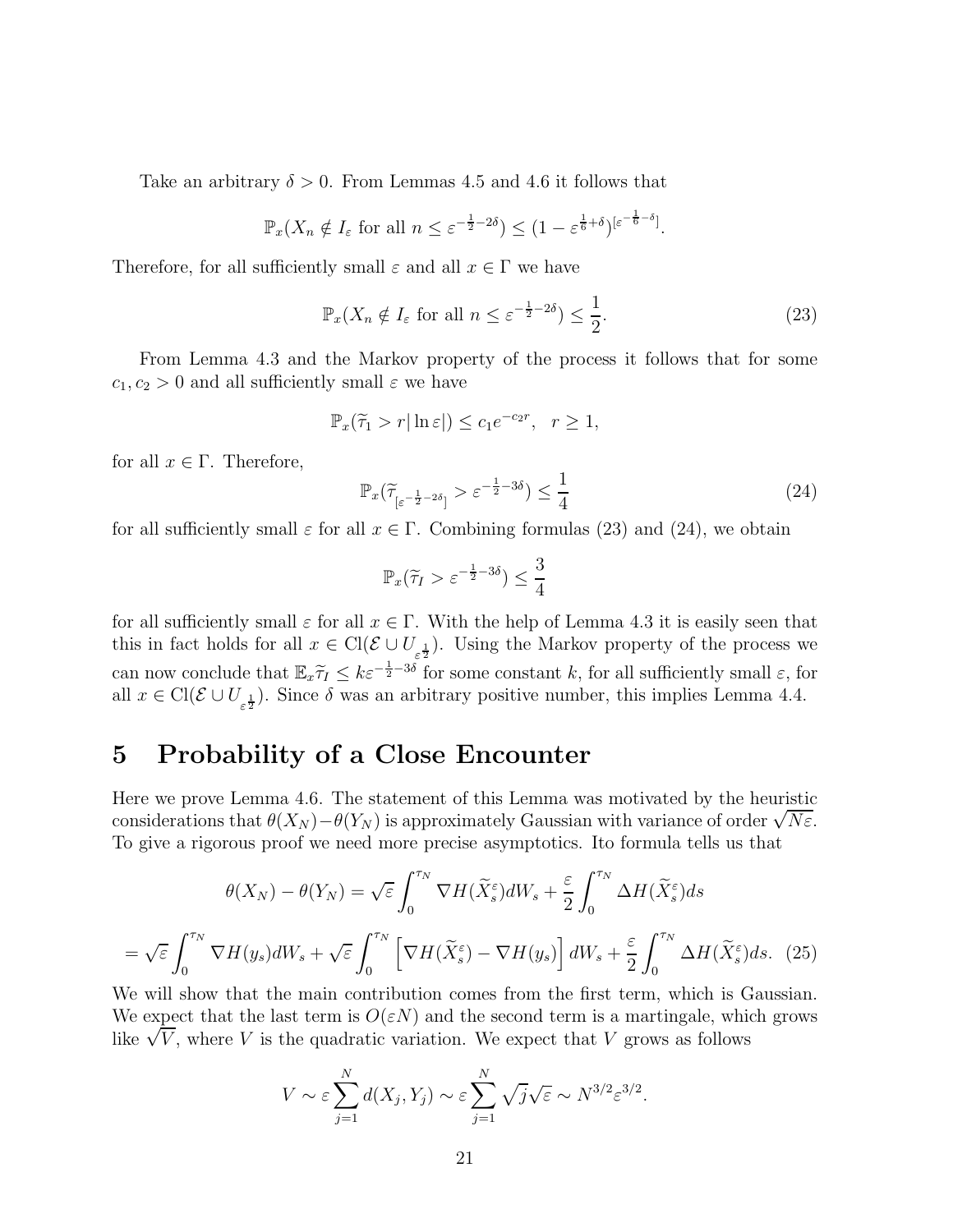This suggests that  $\theta(X_N) - \theta(Y_N)$  is approximately Gaussian with correction which is slightly worse than

$$
O([({\varepsilon}^{-1/3})^{3/2} {\varepsilon}^{3/2}]^{1/2}) = O(\sqrt{\varepsilon}).
$$

This appears bad because we want our process to visit the interval  $I_{\varepsilon}$  of length  $O(\sqrt{\varepsilon})$ with positive probability. We overcome this difficulty as follows. We split  $N = n_1 + n_2$ , where  $n_2 \ll \varepsilon^{-1/3}$ . During the first  $n_1$  iterations we aim to hit an interval of size  $\sqrt{n_2\varepsilon}$ , which can be made larger than the correction to Gaussian behavior if  $n_2 \gg 1$ . During the last  $n_2$  steps we arrange to hit  $I_{\varepsilon}$ . Here it is important that the contribution to the first integral (main Gaussian part) in the right hand side of  $(25)$  from the last  $n_2$  steps is larger than the correction accumulated during the first  $n_1$  steps. The problem described above does not appear now since the correction accumulated during the last  $n_2$  steps is

$$
O([n_2^{3/2}\varepsilon^{3/2}]^{1/2}) \ll \sqrt{\varepsilon}.
$$

Below we present the formal even if a bit tedious implementation of the plan outlined here.

We shall need two lemmas about the deterministic process  $Y_n$ . The proofs are given in Section 8.

**Lemma 5.1.** For any  $\delta > 0$  there is  $q_0 > 0$ , such that

$$
|p - q\rho| \ge q^{-1-\delta}
$$

for all integers  $q > q_0$  and p.

**Lemma 5.2.** (a) There is a constant c, such that for any  $x \in \Gamma$  and any  $N \geq 0$  we have

$$
\sum_{n=0}^{N} \frac{1}{d(Y_n, B)} \le c \left[ N \ln^2 N |\ln(\min_{0 \le n \le N} d(Y_n, B))| + \frac{1}{\min_{0 \le n \le N} d(Y_n, B)} \right].
$$
 (26)

(b) For any  $\delta > 0$  there is a constant c, such that if

$$
d(Y_n, B) \ge \sqrt{\varepsilon n} \tag{27}
$$

for all  $n \leq N$ , then for all sufficiently small  $\varepsilon$  we have

$$
\sum_{n=0}^{N} \frac{\sqrt{n}}{d(Y_n, B)} \le c \varepsilon^{-\delta} \left[ N^{\frac{3}{2} + \delta} + N^{\delta} \varepsilon^{-\frac{1}{2}} \right].
$$

Let us take some  $0 < \alpha < 1/8$ . Write  $\Gamma = \Gamma_1 \cup \Gamma_2$ , where  $\Gamma_1$  and  $\Gamma_2$  are defined as follows. For  $x \in \Gamma_1$  we have  $N(x) > 2\varepsilon^{-\alpha}$ , and for  $x \in \Gamma_2$  we have  $N(x) \leq 2\varepsilon^{-\alpha}$ . In the first case we write  $N(x) = n_1 + n_2$  with  $n_2 = \lfloor \varepsilon^{-\alpha} \rfloor \le N(x)/2$ . In the second case we let  $n_1 = 0, n_2 = N(x).$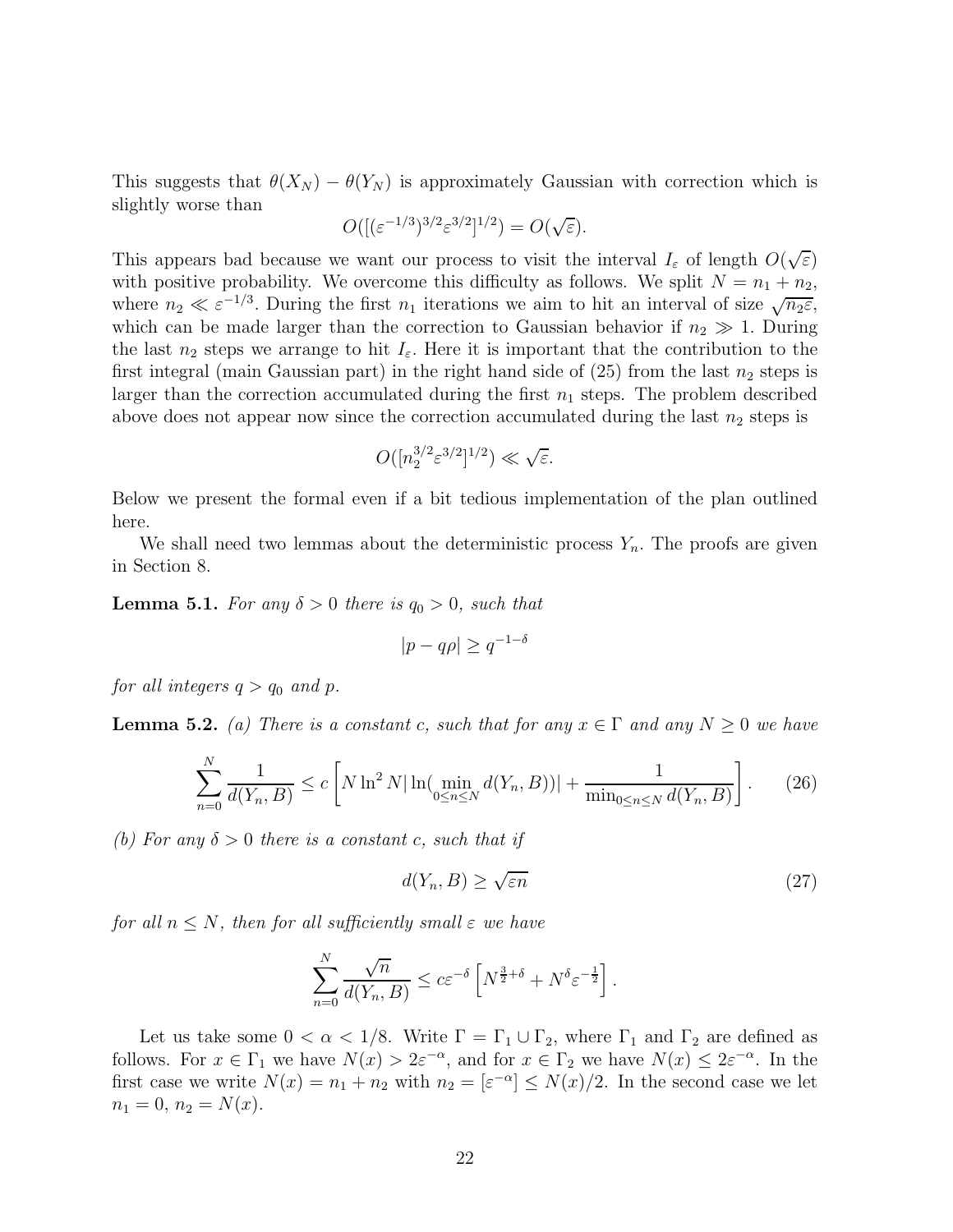Let  $||\theta||$  denote the distance from zero of a point  $\theta$  on the unit circle, and note that there is a naturally defined operation of addition on the circle. We shall need the following lemma (proved in Section 6). Here it is convenient to consider the processes on the plane  $\mathbb{R}^2$ , where the stream function H is single-valued. Let

$$
\mathbf{I} = \int_0^{\min(\sigma,\tau_1)} |\nabla H(\tilde{X}_s^{\varepsilon}) - \nabla H(y_s)|^2 ds + \int_{\min(\sigma,\tau_1)}^{\max(\sigma,\tau_1)} |\nabla H(\cdot)|^2 ds,
$$

where the argument in the second integral is equal to  $y_s$  if  $\tau_1 < \sigma$  and to  $\tilde{X}_s^{\varepsilon}$  if  $\tau_1 > \sigma$ .

Let  $x^a, x^b \in \Gamma$ . Let  $y_t^a$  and  $y_t^b$  be the orbits of the unperturbed flow, which start at  $x^a$ and  $x^b$ , respectively, and let  $\sigma_1^a$  and  $\sigma_1^b$  be the corresponding stopping times. Define

$$
\mathbf{J}(x^a, x^b) = \int_0^{\min(\sigma_1^a, \sigma_1^b)} |\nabla H(y^a_s) - \nabla H(y^b_s)|^2 ds + \int_{\min(\sigma_1^a, \sigma_1^b)}^{\max(\sigma_1^a, \sigma_1^b)} |\nabla H(\cdot)|^2 ds,
$$

where the argument in the second integral is equal to  $y_s^b$  if  $\sigma_1^a < \sigma_1^b$ , and to  $y_s^b$  otherwise.

**Lemma 5.3.** For any  $R > 0$  and  $\delta', \delta'' > 0$  there is  $\varepsilon_0 > 0$ , such that for  $x \in \Gamma$  and all  $\varepsilon < \varepsilon_0$  we have

$$
\mathbb{P}_x\left(\sup_{s<\max(\sigma,\tau_1)}|\widetilde{X}_s^{\varepsilon}-y_s|>\frac{\varepsilon^{\frac{1}{2}-\delta''}}{d(x,B)}\right)<\varepsilon^R \quad \text{if} \quad d(x,B)\geq\varepsilon^{\frac{1}{2}-\delta'},\tag{28}
$$

$$
\mathbb{P}_x(\tau_1 > c(\delta')|\ln \varepsilon|) < \varepsilon^R \quad \text{for some } c(\delta') \text{ if } d(x, B) \ge \varepsilon^{\frac{1}{2} - \delta'}, \tag{29}
$$

$$
\mathbb{P}_x(|H(\widetilde{X}_{\tau_1}^{\varepsilon}) - H(x)| > \varepsilon^{\frac{1}{2} - \delta''}) < \varepsilon^R,\tag{30}
$$

$$
\mathbb{E}_x \mathbf{I} < \frac{\varepsilon^{1/2 - \delta''}}{d(x, B)} \quad \text{if} \quad d(x, B) \ge \varepsilon^{\frac{1}{2} - \delta'}.\tag{31}
$$

There is a constant k, such that for  $x^a, x^b \in \Gamma$  we have

$$
\mathbf{J}(x^a, x^b) \le \frac{kd(x^a, x^b)}{d(x^a, B)} \quad \text{if} \quad d(x^a, B) > 0 \text{ and } d(x^a, x^b) \le \frac{1}{2}d(x^a, B). \tag{32}
$$

We split the proof of Lemma 4.6 into two parts as follows.

**Lemma 5.4.** (a) There is a positive constant  $k_1$ , such that for all sufficiently small  $\varepsilon$  and all  $x \in \Gamma_1$  we have

$$
\mathbb{P}_x(||\theta(X_{n_1}) + \rho n_2|| \leq \sqrt{n_2 \varepsilon} \geq \frac{k_1 \sqrt{n_2}}{\sqrt{n_1}},
$$

where  $n_1 = n_1(x)$  and  $n_2 = n_2(x)$  were defined above.

(b) Let  $x \in \Gamma$  and  $n_2 \leq 2\varepsilon^{-\alpha}$  be such that  $||\theta(x) + \rho n_2|| \leq \sqrt{n_2\varepsilon}$ . There is a positive constant  $k_2$ , which does not depend on x and  $n_2$ , such that for all sufficiently small  $\varepsilon$  we have

$$
\mathbb{P}_x(X_{n_2} \in I_{\varepsilon}) \geq \frac{k_2}{\sqrt{n_2}}.
$$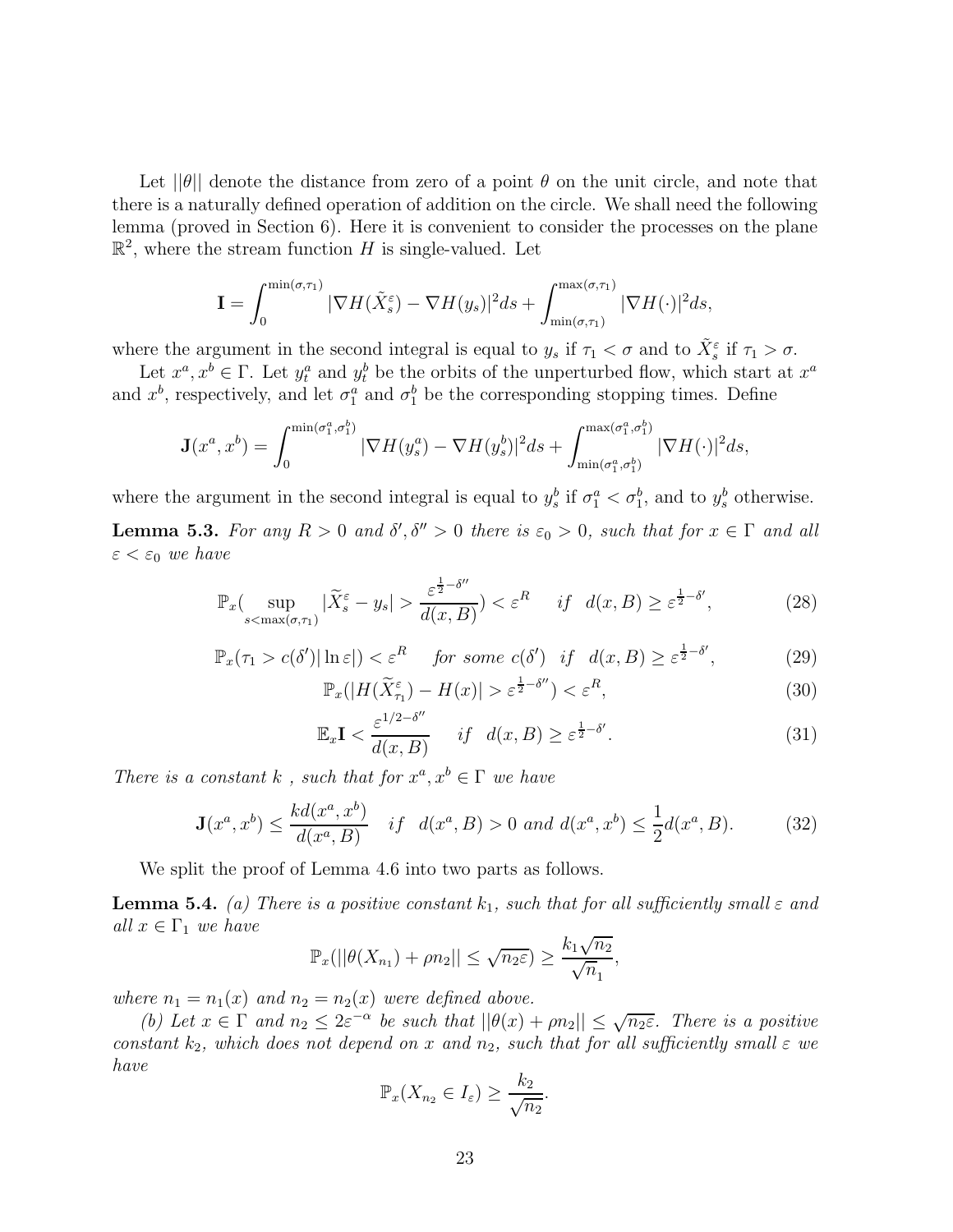Lemma 5.4 implies that for  $x \in \Gamma_1$  we have

$$
\mathbb{P}_x(X_{N(x)} \in I_\varepsilon) \ge \mathbb{P}_x(A_a) \mathbb{P}_x(A_b|A_a) \ge \frac{k_1 k_2}{\sqrt{n_1}}
$$

where  $A_a$  and  $A_b$  are events from parts (a) and (b) of Lemma 5.4, respectively. Since  $n_1 \leq N(x)$ , we get the statement of Lemma 4.6 for  $x \in \Gamma_1$  from Lemma 4.5. For  $x \in \Gamma_2$ we immediately get the statement of Lemma 4.6 from part (b) of Lemma 5.4.

Next we prove Lemma 5.4. Consider first the case  $x \in \Gamma_1$ . Let  $\sigma_0 = 0$ , and let  $\sigma_n$  be the time when the trajectory  $y_t$  of the unperturbed flow returns to the set  $\Gamma$  for the *n*-th time (this occurs at the point  $Y_n$ ). Let  $s_n = \sigma_{n+1} - \sigma_n$ . Let

$$
\xi_n = \sqrt{\varepsilon} \int_0^{\sigma_n} \nabla H(y_s) dW_s.
$$

Then  $\xi_n$  is Gaussian with zero mean and variance  $V_n = \varepsilon \int_0^{\sigma_n} |\nabla H(y_s)|^2 ds$ . Observe that since  $\nabla H$  vanishes at A, we have

$$
c_1 \le \int_0^{\sigma_1} |\nabla H(y_s)|^2 ds \le c_2,
$$
\n(33)

and therefore  $c_1 \varepsilon n \leq V_n \leq c_2 \varepsilon n$  for some positive constants  $c_1$  and  $c_2$ . We now construct a coupling between  $\theta(X_n) - \theta(Y_n)$  and  $\xi_n$ . Namely, we claim that there exists a random variable  $\tilde{\xi}_{n_1}$  with the same distribution as  $\xi_{n_1}$ , such that for any  $\delta, R > 0$  we have

$$
\mathbb{P}_x\left(||\theta(X_{n_1}) - \theta(Y_{n_1}) - \tilde{\xi}_{n_1}|| \ge \varepsilon^{1/2 - \delta}\right) = O(\varepsilon^R). \tag{34}
$$

This inequality (with  $\delta < \alpha$ ) implies part (a) of Lemma 5.4. Indeed,

$$
||\theta(Y_{n_1}) + n_2 \rho|| \le \sqrt{N(x)\varepsilon} \le \sqrt{2n_1\varepsilon},\tag{35}
$$

so the event of part (a) of Lemma 5.4 happens if  $\tilde{\xi}_{n_1}$  belongs to an interval of length  $2(\sqrt{n_2 \varepsilon} - \varepsilon^{1/2-\delta})$ , whose center is at most  $\sqrt{2n_1 \varepsilon}$  away from zero, and  $||\theta(X_{n_1}) - \theta(Y_{n_1}) |\tilde{\xi}_{n_1}|| \leq \varepsilon^{1/2-\delta}$ . Formula (34) and the fact that  $\tilde{\xi}_{n_1}$  is Gaussian allow us to conclude that the favorable probability is at least  $c\sqrt{n_2\varepsilon}/\sqrt{n_1\varepsilon} - O(\varepsilon^R)$  for some positive constant c, which implies part (a) of Lemma 5.4. Thus we need to prove (34).

Now we describe the construction of  $\tilde{\xi}_n$ . Define  $\tilde{W}_t^n$  to be  $W_t$  for  $\tau_n \le t \le \tau_{n+1}$  and a Brownian Motion (started at  $W_{\tau_{n+1}}$ ) independent of  $W_t$  and of  $\tilde{W}_t^k$ ,  $k < n$  for  $t \geq \tau_{n+1}$ . Let

$$
\tilde{\eta}_n = \sqrt{\varepsilon} \int_{\tau_n}^{\tau_n + s_n} \nabla H(y_{\sigma_n + t - \tau_n}) d\tilde{W}_t^n, \quad \tilde{\xi}_n = \sum_{j=0}^{n-1} \tilde{\eta}_j.
$$
\n(36)

We want to compare  $\tilde{\eta}_n$  with

$$
H(X_{n+1}) - H(X_n) = \sqrt{\varepsilon} \int_{\tau_n}^{\tau_{n+1}} \nabla H(\widetilde{X}_t^{\varepsilon}) d\widetilde{W}_t^n + \frac{\varepsilon}{2} \int_{\tau_n}^{\tau_{n+1}} \Delta H(\widetilde{X}_t^{\varepsilon}) dt = \widetilde{\eta}_n' + \widetilde{\eta}_n''.
$$
 (37)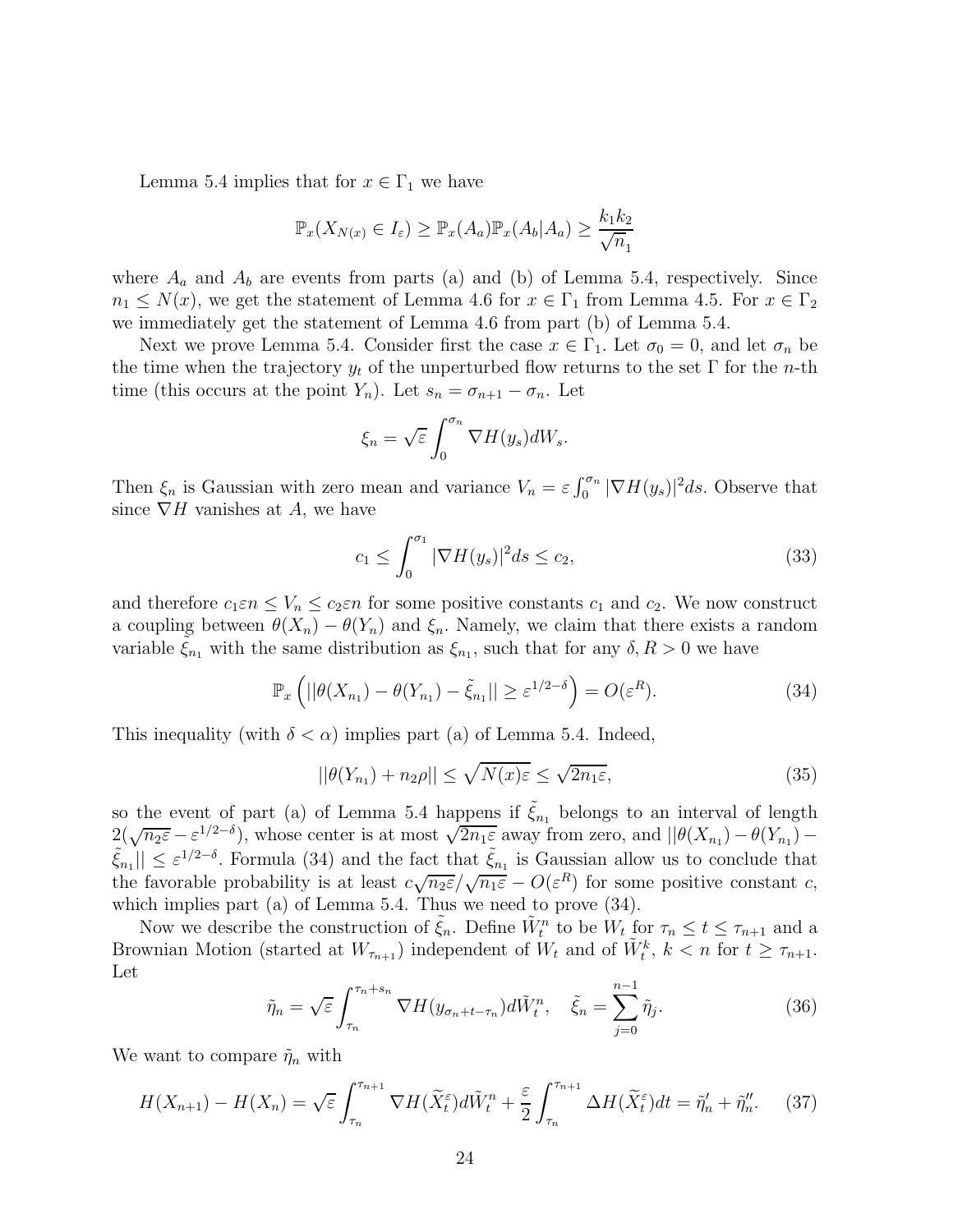(34) will follow if we show that

$$
\mathbb{P}_x\left(\sum_{j=0}^{n_1-1} (\tilde{\eta}_j - (\tilde{\eta}_j' + \tilde{\eta}_j'')) \ge \varepsilon^{1/2-\delta}\right) = O(\varepsilon^R),\tag{38}
$$

where  $\delta$  and  $R$  are the same as in (34). Fix  $0 < \alpha_1 < \alpha_2 < \alpha_3 < \delta$  such that  $\delta < \frac{3}{2}\alpha_1$ . Recall that we assumed that  $\alpha < 1/8$ , while  $\delta < \alpha$  can be taken arbitrarily small. Thus, without the loss of generality we may assume that

$$
3\alpha + \alpha_1 + 2\delta < \frac{3}{8}.\tag{39}
$$

Call *n* good if  $d(Y_n, B) \ge \sqrt{n+1} \varepsilon^{1/2-\alpha_1}$ , and bad otherwise. This distinction between good and bad n is motivated by the fact that for good n the distance  $d(X_n, Y_n)$  is much smaller than  $d(Y_n, B)$  with large probability, which will be very convenient in the arguments below. Besides, formulas (28), (29), and (31) hold if we select  $x = Y_n$  as the initial point and n is good.

By Lemma 4.5 and part (b) of Lemma 5.2, the number of bad n, such that  $n \leq N(x)$ , is  $O(\varepsilon^{-\alpha_2})$ . By (30) the total contribution to the sum in (38) from  $\tilde{\eta}'_j + \tilde{\eta}''_j$  with bad j is bounded by  $O(\varepsilon^{1/2-\alpha_3})$  (except on a set of probability  $O(\varepsilon^R)$ ). The contribution to the sum from  $\tilde{\eta}_j$  with bad j is a Gaussian random variable with the variance bounded from above by  $O(\varepsilon^{1-\alpha_2})$ , due to (33). Therefore,

$$
\max_{0 \le n \le n_1} \mathbb{P}_x \left( \left| \sum_{j=0,j-\text{bad}}^n (\tilde{\eta}_j - (\tilde{\eta}'_j + \tilde{\eta}''_j)) \right| \ge \frac{\varepsilon^{1/2-\delta}}{2} \right) = O(\varepsilon^R).
$$

Since  $R$  was arbitrary, this implies that

$$
\mathbb{P}_x \left( \max_{0 \le n \le n_1} \left| \sum_{j=0,j-\text{bad}}^n (\tilde{\eta}_j - (\tilde{\eta}_j' + \tilde{\eta}_j'')) \right| \ge \frac{\varepsilon^{1/2-\delta}}{2} \right) = O(\varepsilon^R). \tag{40}
$$

The contribution to the sum from  $\tilde{\eta}''_j$  with good j is bounded from above in absolute value by

$$
O(\varepsilon) \sum_{j=0,j-\text{good}}^{n_1-1} (\tau_{j+1} - \tau_j).
$$

Therefore, due to Lemma 4.5 and formula (29) we have

$$
\max_{0 \le n \le n_1} \mathbb{P}_x \left( \left| \sum_{j=0, j-\text{good}}^{n-1} \tilde{\eta}_j'' \right| \ge \varepsilon^{2/3 - \alpha_1} \right) = O(\varepsilon^R).
$$

Since  $R$  was arbitrary, this implies that

$$
\mathbb{P}_x \left( \max_{0 \le n \le n_1} \left| \sum_{j=0, j-\text{good}}^{n-1} \tilde{\eta}_j'' \right| \ge \varepsilon^{2/3 - \alpha_1} \right) = O(\varepsilon^R). \tag{41}
$$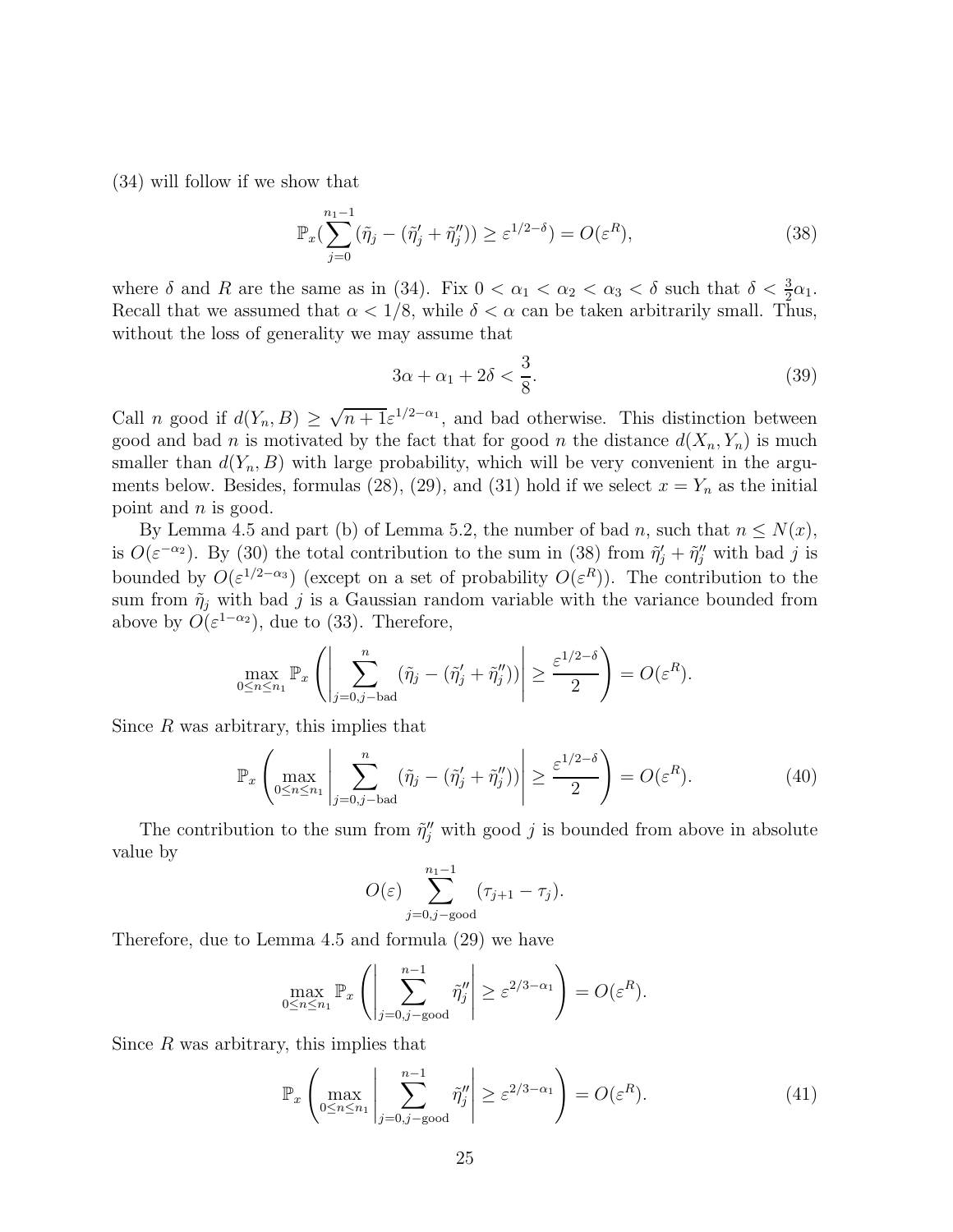Therefore formula (38) will follow if we show that

$$
\mathbb{P}_x\left(\sum_{j=0,j-\text{good}}^{n_1-1} (\tilde{\eta}_j - \tilde{\eta}'_j) \ge \varepsilon^{1/2-\delta}\right) = O(\varepsilon^R). \tag{42}
$$

Let  $\hat{y}_t^n$  denote the deterministic orbit starting from  $X_n$  at time  $\sigma_n$ . Let  $\hat{s}_n = \sigma(X_n)$ . Define

$$
\hat{\eta}_n = \sqrt{\varepsilon} \int_{\tau_n}^{\tau_n + \hat{s}_n} \nabla H(\hat{y}_{\sigma_n + t - \tau_n}^n) d\tilde{W}_t^n.
$$

We want to estimate  $\tilde{\eta}_j - \eta'_j$  by comparing both of them to  $\hat{\eta}_j$ . Let  $\ell$  be the first time when  $d(X_n, Y_n) > \frac{1}{2}$ 2  $\sqrt{n}\varepsilon^{1/2-\alpha_1}$ . Define

$$
\tilde{M}_n = \sum_{j=0,j-\text{good}}^n (\tilde{\eta}_j - \hat{\eta}_j) \chi_{\{j < \ell\}}, \quad M'_n = \sum_{j=0,j-\text{good}}^n (\eta'_j - \hat{\eta}_j) \chi_{\{j < \ell\}}.
$$

The quadratic variation of the martingale  $\tilde{M}_n$  is equal to

$$
\widetilde{V}_n = \varepsilon \sum_{j=0, j-\text{good}}^n \chi_{\{j < \ell\}} \left( \int_{\tau_j}^{\tau_j + \min(s_j, \widehat{s}_j)} |\nabla H(y_{\sigma_j + t - \tau_j}) - \nabla H(\widehat{y}_{\sigma_j + t - \tau_j})|^2 dt + \int_{\tau_j + \min(s_j, \widehat{s}_j)}^{\tau_j + \max(s_j, \widehat{s}_j)} |\nabla H(\cdot)|^2 dt \right)
$$

(the argument in the second integral is either y or  $\hat{y}$ , depending on whether  $s_j$  or  $\hat{s}_j$  is larger). The quadratic variation of the martingale  $M'_n$  is

$$
V'_{n} = \varepsilon \sum_{j=0,j-\text{good}}^{n} \chi_{\{j<\ell\}} \mathbb{E}_{x} [(\int_{\tau_{j}}^{\min(\tau_{j+1},\tau_{j}+\widehat{s}_{j})} |\nabla H(\widetilde{X}_{t}^{\varepsilon}) - \nabla H(\hat{y}_{\sigma_{j}+t-\tau_{j}}^{j})|^{2} dt + \int_{\min(\tau_{j+1},\tau_{j}+\widehat{s}_{j})}^{\max(\tau_{j+1},\tau_{j}+\widehat{s}_{j})} |\nabla H(\cdot)|^{2} dt | \mathcal{F}_{j}]
$$

(the argument in the second integral depends on whether  $\tau_{j+1}$  or  $\tau_j + \hat{s}_j$  is larger), where  $\mathcal{F}_j$  is the  $\sigma$ -algebra of events determined by  $W_t$  by the time  $\tau_j$ . By (32) we have the estimate

$$
\widetilde{V}_{n_1-1} \le \varepsilon \sum_{j=0,j-\text{good}}^{n_1-1} k \frac{\sqrt{j} \varepsilon^{1/2-\alpha_1}}{d(Y_j, B)} \le \varepsilon^{1-\alpha_2},\tag{43}
$$

where the second inequality is due to part (b) of Lemma 5.2. We can estimate  $V'_n$  by using (31) instead of (32). Namely,

$$
V'_{n_1-1} \le \varepsilon \sum_{j=0,j-\text{good}}^{n_1-1} \frac{2\varepsilon^{1/2-\alpha_1}}{d(Y_j, B)} \le \varepsilon^{1-\alpha_2}.\tag{44}
$$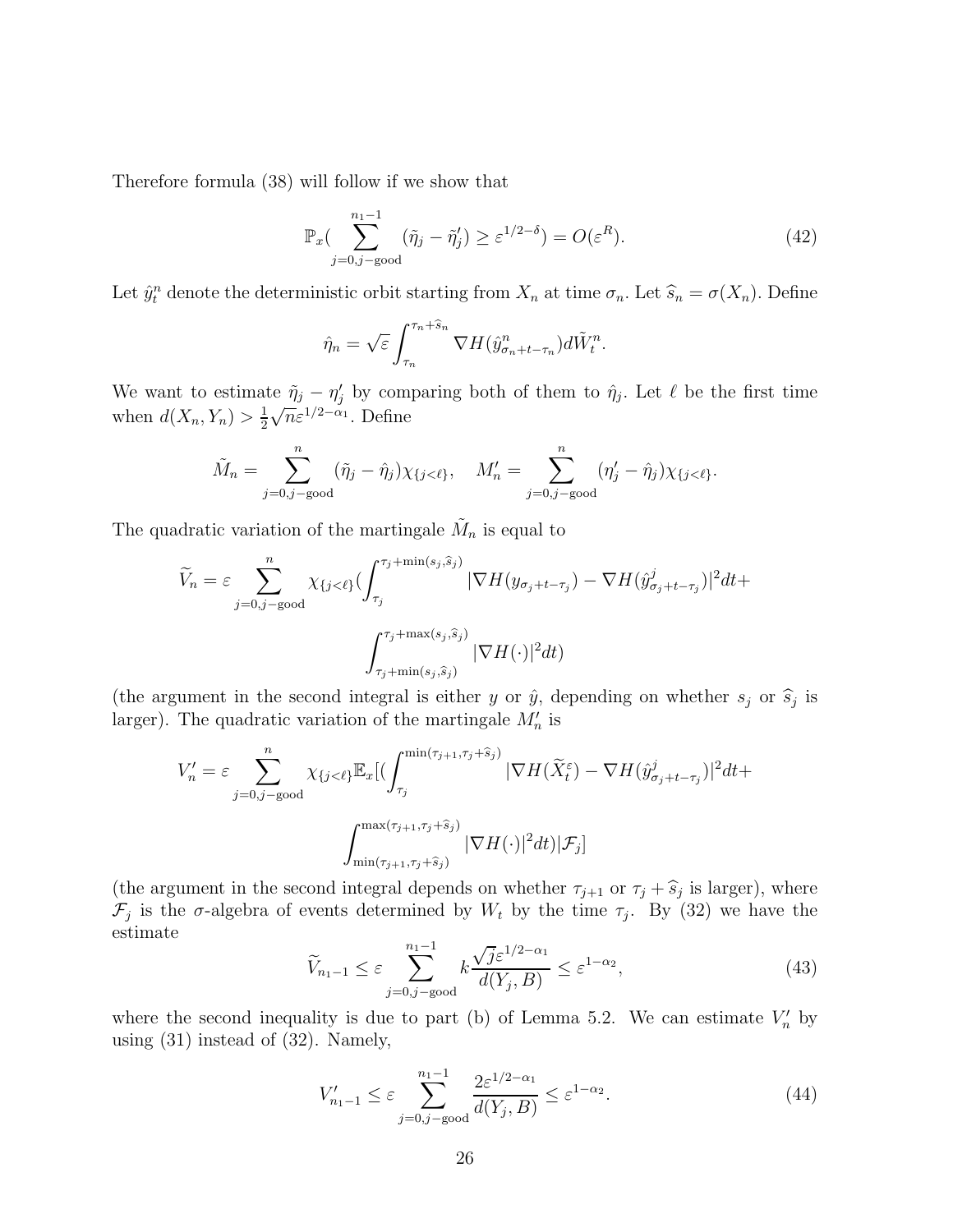If  $R > 0$  is fixed, then applying  $L^p$ -maximal inequality we get

$$
\mathbb{P}(\max_{0 \le n \le n_1} |\tilde{M}_{n-1}| \ge \varepsilon^{1/2 - \alpha_2}) \le \frac{c(p)\mathbb{E}((\tilde{V}_{n_1-1})^p)}{\varepsilon^{p(1-2\alpha_2)}} = O(\varepsilon^{\alpha_2 p}) = O(\varepsilon^R)
$$
(45)

if  $p$  is large enough. A similar argument shows that

$$
\mathbb{P}(\max_{0 \le n \le n_1} |M'_{n-1}| \ge \varepsilon^{1/2 - \alpha_2}) = O(\varepsilon^R). \tag{46}
$$

Therefore we obtain

$$
\mathbb{P}_x\left(\sum_{j=0,j-\text{good}}^{n_1-1} (\tilde{\eta}_j - \tilde{\eta}'_j) \geq \varepsilon^{1/2-\delta}\right) \leq O(\varepsilon^R) + \mathbb{P}_x(\ell < n_1),
$$

so it remains to show that the last term is  $O(\varepsilon^R)$ . To this end we shall show that the main contribution to the distance between  $X_n$  and  $Y_n$  comes from the Gaussian term  $\widetilde{\xi}_n$ .

Define  $n_3 = 64\varepsilon^{-2(\delta-\alpha_1)}$ . We have

$$
\mathbb{P}_x(\ell < n_1) = \mathbb{P}_x(\ell < n_3) + \mathbb{P}_x(n_3 \leq \ell < n_1).
$$

The first term can be estimated as follows.

$$
\mathbb{P}_x(\ell < n_3) \le \mathbb{P}_x \left( \max_{0 \le n \le n_3} |H(X_{n+1}) - H(X_n)| \ge \frac{\varepsilon^{1/2 - \alpha_1}}{2n_3} \right)
$$
\n
$$
= \mathbb{P}_x \left( \max_{0 \le n \le n_3} |H(X_{n+1}) - H(X_n)| \ge \frac{\varepsilon^{1/2 - (3\alpha_1 - 2\delta)}}{128} \right) = O(\varepsilon^R)
$$

by (30). On the other hand by (36), (37), (40), (41) we have

$$
d(X_n, Y_n)\chi_{\{\ell \ge n\}} \le |\tilde{\xi}_n - \tilde{M}_{n-1} - M'_{n-1}| + Z_n, \tag{47}
$$

where

$$
\mathbb{P}_x\left(\max_{0\leq n\leq n_1}|Z_n|>\varepsilon^{1/2-\delta}\right)=O(\varepsilon^R). \tag{48}
$$

It follows from (47) that

$$
\mathbb{P}_x(n_3 \le \ell < n_1) \le \mathbb{P}(\max_{n_3 \le n \le n_1} \frac{|M'_{n-1}|}{\sqrt{n}}) \ge \frac{1}{8} \varepsilon^{1/2 - \alpha_1}) + \mathbb{P}(\max_{n_3 \le n \le n_1} \frac{|\tilde{M}_{n-1}|}{\sqrt{n}}) \ge \frac{1}{8} \varepsilon^{1/2 - \alpha_1}) + \mathbb{P}_x(\max_{n_3 \le n \le n_1} \frac{\tilde{\xi}_n}{\sqrt{n}}) = \frac{1}{8} \varepsilon^{1/2 - \alpha_1} + \mathbb{P}_x(\max_{n_3 \le n \le n_1} \frac{|Z_n|}{\sqrt{n}}) = \frac{1}{8} \varepsilon^{1/2 - \alpha_1}.
$$

From the definition of  $n_3$  it follows that for  $n \geq n_3$  we have  $\sqrt{n} \varepsilon^{1/2-\alpha_1}/8 \geq \varepsilon^{1/2-\delta}$  and  $\sqrt{n}\varepsilon^{1/2-\alpha_1}/8 \geq \varepsilon^{1/2-\alpha_2}$ . Since  $\tilde{\xi}_n$  is Gaussian, and its variance is bounded by a constant factor of  $\varepsilon n$ , due to (33), we have

$$
\mathbb{P}(|\tilde{\xi}_n| \ge \frac{\sqrt{n}\varepsilon^{1/2-\alpha_1}}{8}) \le k_1 e^{-k_2 \varepsilon^{-2\alpha_1}}
$$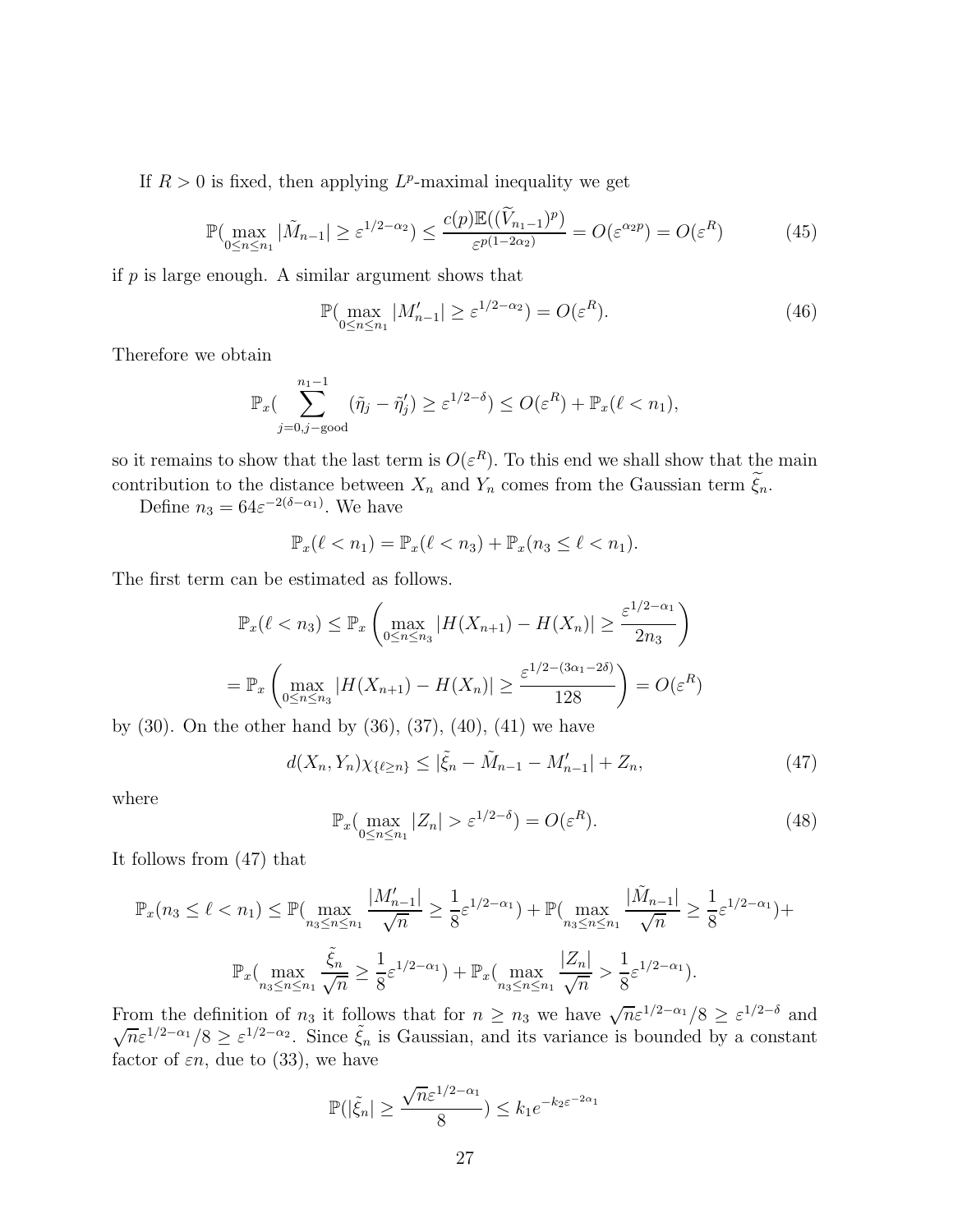for some positive constants  $k_1$  and  $k_2$ , which implies that

$$
\mathbb{P}(\max_{n_3 \le n \le n_1} |\tilde{\xi}_n| \ge \frac{\sqrt{n}\varepsilon^{1/2 - \alpha_1}}{8}) = O(\varepsilon^R). \tag{49}
$$

Hence (45), (46), (48), and (49) give

$$
\mathbb{P}_x(n_3 \leq \ell \leq n_1) = O(\varepsilon^R)
$$

implying (42), which completes the proof of Lemma 5.4(a).

Let us now discuss the modifications needed to prove part (b) of Lemma 5.4. Assuming that  $x \in \Gamma$  and  $n_2 \leq 2\varepsilon^{-\alpha}$  are such that  $||\theta(x) + \rho n_2|| \leq \sqrt{n_2\varepsilon}$ , we prove that  $d(Y_n, B) \geq$  $\varepsilon^{1/8}$  for all  $n < n_2$  if  $\varepsilon$  is sufficiently small. Indeed, otherwise we would get

$$
|(n_2 - n)\rho - p| \le \sqrt{n_2 \varepsilon} + \varepsilon^{1/8} \le 2\varepsilon^{1/8},
$$

for some integer p, since  $\alpha < 1/8$ . This contradicts Lemma 5.1, since  $n_2 - n \leq 2\varepsilon^{-\alpha}$ .

Now we can repeat the construction used in the proof of part (a) of Lemma 5.4. We claim that there exists  $\delta > 0$  and a random variable  $\tilde{\xi}_{n_2}$  with the same distribution as  $\xi_{n_2}$ , such that for any  $R > 0$  we have

$$
\mathbb{P}_x\left(||\theta(X_{n_2}) - \theta(Y_{n_2}) - \tilde{\xi}_{n_2}|| \ge \varepsilon^{1/2+\delta}\right) = O(\varepsilon^R). \tag{50}
$$

This inequality implies part (b) of Lemma 5.4 in the same way as (34) implies part (a) of the same lemma.

In order to prove (50) we do not need to separate  $j < n_2$  into good and bad (rather, we treat all j as we treated the good ones in the proof of part (a)). The distance from  $Y_n$ to B is now controlled using the inequality  $d(Y_n, B) \geq \varepsilon^{1/8}$  for all  $n < n_2$ . Now the sums in (43) and (44) can be estimated by

$$
O\left(\varepsilon n_2^{3/2}\varepsilon^{-1/8}\varepsilon^{1/2-\alpha_1}\right) = O\left(\varepsilon^{1+[3/8-(3\alpha+\alpha_1)]}\right) = O\left(\varepsilon^{1+2\delta}\right)
$$

due to (39). This inequality gives the improvement of  $\varepsilon^{1/2+\delta}$  in (50) compared to  $\varepsilon^{1/2-\delta}$ in (34). The rest of the technical details remain the same as in the proof of part (a).  $\Box$ 

### 6 Appendix. Proofs of Technical Lemmas

In this section we prove Lemmas 4.2, 4.3, and 5.3.

We shall need the following simple lemma (see [10], for example, where it was proved in the case  $n = 1$ , the proof for  $n > 1$  is similar).

**Lemma 6.1.** Let  $X_t^1$  and  $X_t^2$  be the following two diffusion processes on  $\mathbb{R}^d$  with infinitely smooth coefficients:

$$
dX_t^1 = v(X_t^1)dt + a(X_t^1)dW_t + \sqrt{\varepsilon}v_1(X_t^1)dt + \sqrt{\varepsilon}a_1(X_t^1)dW_t,
$$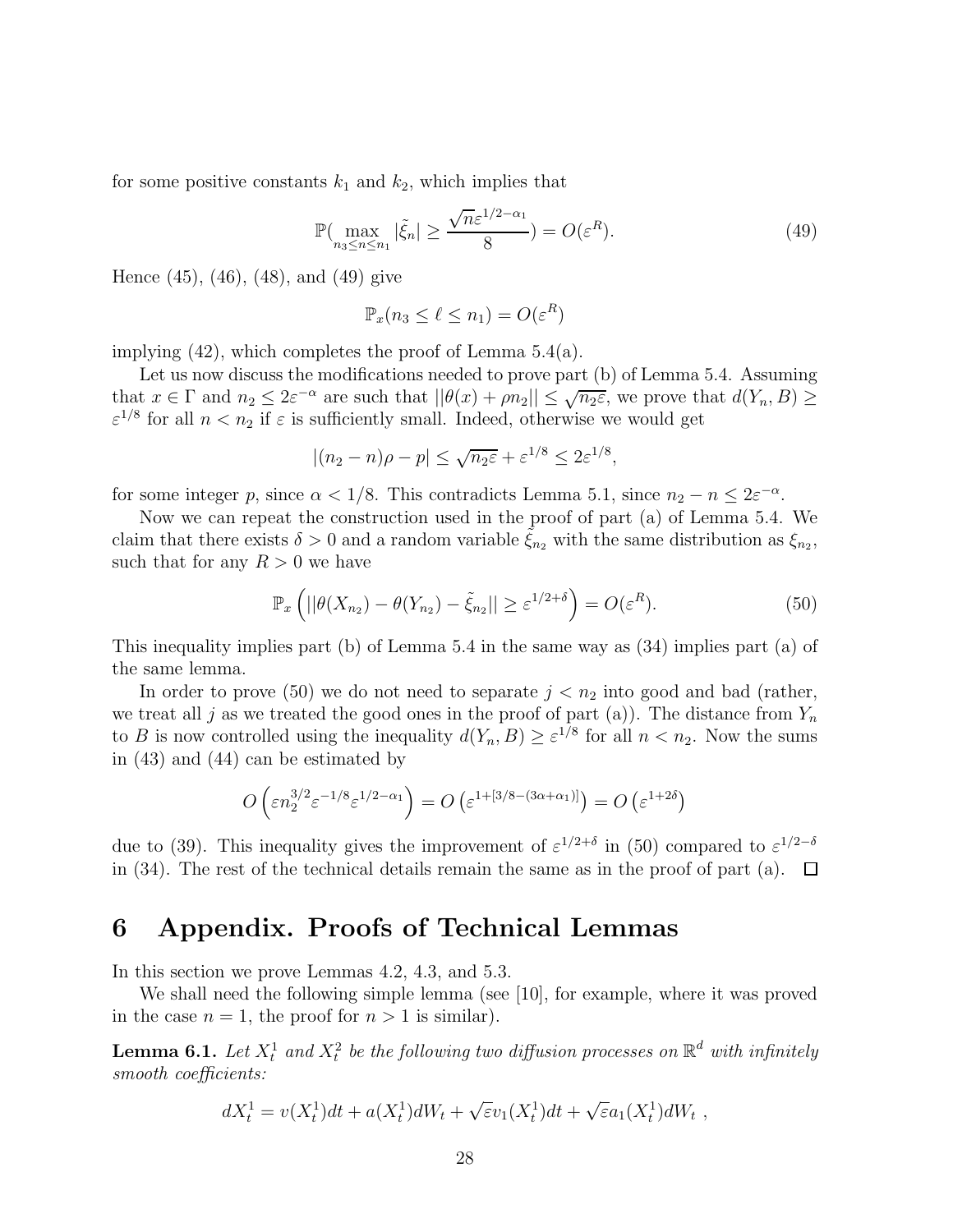$$
dX_t^2 = v(X_t^2)dt + a(X_t^2)dW_t + \sqrt{\varepsilon}v_2(X_t^2)dt + \sqrt{\varepsilon}a_2(X_t^2)dW_t,
$$

with  $X_0^1 = X_0^2$ . Suppose that for a certain constant L the following bound on the coefficients holds:

$$
|\nabla v^i|, |\nabla a^{ij}|, |v_1^i|, |v_2^i|, |a_1^{ij}|, |a_2^{ij}| \le L , i, j = 1, ..., d ,
$$

where i and j stand for the vector (matrix) entries of the coefficients. Let  $\mu$  be the initial distribution for the processes  $X_0^1$  and  $X_0^2$ . Then for any positive integer n, for some constant  $K = K(L, n)$ , and for any  $t, \eta > 0$  we have

$$
\mathbb{P}_{\mu}(\sup_{0\leq s\leq t}|X_s^1 - X_s^2| \geq \eta) \leq \frac{(e^{Kt}-1)\varepsilon^n}{\eta^{2n}}.
$$

*Proof of Lemma 4.2.* Let us consider the flow on the plane (so that to make H singlevalued), and let  $A$  be one of the saddle points (there are countably many saddle points on the plane which correspond to the saddle point on the torus). Without loss of generality we may assume that  $H(A) = 0$ . Let  $B \in I_{\varepsilon}$  be the point which is carried to A by the deterministic flow (see the picture below). There are two branches of the separatrix that leave the point A. One goes inside the ergodic component, while the other forms the boundary between the periodic and the ergodic components. Let us take a point  $R$  on the latter, which is distance  $d$  away from point  $A$  (we measure the distance along the separatrix in the direction of the flow from  $A$  to  $R$ , and  $d$  will be specified below). Let us also take a point  $Q$  on the separatrix, which is distance  $d$  away from point  $B$  (here we measure the distance in the direction of the flow from  $Q$  to  $B$ ).

Let  $\widetilde{\gamma}$  be the curve which consists of two parts of the separatrix - between Q and A, and between A and R. In a neighborhood of any point  $x \in \tilde{\gamma}$ ,  $x \neq A$ , we can consider the smooth change of coordinates  $(x_1, x_2) \rightarrow (\varphi, \theta)$ , where  $\varphi = H/\sqrt{\varepsilon}$ , and  $\theta$  is defined by the conditions  $|\nabla \theta| = |\nabla H|$  on  $\gamma$ ,  $\nabla \theta \perp \nabla H$ ,  $\theta$  increases in the direction of the deterministic flow. In fact we can extend this change of coordinates to the region defined by

$$
D = \{(\varphi, \theta) : |\varphi| \le 2, q \le \theta \le r\} \setminus \{(\varphi, \theta) : 0 \le \varphi \le 2, \theta = a\},\
$$

where  $\theta(Q) = q < \theta(B) = b < \theta(A) = a < \theta(R) = r$ . We needed to make the cut in the region D since the change of coordinates degenerates at A. Let  $\tau_D$  be the first time when a trajectory of the process  $X_t^{\varepsilon}$  reaches the boundary of D (or rather the boundary of the pre-image of D in  $(x_1, x_2)$  coordinates, which will be also denoted by D). If d is small enough, then this set does not intersect with  $\Gamma'$ , and therefore  $\tau_D < \tau_1$ .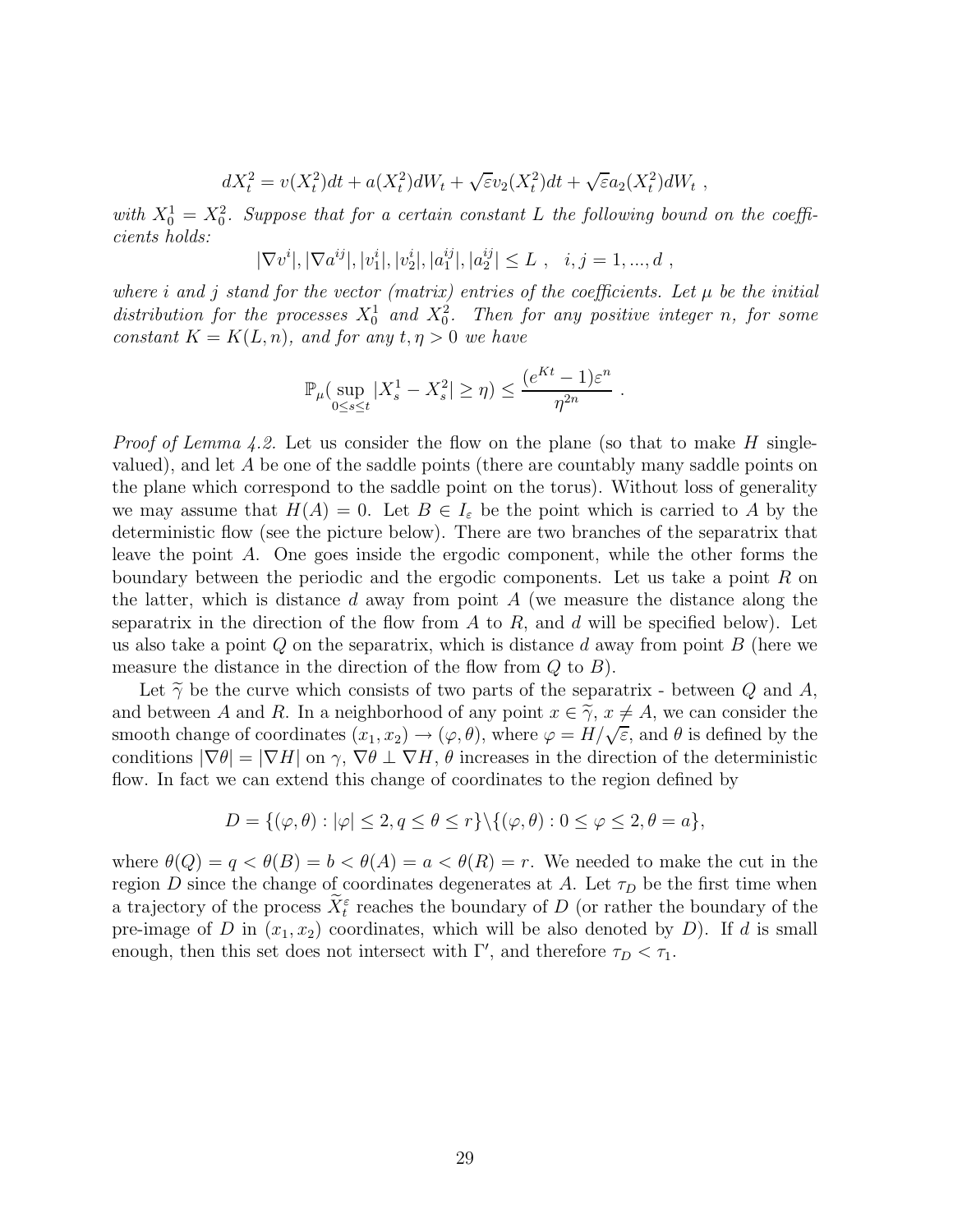



In  $(\varphi, \theta)$  coordinates the generator of the process  $\tilde{X}_t^{\varepsilon}$  takes the form

$$
M^{\varepsilon} f = \frac{1}{2} (f''_{\varphi\varphi}|\nabla H|^2 + \varepsilon f''_{\theta\theta}|\nabla \theta|^2 + \sqrt{\varepsilon} f'_{\varphi} \Delta H + \varepsilon f'_{\theta} \Delta \theta) + f'_{\theta} |\nabla H| |\nabla \theta|. \tag{51}
$$

The set  $I_{\varepsilon}$  in  $(\varphi, \theta)$  coordinates takes the form  $\{(\varphi, \theta) : |\varphi| \leq 1, \theta = b\}$ . The part of the curve  $\gamma(\varepsilon^{\frac{1}{2}})$  that belongs to D takes the form  $\{(\varphi,\theta): \varphi=1, a < \theta < r\}$ . It is sufficient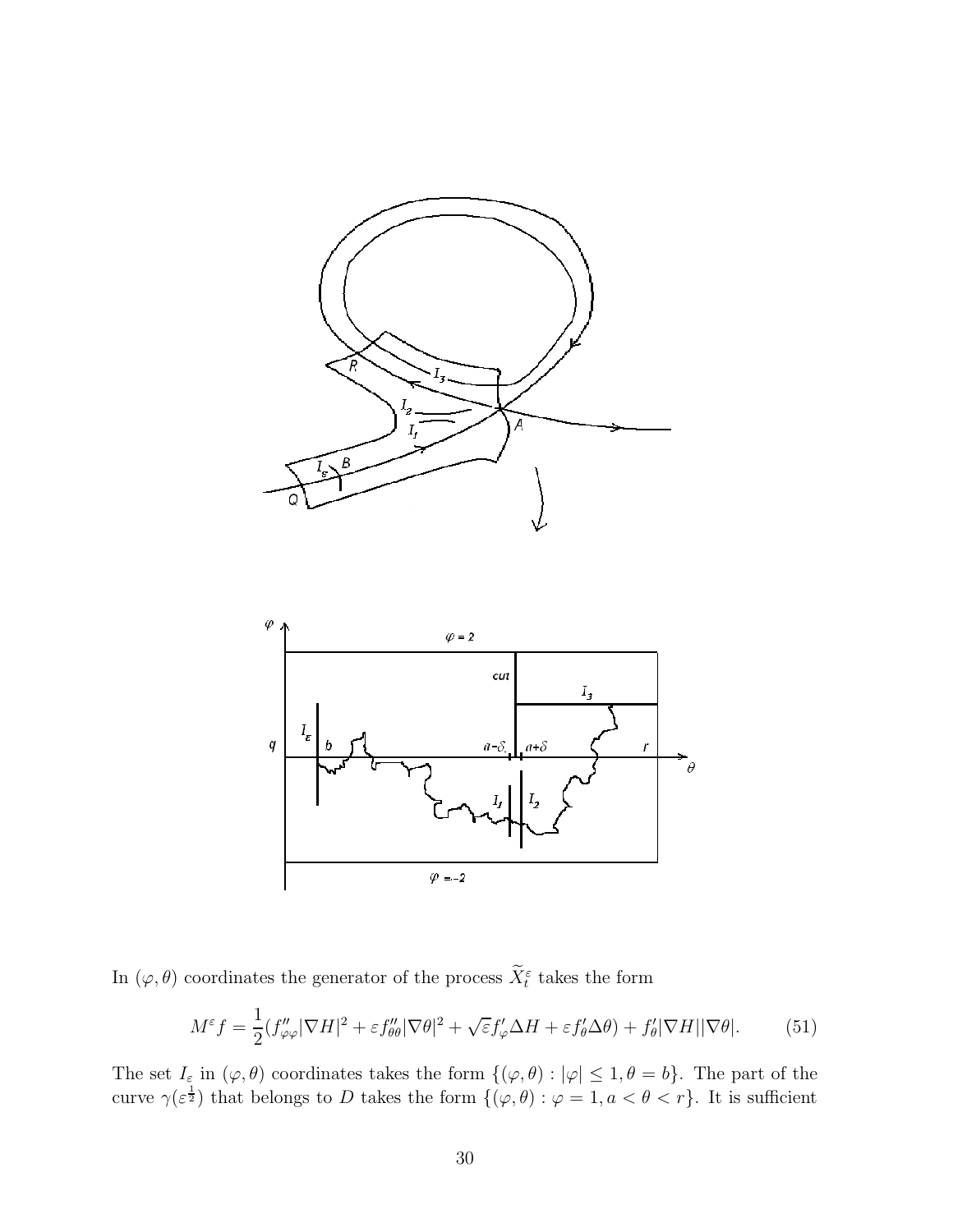to show that if the process starts at a point  $x$  in the former set then it reaches the latter set before it reaches the boundary of D with probability at least  $c > 0$ .

Let us take four points on the  $\varphi$  axis:  $0 > \varphi_1 > \varphi_2 > \varphi_3 > \varphi_4 > -2$ . Let  $\delta > 0$  be a small constant, which will be specified later. Define three segments inside the domain  $D$ as follows:  $I_1 = \{(\varphi, \theta) : \varphi_2 \leq \varphi \leq \varphi_3, \theta = a - \delta\}, I_2 = \{(\varphi, \theta) : \varphi_1 \leq \varphi \leq \varphi_4, \theta = a + \delta\},\$ and  $I_3 = \{(\varphi, \theta) : \varphi = 1, a < \theta < r\}$ . Let  $\tau_{I_1}$  be the first time when the process reaches  $I_1$ , similarly  $\tau_{I_2}$  and  $\tau_{I_3}$  are the first times when the process reaches  $I_2$  and  $I_3$ , respectively. By the Markov property of the process it is sufficient to show that there are positive constants  $\delta$ ,  $c_1$ ,  $c_2$ , and  $c_3$ , such that

$$
\inf_{x \in I_{\varepsilon}} \mathbb{P}_x(\tau_{I_1} < \tau_D) \ge c_1, \quad \inf_{x \in I_1} \mathbb{P}_x(\tau_{I_2} < \tau_D) \ge c_2, \quad \text{and} \quad \inf_{x \in I_2} \mathbb{P}_x(\tau_{I_3} < \tau_D) \ge c_3. \tag{52}
$$

For the first inequality we define the domain  $D_1 = \{(\varphi, \theta) : |\varphi| \leq 2, q \leq \theta \leq a - \frac{\delta}{2}\}$  $\frac{\delta}{2}$   $\subset D$ (assuming that  $\delta$  is fixed). Clearly  $I_{\varepsilon}, I_1 \subset D_1$ . In this domain we consider the processes  $(\Phi_t, \Theta_t)$  and  $(\Phi_t, \Theta_t)$ , which are defined by

$$
d\Phi_t = dW_t^{\varphi} + \frac{\sqrt{\varepsilon}\Delta H}{2|\nabla H|^2}dt,
$$
  

$$
d\Theta_t = \sqrt{\varepsilon}\frac{|\nabla \theta|}{|\nabla H|}dW_t^{\theta} + \left(\frac{|\nabla \theta|}{|\nabla H|} + \frac{\varepsilon \Delta \theta}{2|\nabla H|^2}\right)dt,
$$

and

$$
d\overline{\Phi}_t = dW_t^{\varphi},
$$
  

$$
d\overline{\Theta}_t = dt.
$$

The generator of the first process, after multiplying all the coefficients by  $|\nabla H|^2$ , becomes the operator  $M^{\varepsilon}$  from (51). Therefore the transition probabilities for this process are the same as for the original process  $\overline{X_t^{\varepsilon}}$ . We would like to apply Lemma 6.1 to the pair of processes  $(\Phi_t, \Theta_t)$  and  $(\Phi_t, \Theta_t)$ .

Let us follow the process  $(\Phi_t, \Theta_t)$  starting at  $x \in I_\varepsilon$  for the time  $t_0 = a - \delta/2 - b$ . It can be easily seen that the probability that this process reaches  $I_1$  before time  $t_0$  and before leaving  $D_1$  is bounded from below. Moreover, the same is true for all the small perturbations of the trajectories of  $(\Phi_t, \Theta_t)$ . More precisely, there are positive constants  $\overline{c}_1$  and  $\overline{c}_2$ , such that for any  $x \in I_\varepsilon$  there is an event  $\Omega'$ , whose probability is at least  $\overline{c}_1$ , with the property that if  $\omega \in \Omega'$ , then for any function  $(\varphi(t), \theta(t)) : [0, t_0] \to D_1$  which satisfies

$$
\sup_{t \in [0, t_0]} ||(\varphi(t), \theta(t)) - (\overline{\Phi}_t, \overline{\Theta}_t)(\omega)|| \le \overline{c}_2
$$

we have  $(\varphi(t), \theta(t)) \in D_1$  for all  $t \in [0, t_0]$ , and  $(\varphi(\tau_0), \theta(\tau_0)) \in I_1$  for some  $\tau_0 \in [0, t_0]$ .

Note that  $|\nabla \theta|/|\nabla H| \to 1$  uniformly in  $D_1$  as  $\varepsilon \to 0$ , since we consider  $\delta$  to be fixed for now, and the domain  $D_1$  is a positive distance away from the saddle point. Therefore,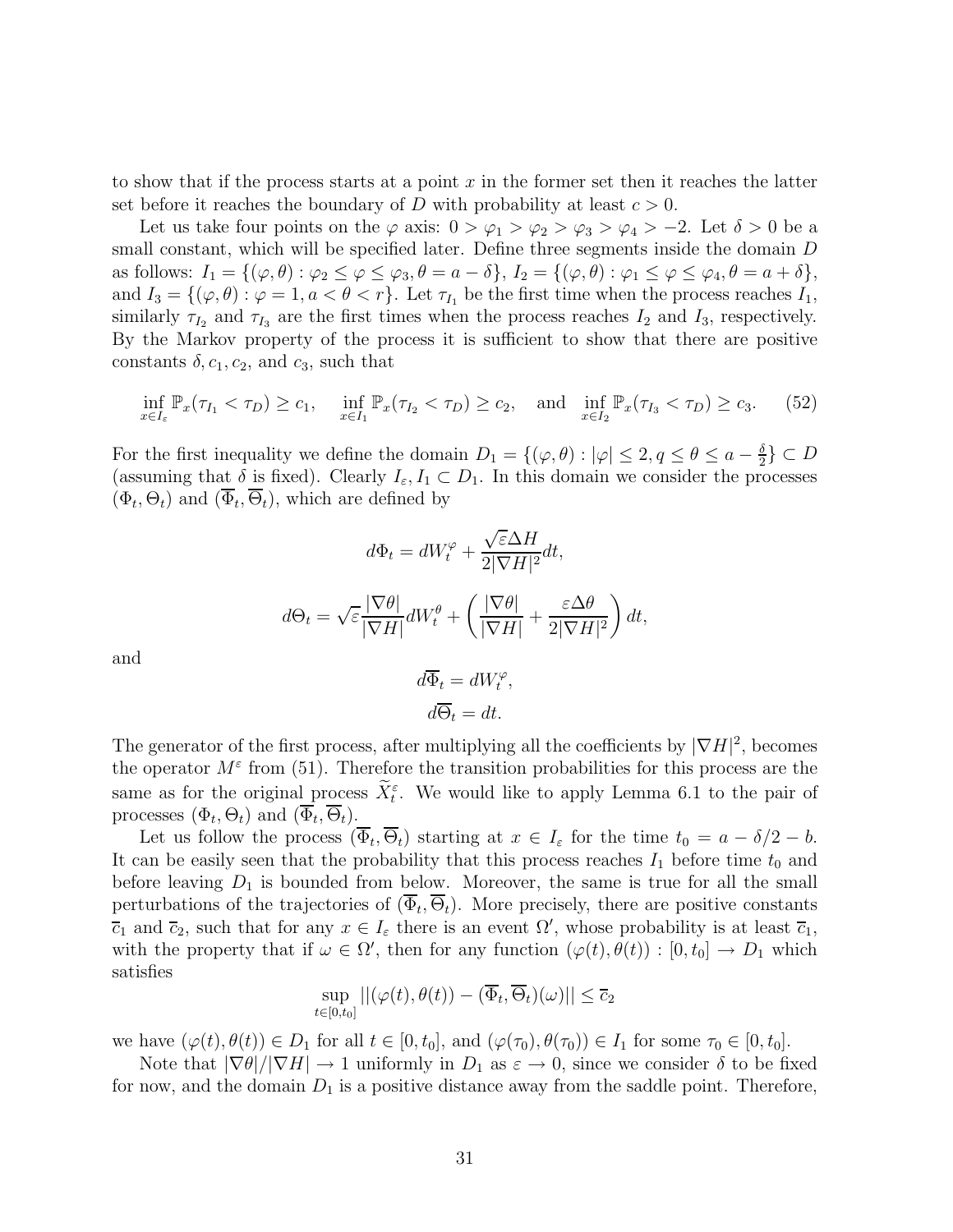we can consider  $(\Phi_t, \Theta_t)$  as a small perturbation of the process  $(\overline{\Phi}_t, \overline{\Theta}_t)$  in  $D_1$ . Let  $\Omega''$  be the subset of  $\Omega'$  of all  $\omega$  for which

$$
\sup_{t\in[0,t_0]}||(\Phi_t,\Theta_t)(\omega)-(\overline{\Phi}_t,\overline{\Theta}_t)(\omega)||>\overline{c}_2
$$

By Lemma 6.1 we can make sure that the probability of  $\Omega''$  is less than  $\overline{c_1}/2$  for all sufficiently small  $\varepsilon$ . We thus obtain the first inequality in (52) with  $c_1 = \overline{c_1}/2$ .

The third inequality in (52) can be proved in exactly the same way if we consider the domain  $D_2 = \{(\varphi, \theta) : |\varphi| \leq 2, a + \frac{\delta}{2} \leq \theta \leq r\}$  instead of  $D_1$ .

Finally, we claim that there is a sufficiently small  $\delta$ , such that the second inequality holds. Let us consider the intervals  $I_1$  and  $I_2$  in the original coordinates. By Morse Lemma there is a smooth change of variables in a neighborhood  $O$  of the saddle point  $A$ , such that in the new variables the stream function is  $H(x_1, x_2) = x_1x_2$ , and the part of D where  $\varphi$  was negative now lies in the first quadrant  $x_1, x_2 > 0$ . In the new variables the generator of the process  $\tilde{X}_{t}^{\varepsilon}$ , after a random change of time, becomes  $L^{\varepsilon} f = \varepsilon L_1 f + v_1 \nabla f$ , where

$$
L_1 f = a_{11}(x_1, x_2) \frac{\partial^2 f}{\partial x_1^2} + a_{12}(x_1, x_2) \frac{\partial^2 f}{\partial x_1 \partial x_2} + a_{22}(x_1, x_2) \frac{\partial^2 f}{\partial x_2^2} + b_1(x_1, x_2) \frac{\partial f}{\partial x_1} + b_2(x_1, x_2) \frac{\partial f}{\partial x_2}
$$

is a differential operator with first and second order terms, with bounded coefficients, and  $v_1(x_1, x_2) = (-x_1, x_2)$ . We shall consider the operator  $L^{\varepsilon}$  in the domain  $\mathcal{D}^{\varepsilon} = O \bigcap \{x_1 >$  $0; x_2 > 0; x_1 + x_2 > \varepsilon^{\frac{1}{3}}$ . Make a further change of variables in  $\mathcal{D}^{\varepsilon}$ :

$$
(x_1, x_2) \rightarrow (u, v) = (\frac{x_1 x_2}{\sqrt{\varepsilon}}, x_2 - x_1).
$$

In the new variables, after dividing all the coefficients of the operator by  $(x_1 + x_2)$ , which amounts to a random change of time for the process, the operator can be written as

$$
L^{\varepsilon} f = N^{\varepsilon} f + \frac{\partial f}{\partial v} , \qquad (53)
$$

where  $N^{\varepsilon}$  is a differential operator with first and second order terms. We claim that all the coefficients of  $N^{\varepsilon}$  are of the form

$$
\frac{c_1(x_1,x_2)p_1(x_1,x_2)\sqrt{\varepsilon}+c_2(x_1,x_2)p_2(x_1,x_2)+c_3(x_1,x_2)\varepsilon+c_4(x_1,x_2)\sqrt{\varepsilon}}{x_1+x_2},
$$

where  $c_1, ..., c_4$  are bounded functions and  $p_1$  and  $p_2$  are homogeneous first and second degree polynomials, respectively. Indeed, using the expression of  $(u, v)$  in terms of  $(x_1, x_2)$ , we can write

$$
\varepsilon a_{12}(x_1, x_2) \frac{\partial^2 f}{\partial x_1 \partial x_2} = a_{12}(x_1, x_2)(x_1 x_2 \frac{\partial^2 f}{\partial u^2} + (x_2 - x_1) \sqrt{\varepsilon} \frac{\partial^2 f}{\partial u \partial v} + \sqrt{\varepsilon} \frac{\partial f}{\partial u} - \varepsilon \frac{\partial^2 f}{\partial v^2}).
$$

The other terms of the operator  $L_1$  can be treated similarly.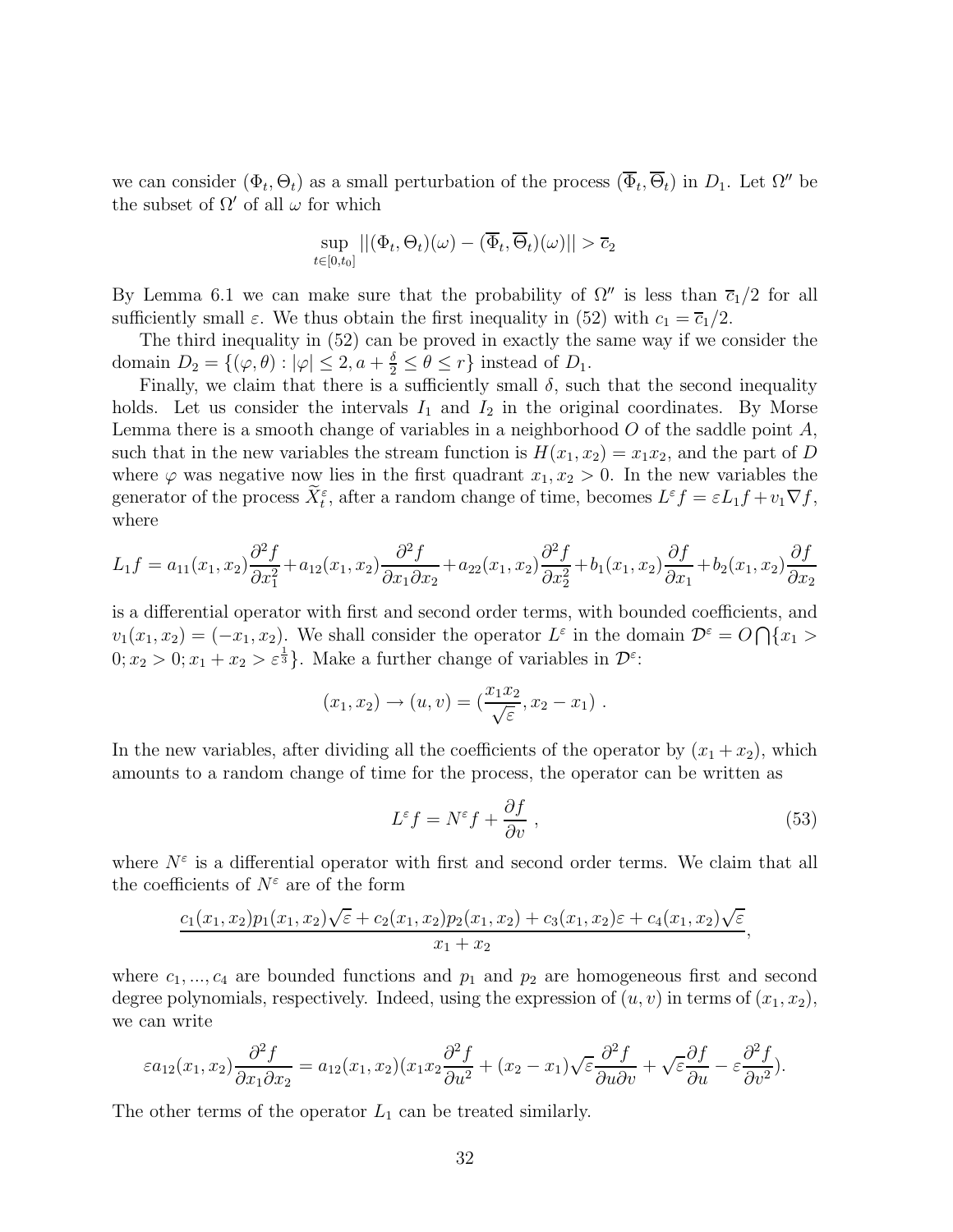Therefore all the coefficients of  $N^{\varepsilon}$  can be made arbitrarily small in  $\mathcal{D}^{\varepsilon}$  by first selecting a sufficiently small neighborhood O of the point A, and then taking  $\varepsilon$  to be sufficiently small.

Now we can compare the process whose generator is the operator (53) with the deterministic process with generator  $\frac{\partial f}{\partial v}$ . If we take  $\delta$  to be sufficiently small, then both  $I_1$  and  $I_2$  are inside  $\mathcal{D}^{\varepsilon}$ . Besides, the transition time from  $I_1$  to  $I_2$  for the deterministic process with generator  $\frac{\partial f}{\partial v}$  is uniformly bounded in the initial point. The second inequality in (52) can now be deduced from Lemma 6.1 in the same way as the first one. 口

Proof of Lemma 4.3. The proof of Lemma 4.3 is similar to the arguments which can be found in [7], where the behavior of the process  $\bar{X}_{t}^{\varepsilon}$  in a neighborhood of a saddle point was studied in detail, so we shall only indicate the main steps. As before, we assume that A is one of the saddle point for H on the plane, and that  $H(A) = 0$ . Let O be a small neighborhood of A. There are two branches of the separatrix which enter the point A, and two which leave it. If O is small enough, then in a neighborhood of each of the branches of the separatrix intersected with  $O$  one can make the change of coordinates  $(x_1, x_2) \rightarrow (H, \theta)$ , where  $\theta$  is defined as before, separately in the neighborhood of each of the branches.

Let us take four points  $(P_i, Q_i, R_i, S_i)$ ,  $1 \leq i \leq 4$  on each of the four branches, defined by the conditions  $|\theta(P_i) - \theta(A)| = \delta$ ,  $|\theta(Q_i) - \theta(A)| = 2\delta$ ,  $|\theta(R_i) - \theta(A)| = 3\delta$ , and  $|\theta(S_i) - \theta(A)| = 4\delta$ . We can number the branches in such a way that the first and the third branch are the stable directions for the deterministic flow, while the second and the fourth are the unstable directions. Moreover, we can assume that  $P_2$  is carried into  $P_3$ (and then to  $A$ ) by the flow (see the picture).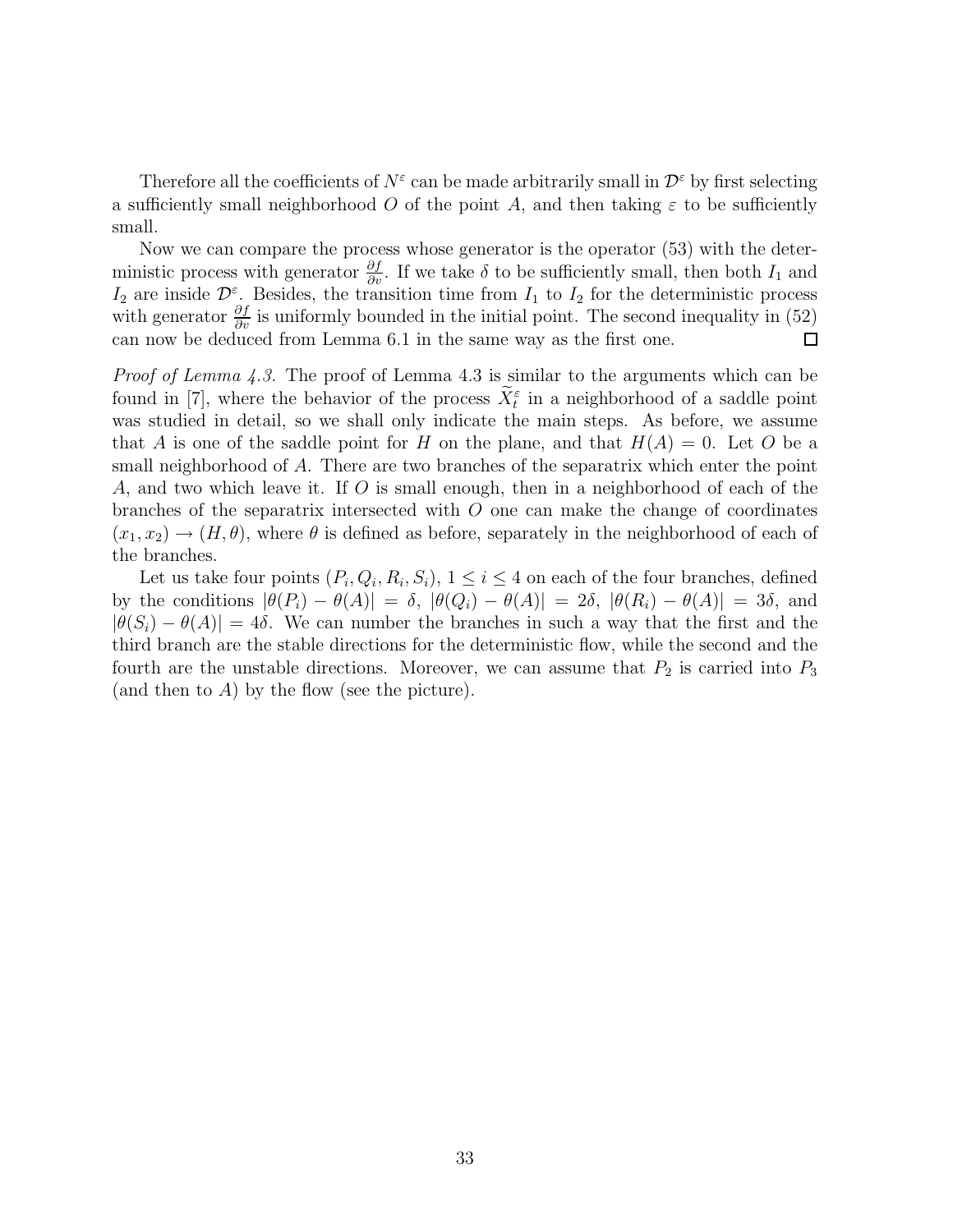

By Markov property it suffices to show that there are constants  $c, r > 0$  such that for all  $x \in \text{Cl}(\mathcal{E} \cup U_{\varepsilon^{\frac{1}{2}}})$  and all sufficiently small  $\varepsilon$  we have

$$
\mathbb{P}_x(\widetilde{\tau} \le c |\ln \varepsilon|) \ge r. \tag{54}
$$

The flow  $X_t^{\varepsilon}$  can be viewed as a small perturbation of the deterministic flow defined by  $y_t' = v(y_t)$ , which carries Γ' into Γ in finite time. This, together with Lemma 6.1 implies that

$$
\inf_{x \in \Gamma'} \mathbb{P}_x(\widetilde{\tau} \le c_1) \ge r_1 \tag{55}
$$

for some positive  $c_1$  and  $r_1$ . Let us define four nested neighborhoods of the point A as follows. The neighborhood  $P$  is bounded by eight smooth curves, which are the level sets  $|H| = \delta$  and  $\theta = \theta(P_i)$ ,  $1 \leq i \leq 4$ . Similarly,  $\mathcal{Q}, \mathcal{R}$ , and  $\mathcal{S}$  are bounded by  $|H| = 2\delta$  and  $\theta = \theta(Q_i)$ ,  $1 \leq i \leq 4$ ,  $|H| = 3\delta$  and  $\theta = \theta(R_i)$ ,  $1 \leq i \leq 4$ , and  $|H| = 4\delta$  and  $\theta = \theta(S_i)$ ,  $1 \leq i \leq 4$ , respectively.

Let  $\tau_P$  be the first time when the process  $\overline{X}_t^{\varepsilon}$  reaches  $\Gamma'$  or  $\mathcal{P}$ , whichever happens first. It is clear that the time it takes for the unperturbed process which starts in  $Cl(\mathcal{E} \cup U_{\varepsilon^{1/2}})$ to reach  $\Gamma'$  or  $\mathcal P$  is uniformly bounded in the initial point. This, together with Lemma 6.1 easily implies that

$$
\inf_{x \in \text{Cl}(\mathcal{E} \cup U_{\varepsilon^{1/2}})} \mathbb{P}_x(\tau_{\mathcal{P}} \le c_2) \ge r_2 \tag{56}
$$

for some positive  $c_2$  and  $r_2$  and all sufficiently small  $\varepsilon$ . Due to (55) and (56) we see that it is sufficient to establish (54) for  $x \in \text{Cl}(\mathcal{E} \cup U_{\varepsilon^{1/2}}) \cap \mathcal{P}$ .

Let  $\mathcal{Q}_1$ ,  $\mathcal{Q}_2$ ,  $\mathcal{Q}_3$ , and  $\mathcal{Q}_4$  be the parts of the boundary of  $\mathcal Q$  which are given by  $\theta = \theta(Q_1)$ ,  $\theta = \theta(Q_2)$ ,  $\theta = \theta(Q_3)$ , and  $\theta = \theta(Q_4)$ , respectively. We shall use similar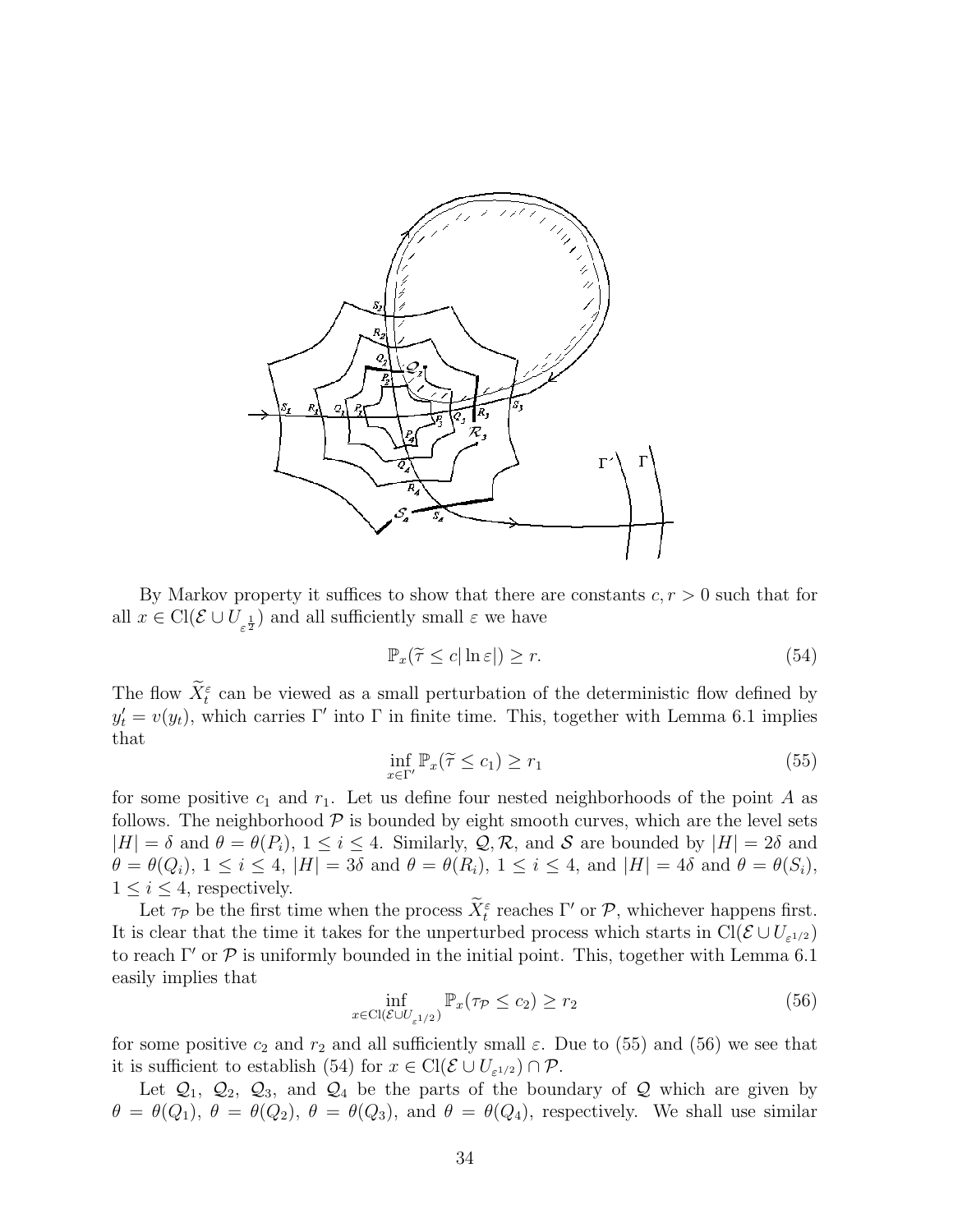notations for the parts of the boundary of  $R$  and  $S$ . It follows from the arguments in Section 4 of [7] that if the process  $X_t^{\varepsilon}$  starts at a point  $x \in \mathcal{P}$ , then it leaves Q either through  $\mathcal{Q}_2$  or through  $\mathcal{Q}_4$  with probability which can be made arbitrarily close to one, uniformly in  $x \in \mathcal{P}$ , by considering sufficiently small  $\varepsilon$ . Besides, the expectation of the time it takes for the process  $X_t^{\varepsilon}$  to exit Q is bounded from above by a constant factor of  $|\ln \varepsilon|$ , as follows from Lemma 4.6 of [7]. Therefore it is sufficient to establish (54) for  $x \in \text{Cl}(\mathcal{E} \cup U_{\varepsilon^{1/2}}) \cap (\mathcal{Q}_2 \cup \mathcal{Q}_4).$ 

Any trajectory of the unperturbed flow which starts at  $x \in \mathcal{Q}_4$  reaches Γ' in finite time, and so, with the help of Lemma 6.1, we get that

$$
\inf_{x \in \mathcal{Q}_4} \mathbb{P}_x(\widetilde{\tau} \le c_3) \ge r_3
$$

for some positive  $c_3$  and  $r_3$  and all sufficiently small  $\varepsilon$ . As to initial points in  $\mathcal{Q}_2$ , the trajectories of the unperturbed flow which start at  $x \in \mathcal{Q}_2$  reach  $\mathcal{R}_3$  in finite time. Using Lemma 6.1 again, we see that it is now sufficient to demonstrate establish (54) for  $x \in \text{Cl}(\mathcal{E} \cup U_{\varepsilon^{1/2}}) \cap \mathcal{R}_3.$ 

For the process  $\overline{X_t^{\varepsilon}}$  which starts at  $x \in \text{Cl}(\mathcal{E} \cup U_{\varepsilon^{1/2}}) \cap \mathcal{R}_3$  there is a uniformly positive probability that it exits S through  $S_4$ , as can be seen with the help of the arguments used in the proof of Lemma 4.2. Besides, the expectation of the time it takes for the process  $\tilde{X}_{t}^{\varepsilon}$  to exit  $S$  is bounded from above by a constant factor of  $|\ln \varepsilon|$ , as follows from Lemma 4.6 of [7]. Thus, (54) now needs to be established for  $x \in \mathcal{S}_4$ .

The time it takes for the deterministic process which starts at  $x \in S_4$  to reach Γ' is uniformly bounded in  $\varepsilon$  and in the initial point. So we get the desired result by applying Lemma 6.1 again.

Proof of Lemma 5.3. We first establish two inequalities which are slightly different from (28) and (30), namely

$$
\mathbb{P}_x(\sup_{s < \sigma + 1} |\widetilde{X}_s^{\varepsilon} - y_s| > \frac{\varepsilon^{\frac{1}{2} - \delta''}}{d(x, B)} < \varepsilon^R \quad \text{if} \quad d(x, B) \ge \varepsilon^{\frac{1}{2} - \delta'}.
$$
 (57)

$$
\mathbb{P}_x\left(\sup_{s<\sigma+1}|H(\widetilde{X}_s^{\varepsilon})-H(x)|>\varepsilon^{\frac{1}{2}-\delta''}\right)<\varepsilon^R \quad \text{if} \quad d(x,B)\geq\varepsilon^{\frac{1}{2}-\delta'},\tag{58}
$$

The proof is based on the use of Lemma 6.1. We can not however apply Lemma 6.1 to the pair of processes  $\bar{X}_t^{\varepsilon}$  and  $y_t$  directly, since  $\sigma$  grows logarithmically in  $\varepsilon$  when  $d(x, B) = \varepsilon^{\frac{1}{2} - \delta'}$ .

It is clear that  $\sigma + 1 \leq c_1 |\ln \varepsilon|$  for some constant  $c_1$ , which depends on  $\delta'$ , if  $d(x, B) \geq$  $\varepsilon^{\frac{1}{2}-\delta'}$ . We claim that the deterministic flow  $y_t$  has the following property (this is a minor modification of a similar statement from the proof of Lemma 4.6 of [10], and therefore we do not prove it here):

Let  $0 = t_0 < t_1 < t_2 < \ldots < t_m = \sigma + 1$  and  $0 < \varkappa < \min(\delta', \delta'')$ . Consider a process  $\overline{y}_t$ , which solves the equation

$$
d\overline{y}_t = v(\overline{y}_t)dt\tag{59}
$$

囗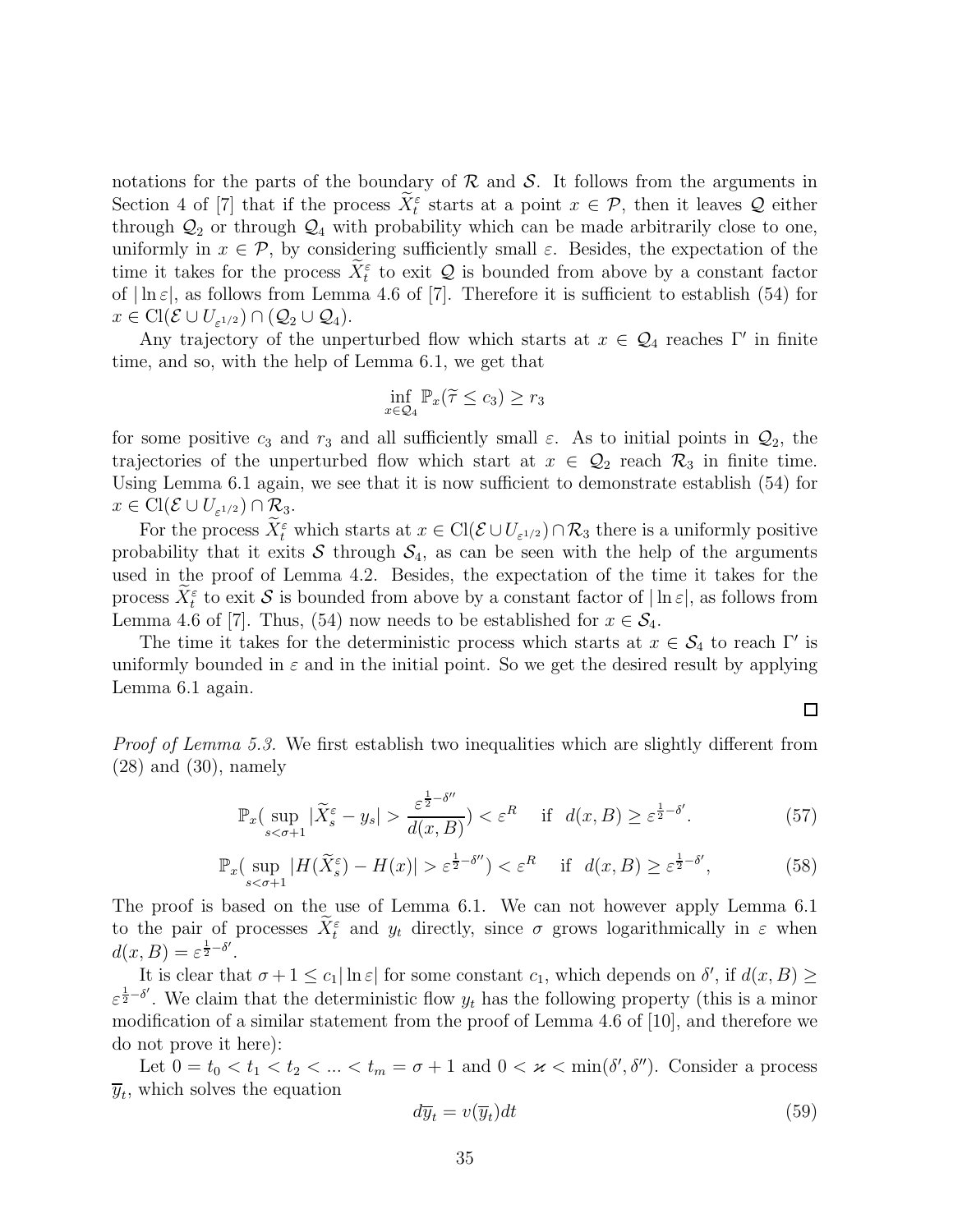on each of the segments  $[t_0, t_1), [t_1, t_2), ..., [t_{m-1}, t_m]$ , with a finite number of jump discontinuities  $\lim_{t \to t_i+} \overline{y}_t - \lim_{t \to t_i-} \overline{y}_t = p_i$ ,  $i = 1, ..., m-1$ . Then under the conditions

$$
y_{t_0} = \overline{y}_{t_0}; \quad d(y_{t_0}, B) \ge \varepsilon^{\frac{1}{2} - \delta'}; \quad \sum_{i=1}^{m-1} ||p_i|| < \varepsilon^{\frac{1}{2} - \varkappa}
$$

we have

$$
\sup_{0 \le t \le t_m} ||y_t - \overline{y}_t|| < c_2 \frac{\sum_{i=1}^{m-1} ||p_i||}{d(y_{t_0}, B)}
$$
(60)

for some constant  $c_2$  which does not depend on  $y_{t_0}$ .

Let K be the constant from Lemma 6.1, applied to the pair of processes  $X_t^{\varepsilon}$  and  $y_t$  with some n, which is taken to be sufficiently large, so that  $\varkappa(2n-1) > R$ . Select the points  $0 = t_0 < t_1 < t_2 < \ldots < t_m = \sigma + 1$  in such a way that  $\frac{\varkappa}{2K} |\ln \varepsilon| \leq |t_{i+1} - t_i| \leq \frac{\varkappa}{K} |\ln \varepsilon|$  for  $i = 0, ..., m - 1$ . Since  $\sigma + 1 \leq c_1 |\ln \varepsilon|$  there is the estimate  $m \leq 2c_1K/\varkappa$ .

Let  $\overline{y}_t^{\varepsilon}$  be the piece-wise continuous process, which is defined by the conditions:  $\overline{y}_{t_i}^{\varepsilon}$  =  $\overline{X}_{t_i}^{\varepsilon}$  and  $d\overline{y}_{t}^{\varepsilon} = v(\overline{y}_{t}^{\varepsilon})dt$  on  $[t_i, t_{i+1}), i = 0, ..., m - 1$ . By Lemma 6.1

$$
\mathbb{P}_x(\sum_{i=0}^{m-1} \sup_{t \in [t_i, t_{i+1})} ||\widetilde{X}_t^{\varepsilon} - \overline{y}_t^{\varepsilon}|| > \varepsilon^{1/2 - \varkappa}) \le m \frac{e^{\varkappa |\ln \varepsilon|} \varepsilon^n}{(\frac{\varepsilon^{1/2 - \varkappa}}{m})^{2n}} \le (\frac{2c_1 K}{\varkappa})^{1 + 2n} \varepsilon^{\varkappa (2n - 1)} . \tag{61}
$$

Due to continuity of  $\bar{X}_t^{\varepsilon}$  formula (61) provides an estimate on the sum of the jumps of the process  $\overline{y_t^{\epsilon}}$ . From (60) it now follows that

$$
\mathbb{P}_x\left(\sup_{0\leq t\leq \sigma+1}||y_t - \overline{y}_t^{\varepsilon}|| > c_2 \frac{\varepsilon^{1/2-\varkappa}}{d(x,B)} \right) \leq \left(\frac{2c_1 K}{\varkappa}\right)^{1+2n} \varepsilon^{\varkappa(2n-1)} . \tag{62}
$$

This, together with (61) implies (57) for all sufficiently small  $\varepsilon$ , since  $\varkappa(2n-1) > R$ . Since  $H(x)$  is constant and  $H(\overline{y_t^{\varepsilon}})$  is piece-wise constant, we have

$$
\mathbb{P}_x(\sup_{0\leq t\leq \sigma+1}|H(\widetilde{X}_t^{\varepsilon})-H(x)|>\varepsilon^{\frac{1}{2}-\delta''})\leq \mathbb{P}_x(\sum_{i=0}^{m-1}\sup_{t\in[t_i,t_{i+1})}||\widetilde{X}_t^{\varepsilon}-\overline{y}_t^{\varepsilon}||>\frac{\varepsilon^{\frac{1}{2}-\delta''}}{\sup||\nabla H||})
$$

This, together with (61) and the condition  $\varkappa < \delta''$  implies (58) for all sufficiently small  $\varepsilon$ .

Take  $\delta'' < \delta'$  in (57), and notice that if a trajectory of  $\widetilde{X}_{s}^{\epsilon}$  stays within  $\frac{\epsilon^{\frac{1}{2}-\delta''}}{d(x,B)}$  $\frac{\varepsilon^2}{d(x,B)}$  neighborhood of the deterministic trajectory  $y_s$  for time  $\sigma + 1$ , then  $\tau_1 < \sigma + 1$ . Therefore (57) and the fact that  $\sigma + 1 \leq c_1 |\ln \varepsilon|$  imply (29) with  $c = c_1$ .

From (57) it follows that  $\mathbb{P}_x(\tau_1 < \sigma + 1) \geq 1 - \varepsilon^R$ , therefore (57) implies (28).

To prove (30) we consider two cases:  $d(x, B) \geq \varepsilon^{\frac{1}{2} - \delta''}$  and  $d(x, B) < \varepsilon^{\frac{1}{2} - \delta''}$  (that is we set  $\delta' = \delta''$  in (58)). In the first case the result follows from (58) and the fact that  $\mathbb{P}_x(\tau_1 < \sigma + 1) \geq 1 - \varepsilon^R$ . To deal with the latter case we define the set D as the union of all the trajectories of the deterministic flow starting at  $x \in \Gamma$  with  $d(x, B) \leq \varepsilon^{\frac{1}{2} - \delta''}$  and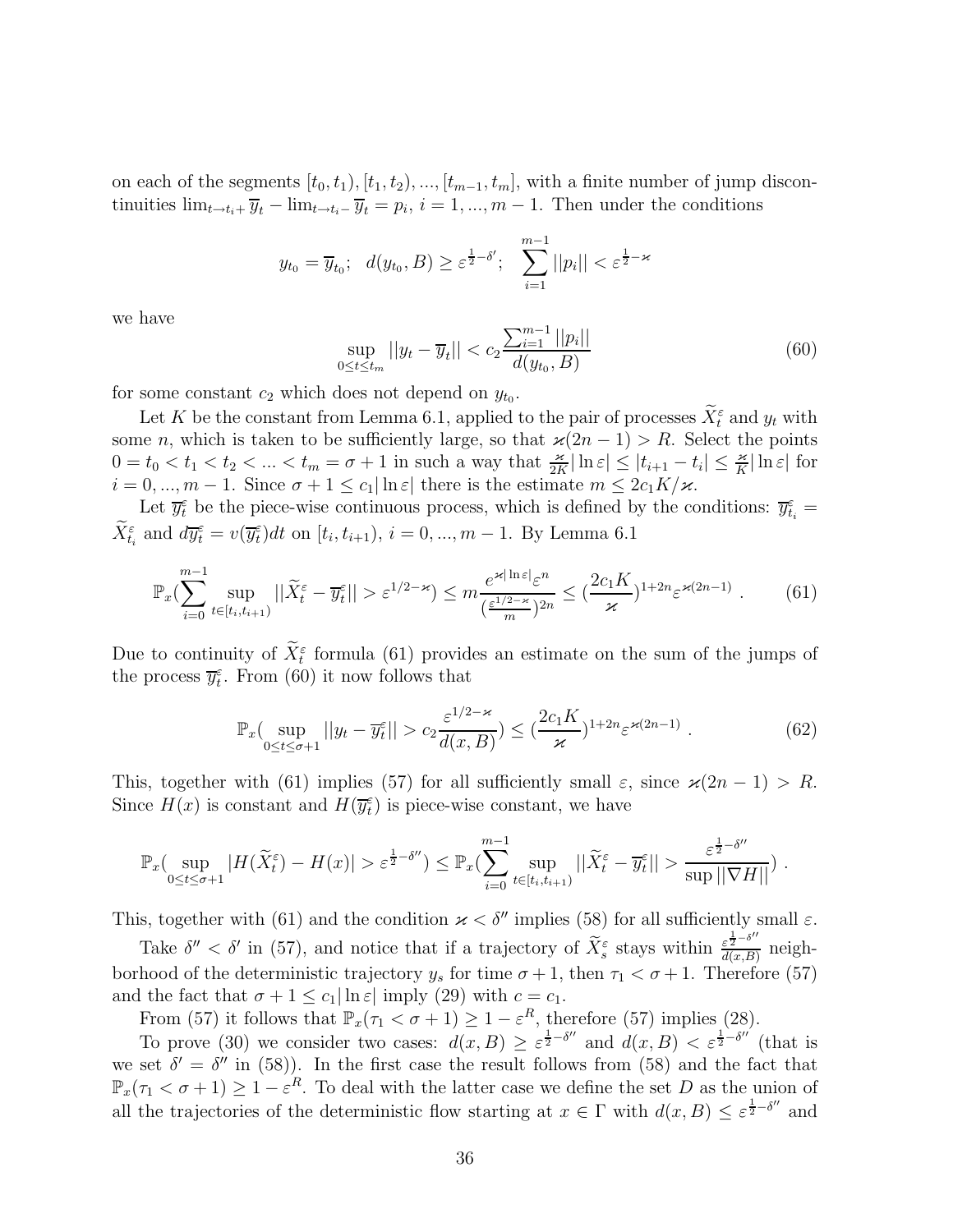followed for a positive or negative time till they hit  $\Gamma'$ . Thus  $Cl(D)$  contains all the points of  $\mathcal E$  which are carried too close to the saddle point by the evolution of the deterministic flow starting at x before the time when the trajectory reaches  $\Gamma'$ .

Observe that our proof of (58) (and consequently of (30)) works not only for initial points  $x \in \Gamma$  with  $d(x, B) \geq \varepsilon^{\frac{1}{2} - \delta''}$ , but for all points  $x \in \mathcal{E} \setminus \text{Cl}(D)$ . For  $x \in \text{Cl}(D)$  we define  $\tau_D$  to be the first time when the process  $\tilde{X}_s^{\varepsilon}$  reaches the boundary of  $U \cup \text{Cl}(D)$ . Note that  $|H(\widetilde{X}_{\tau_D}^{\varepsilon}) - H(x)| \leq \varepsilon^{\frac{1}{2} - \delta''}$  and that (30) is true for  $x = \widetilde{X}_{\tau_D}^{\varepsilon}$ . This implies that (30) holds for all  $x \in \mathcal{E}$  with  $2\varepsilon^{\frac{1}{2}-\delta''}$  instead of  $\varepsilon^{\frac{1}{2}-\delta''}$  in the left hand side. Since  $\delta''$  was arbitrary, this is equivalent to (30).

Let us now prove  $(31)$ . The estimate on the expectation of the first term of **I** 

$$
\mathbb{E}_x \int_0^{\min(\sigma,\tau_1)} |\nabla H(\tilde{X}_s^{\varepsilon}) - \nabla H(y_s)|^2 ds \le \overline{c}_1 \frac{\varepsilon^{1/2 - \delta''}}{d(x,B)} \quad \text{if} \quad d(x,B) \ge \varepsilon^{\frac{1}{2} - \delta'}
$$

is an immediate consequence of (28) (here  $\overline{c}_1$  is some constant). Let E be the following event: ′′

$$
E = \{ |\sigma - \tau_1| > k \frac{\varepsilon^{1/2 - \delta''}}{d(x, B)} \},
$$

where the constant  $k$  will be specified below. Then

$$
\mathbb{E}_x((1-\chi_E)\int_{\min(\sigma,\tau_1)}^{\max(\sigma,\tau_1)} |\nabla H(\cdot)|^2 ds) \le \overline{c}_2 \frac{\varepsilon^{1/2-\delta''}}{d(x,B)} \quad \text{if} \quad d(x,B) \ge \varepsilon^{\frac{1}{2}-\delta'}
$$

.

From (57) it easily follows that for sufficiently large k we have  $\mathbb{P}_x(E) \leq \varepsilon^R$  if  $d(x, B) \geq$  $\varepsilon^{\frac{1}{2}-\delta'}$  (k needs to be chosen depending on the minimum of  $|\nabla H|$  in a neighborhood of  $\Gamma$ ). Using the fact that the process  $\bar{X}_{t/\varepsilon}^{\varepsilon}$  is uniformly (in  $\varepsilon$ ) exponentially mixing, it is not difficult to show that  $\mathbb{P}_x(\tau_1 > t/\varepsilon) \leq ce^{-t/c}$  for some positive constant c and all  $x \in \mathbb{T}^2$ . In particular,  $\mathbb{E}_x(\tau_1 \chi_{\{\tau_1 > 1/\varepsilon^2\}}) = o(\varepsilon^R)$  for any positive R. Recall that  $\sigma \leq c_1 |\ln \varepsilon|$  if  $d(x, B) \geq \varepsilon^{\frac{1}{2} - \delta'}$ . Therefore,

$$
\mathbb{E}_x(\chi_E \int_{\min(\sigma,\tau_1)}^{\max(\sigma,\tau_1)} |\nabla H(\cdot)|^2 ds) \leq \mathbb{E}_x(\chi_E \sigma + \frac{\chi_E}{\varepsilon^2} + \tau_1 \chi_{\{\tau_1 > 1/\varepsilon^2\}}) \leq \overline{c}_3 \varepsilon^{R-2} \quad \text{if} \quad d(x,B) \geq \varepsilon^{\frac{1}{2}-\delta'}.
$$

Combining the above estimates, we obtain that (31) holds with an extra constant factor in the right hand side. Since  $\delta''$  was arbitrary, this is equivalent to (31).

Finally,  $(32)$  is a statement about deterministic flows. Using Morse lemma this statement can be reduced to elementary estimates for a linear system in a neighborhood of the saddle point.  $\Box$ 

# 7 Appendix. Mixing Property for  $X_{\tau_n}^\varepsilon$  and  $X_{\sigma_n}^\varepsilon$

This section is devoted to the proof of Lemma 2.3. We need a standard fact about the transition density for a diffusion process which starts in the interior of a domain and is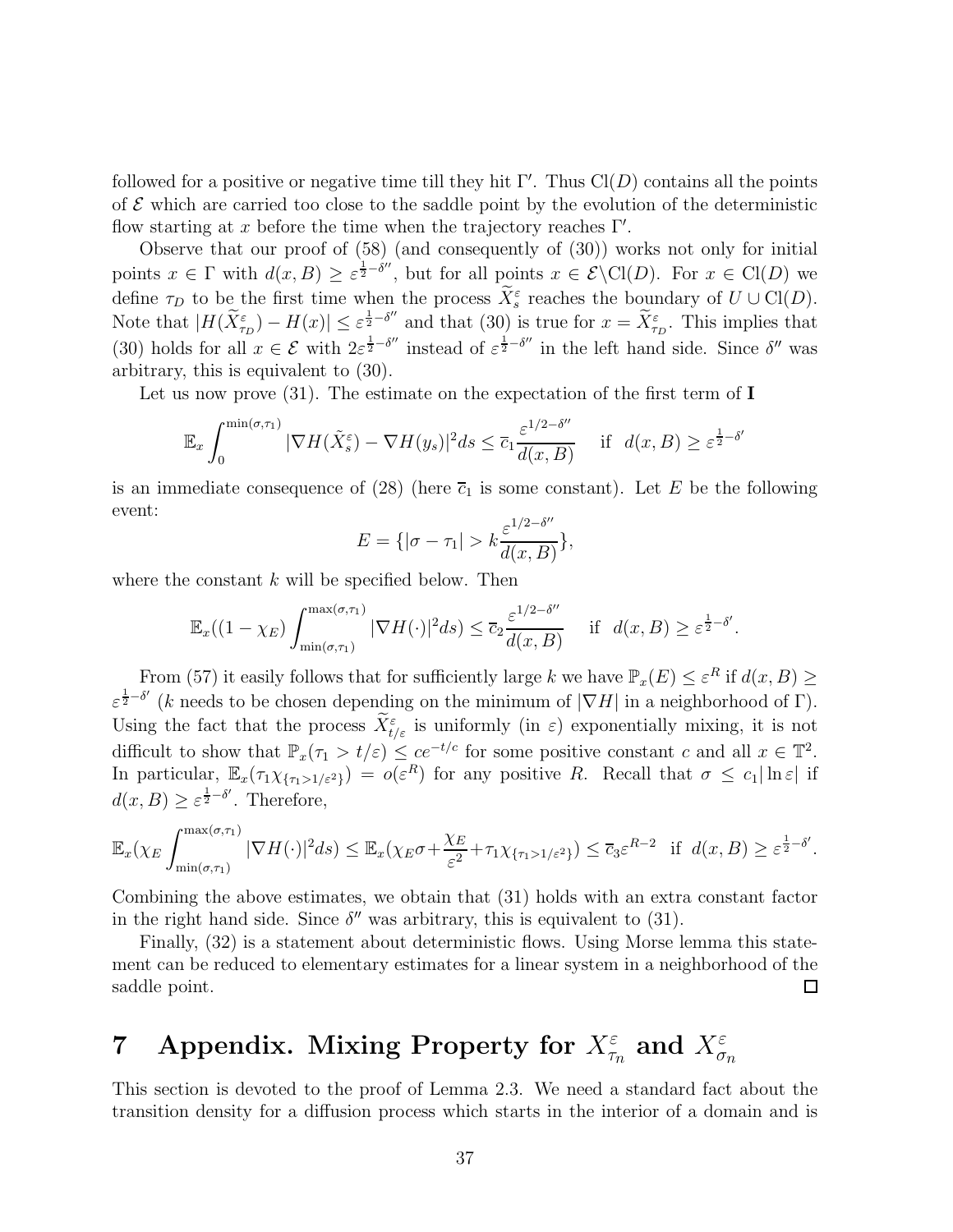stopped when it reaches the boundary. The proof of this lemma is similar to the proof of Theorem 21, I in [12].

**Lemma 7.1.** Let  $L^{\varepsilon}(x)$  be a family of differential operators in a connected domain D with a smooth boundary, which are uniformly elliptic in  $x \in D$  and  $\varepsilon$ , and whose coefficients and their first and second derivatives are uniformly bounded in  $x \in D$  and  $\varepsilon$ . Assume that  $L^{\varepsilon}(x)$  are generators for a family of diffusion processes  $X_t^{\varepsilon}$  in the same domain. Let  $\sigma$  be the first time when the process  $X_t^{\varepsilon}$  reaches the boundary of D. Let  $\mu_x^{\varepsilon}$  be the measure on  $\partial D$ , which is defined by  $\mu_x^{\varepsilon}(A) = \mathbb{P}_x(X^{\varepsilon}_{\sigma} \in A)$ , where A is any Borel subset of  $\partial D$ . Let U be a domain, whose closure is contained in the interior of D.

Then there is a constant  $c > 0$ , which does not depend on  $\varepsilon$ , such that  $\mu_x^{\varepsilon}(A) \ge c\lambda(A)$ for all  $x \in U$  and all Borel sets  $A \subseteq \partial D$ , where  $\lambda$  is the Lebesgue measure on  $\partial D$ .

*Proof of Lemma 2.3.* Let us prove the result for  $\xi_n^2$  (the result for  $\xi_n^1$  then follows immediately). As follows from [3], page 197, it is sufficient to prove that there are a constants  $c \geq 0$  and a curve  $\tilde{\gamma} \subseteq \gamma$  (which do not depend on  $\varepsilon$ ), such that  $P_2(x, dy) \geq$  $c\lambda(dy)$  for all  $x \in \gamma, y \in \widetilde{\gamma}$ , where  $\lambda$  is the Lebesgue measure on  $\gamma$ .

In the domain between  $\gamma$  and  $\overline{\gamma}$  we may consider a smooth change of coordinates  $(x_1, x_2) \rightarrow (\varphi, \theta)$ , where  $\varphi = H/\sqrt{\varepsilon}$ , and  $\theta$  is defined by the conditions  $|\nabla \theta| = |\nabla H|$  on  $\gamma$ ,  $\nabla \theta \perp \nabla H$ ,  $\theta$  increases in the direction of the deterministic flow. We may assume that  $\theta \in [0, \int_{\gamma} |\nabla H|dl]$  (with the end points of the interval identified), and that the saddle point corresponds to  $\theta = 0$ . Fix six points  $a_1, ..., a_6$  on  $\gamma$ , which satisfy  $0 < \theta(a_1) < ... <$  $\theta(a_6) < \int_{\gamma} |\nabla H| dl$ . We take  $\tilde{\gamma}$  to be the interval between  $a_3$  and  $a_4$ . Let J be the interval (in  $(\varphi, \theta)$  coordinates), which is defined by  $1/2 \leq \varphi \leq 1$ ,  $\theta = a_2$ .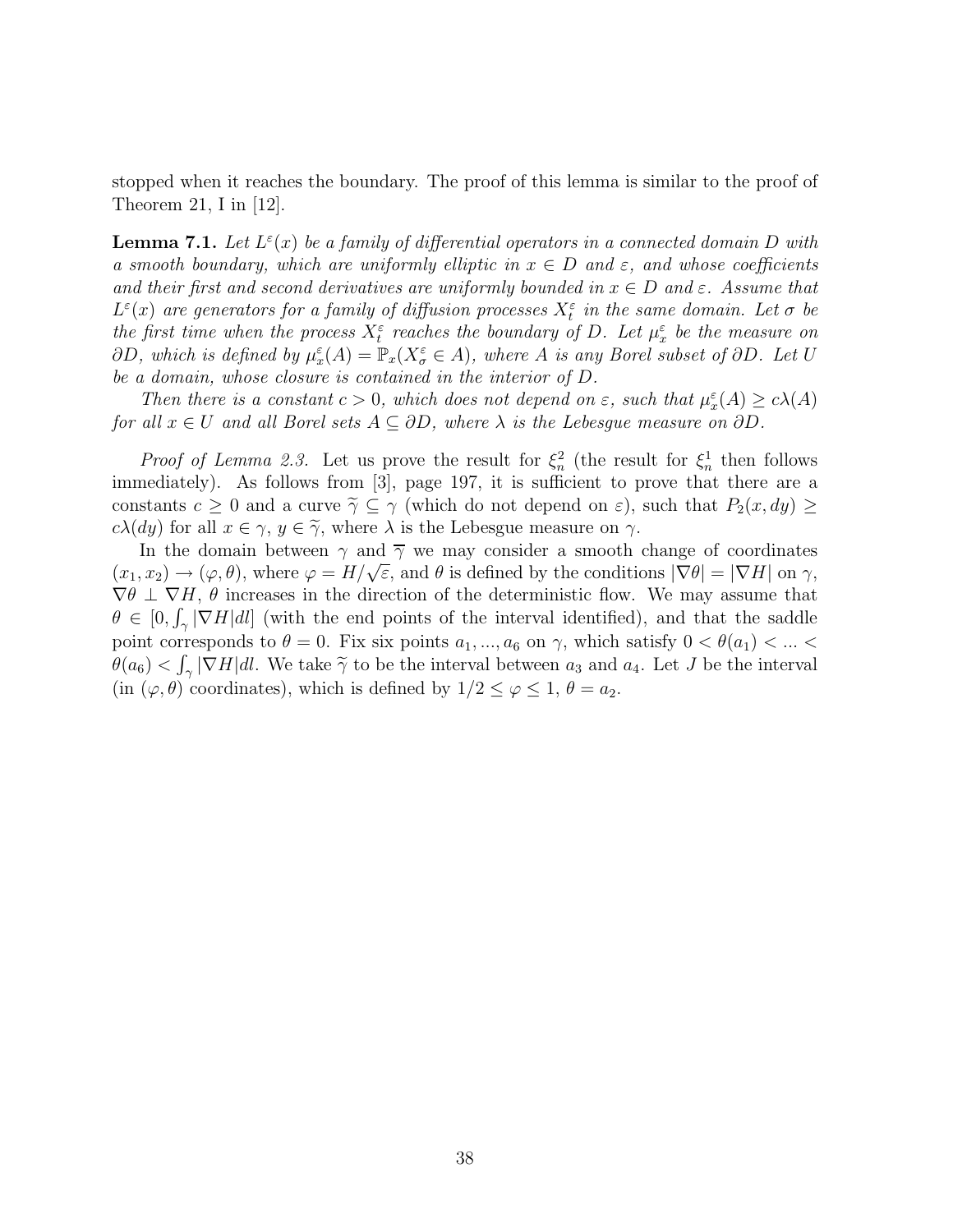

Any realization of the process, which starts at  $x \in \overline{\gamma}$ , must pass through the level set  $\gamma(\varepsilon^{\frac{1}{2}})$  before hitting  $\gamma$ . It is easy to show (see, for example, the arguments in Lemma 3.1 of [10]) that a realization which starts at  $x \in \gamma(\varepsilon^{\frac{1}{2}})$  goes through J before reaching  $\gamma$  with probability bounded from below by a positive constant  $c_0$ , which does not depend on x or  $\varepsilon$ . Therefore, it is sufficient to show that there is a positive constant  $c_1$ , such that

$$
\mathbb{P}_x(X_\sigma^\varepsilon \in d\theta) \ge c_1 \lambda(d\theta) \tag{63}
$$

for all  $x \in J$ ,  $\theta \in [a_3, a_4]$ , and all sufficiently small  $\varepsilon$ .

For  $\theta_0 \in [a_3, a_4]$  we denote the rectangle  $k_1\sqrt{\varepsilon} \leq \varphi \leq 3k_1\sqrt{\varepsilon}$ ,  $\theta_0 - k_2\varepsilon \leq \theta \leq \theta_0 + k_2\varepsilon$ by  $\mathcal{R}(\theta_0, \varepsilon, k_1, k_2)$  or simply by  $\mathcal{R}$ . Let  $\tau_{\mathcal{R}}$  be the first time when the process enters this rectangle. We would like to show that there are positive  $k_1, k_2$ , and  $c_2$ , which do not depend on  $\theta_0$  and  $\varepsilon$ , such that

$$
\mathbb{P}_x(\tau_{\mathcal{R}} < \sigma) \ge c_2 \varepsilon \tag{64}
$$

if  $x \in J$ . First, however, let us prove that this inequality implies the statement of the lemma. In  $(\varphi, \theta)$  coordinates the generator of the process  $X_t^{\varepsilon}$  takes the form

$$
M^{\varepsilon} f = \frac{1}{2\varepsilon} (f''_{\varphi\varphi}|\nabla H|^2 + \varepsilon f''_{\theta\theta}|\nabla \theta|^2 + \sqrt{\varepsilon} f'_{\varphi} \Delta H + \varepsilon f'_{\theta} \Delta \theta) + \frac{1}{\varepsilon} f'_{\theta}|\nabla H||\nabla \theta|.
$$
 (65)

Consider also a larger rectangle  $0 \leq \varphi \leq 4k_1\sqrt{\varepsilon}$ ,  $\theta_0 - 2k_2\varepsilon \leq \theta \leq \theta_0 + 2k_2\varepsilon$ , which will be denoted by  $\widetilde{\mathcal{R}}(\theta_0,\varepsilon, k_1, k_2)$  or simply by  $\widetilde{\mathcal{R}}$ . We can make a further change of variables in  $\widetilde{\mathcal{R}}$ , namely  $(\varphi, \theta) \to (\widetilde{\varphi}, \widetilde{\theta})$ , where  $\widetilde{\varphi} = \varphi/\sqrt{\varepsilon}$  and  $\widetilde{\theta} = (\theta - \theta_0)/\varepsilon$ . In the new coordinates the generator becomes

$$
M^{\varepsilon} f = \frac{1}{2\varepsilon} \left( \frac{1}{\varepsilon} f''_{\widetilde{\varphi}\widetilde{\varphi}} |\nabla H|^2 + \frac{1}{\varepsilon} f''_{\widetilde{\theta}\widetilde{\theta}} |\nabla \theta|^2 + f'_{\widetilde{\varphi}} \Delta H + f'_{\widetilde{\theta}} \Delta \theta \right) + \frac{1}{\varepsilon^2} f'_{\widetilde{\theta}} |\nabla H| |\nabla \theta|.
$$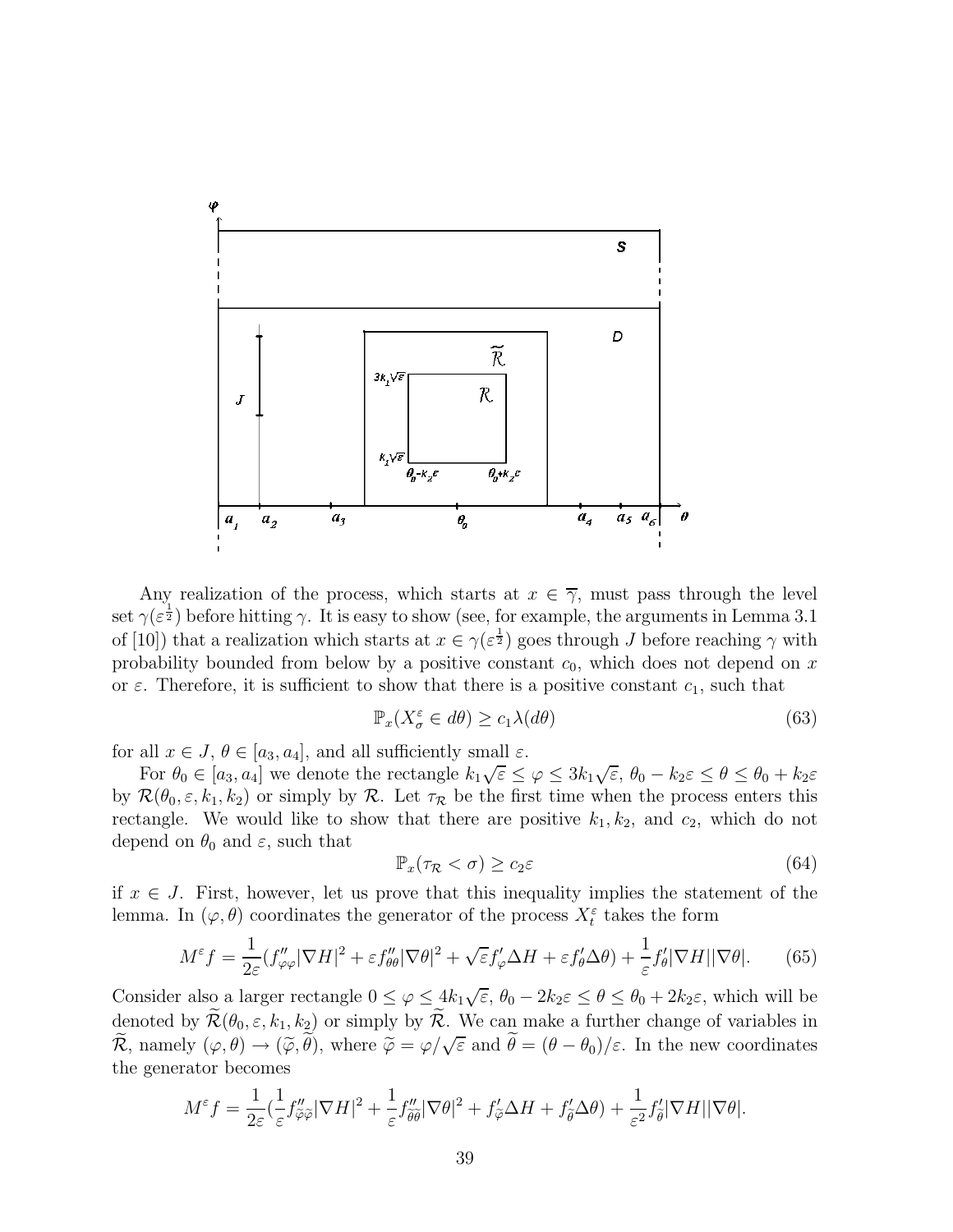After dividing all the coefficients by  $|\nabla H|^2 / \varepsilon^2$ , which amounts to a random change of time for the process, we obtain the new operator for the time changed process

$$
\overline{M}^{\varepsilon} f = \frac{1}{2} (f''_{\widetilde{\varphi}\widetilde{\varphi}} + f''_{\widetilde{\theta\theta}} \frac{|\nabla\theta|^2}{|\nabla H|^2} + \varepsilon f'_{\widetilde{\varphi}} \frac{\Delta H}{|\nabla H|^2} + \varepsilon f'_{\widetilde{\theta}} \Delta\theta |\nabla H|^2) + f'_{\widetilde{\theta}} \frac{|\nabla\theta|}{|\nabla H|}.
$$

We can now apply Lemma 7.1 to the process with the generator  $\overline{M}_{\tilde{e}}^{\varepsilon}$  in the domain  $\widetilde{\mathcal{R}}$ with the initial point  $x \in \mathcal{R}$  (note that  $\widetilde{\mathcal{R}}$  and  $\mathcal{R}$  are fixed sets in  $(\widetilde{\varphi}, \widetilde{\theta})$  coordinates, and we can smooth out the corners of the rectangle  $\mathcal R$  so that it becomes a domain with a smooth boundary). We conclude that for any  $x \in \mathcal{R}$  the measure  $\mu_x^{\varepsilon}(A) = \mathbb{P}_x(X^{\varepsilon}_{\sigma} \in A)$ , where  $A \subseteq {\{\widetilde{\varphi} = 0, -1 \le \widetilde{\theta} \le 1\}} \subset \partial \widetilde{\mathcal{R}}$ , is bounded from below by a measure whose density with respect to  $d\tilde{\theta}$  is equal to a positive constant (which we shall denote by  $c_3$ ).

Since  $d\theta = d\theta/\varepsilon$ , the measure  $\mu_x^{\varepsilon}$  (in  $\theta$  coordinates) is bounded from below on the interval  $[\theta_0 - \varepsilon, \theta_0 + \varepsilon]$  by the measure whose density with respect to  $d\theta$  is equal to  $c_3/\varepsilon$ . Combining this with (64), and using the Markov property of the process, we obtain that (63) holds for all  $\theta \in [\theta_0 - \varepsilon, \theta_0 + \varepsilon]$  with  $c_1 = c_2c_3$ . Since  $\theta_0 \in [a_3, a_4]$  was arbitrary, we see that it remains to prove (64).

Define the following process in  $(\varphi, \theta)$  coordinates.

$$
d\Phi_t = dW_t^{\varphi} + \frac{\sqrt{\varepsilon}\Delta H}{2|\nabla H|^2}dt,
$$
  

$$
d\Theta_t = \sqrt{\varepsilon}\frac{|\nabla \theta|}{|\nabla H|}dW_t^{\theta} + \left(\frac{|\nabla \theta|}{|\nabla H|} + \frac{\varepsilon \Delta \theta}{2|\nabla H|^2}\right)dt,
$$

where  $W_t^{\varphi}$  and  $W_t^{\theta}$  are independent Brownian motions, which can be considered to be defined on different probability spaces  $(\Omega^{\varphi}, \mathcal{F}^{\varphi}, \mathbb{P}^{\varphi})$  and  $(\Omega^{\theta}, \mathcal{F}^{\theta}, \mathbb{P}^{\theta})$ . We shall denote the product of these spaces by  $(\Omega, \mathcal{F}, \mathbb{P})$ . The generator of this process, after multiplying all the coefficients by  $|\nabla H|^2/\varepsilon$ , becomes the operator  $M^{\varepsilon}$  from (65). Therefore the transition probabilities for this process are the same as for the original process  $X_t^{\varepsilon}$ .

We could also consider the change of variables  $(x_1, x_2) \rightarrow (\varphi, \theta)$  in an open set which contains the interval  $\{H = 0, a_1 \leq \theta \leq a_6\}$  and does not depend on  $\varepsilon$ . Thus the process  $(\Phi_t, \Theta_t)$  which starts at  $x = (\varphi_0, a_2) \in J$  can be defined till it exits the set  $S = \{-\overline{c}/\sqrt{\varepsilon} < \overline{c}\}$  $\varphi < \overline{c}/\sqrt{\varepsilon}, a_1 < \theta < a_6$ , where  $\overline{c}$  is sufficiently small. Let  $\tau_s$  be the first time when the process exits the set S. Using Lemma 6.1, it is easy to see that  $\sup_{x \in J} \mathbb{P}_x(\tau_s \le a_5 - a_2) < \varepsilon^2$ for all sufficiently small  $\varepsilon$ . Let  $\varphi_0$  be fixed, and denote the event where  $\tau_s > a_5 - a_2$  by  $\mathcal{E}_S$ .

Let D denote the following domain  $D = \{(\varphi, \theta) : 0 < \varphi < 3, a_1 < \theta < a_6\}$ , and let the first time when the process leaves this domain be denoted by  $\tau_D$ . Note that  $|\nabla H| = |\nabla \theta|$ for  $\varphi = 0$ , and that  $|\nabla H|$  and  $|\nabla \theta|$  are smooth functions of  $(H, \theta)$  in D, while  $H = \sqrt{\varepsilon \varphi}$ . Therefore, after rewriting the equations in the integral form, we obtain

$$
\Phi_t = \varphi_0 + W_t^{\varphi} + \sqrt{\varepsilon} \int_0^t g_1^{\varepsilon}(\Phi_s, \Theta_s) ds, \tag{66}
$$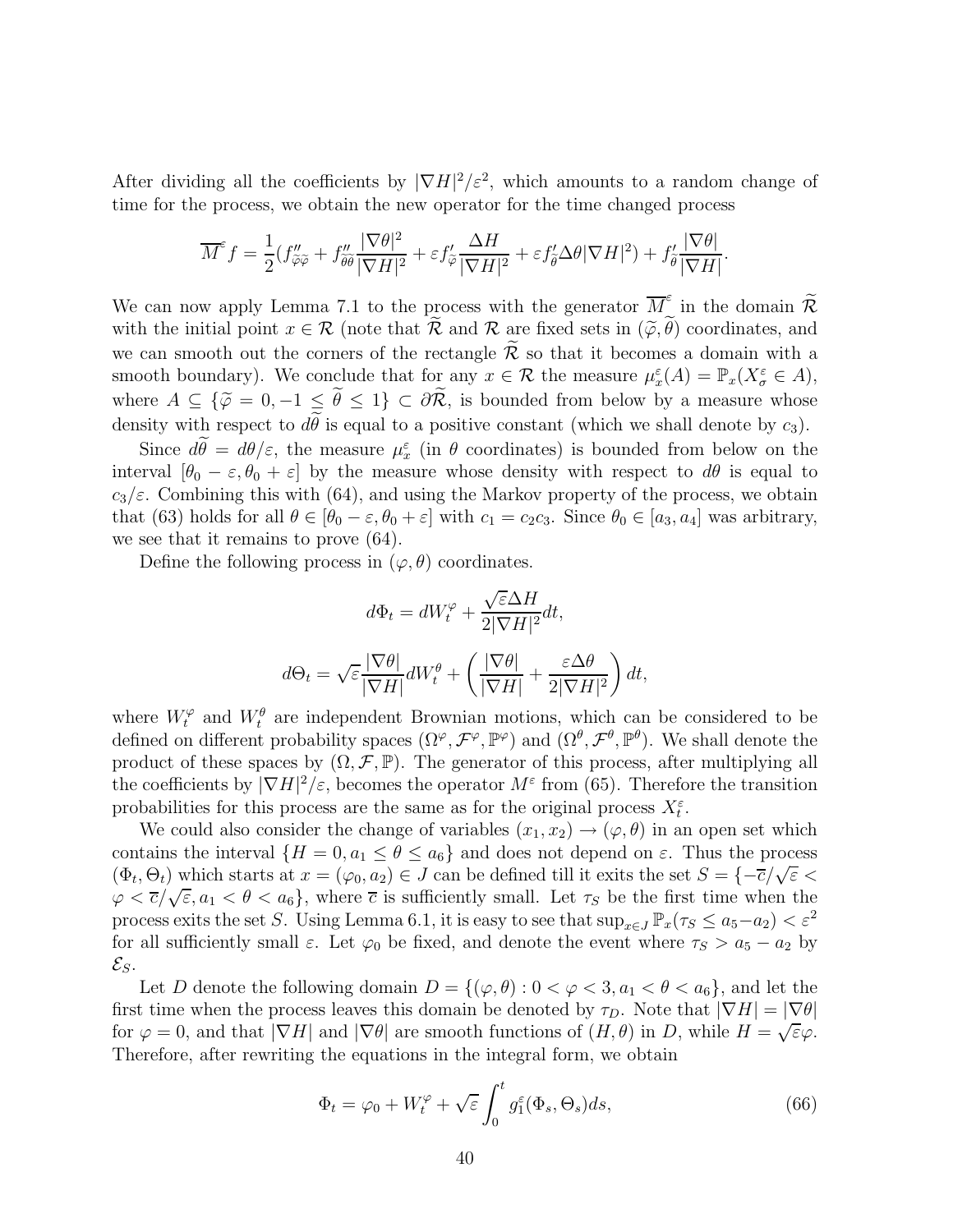$$
\Theta_t = a_2 + \sqrt{\varepsilon} W_t^{\theta} + \varepsilon \int_0^t g_2^{\varepsilon}(\Phi_s, \Theta_s) dW_s^{\theta} + t + \sqrt{\varepsilon} \int_0^t g_3^{\varepsilon}(\Phi_s, \Theta_s) ds, \tag{67}
$$

where  $g_1^{\varepsilon}, g_2^{\varepsilon}$ , and  $g_3^{\varepsilon}$  are bounded in  $C^1(D)$  by a constant which does not depend on  $\varepsilon$ . Note also that  $g_1^{\varepsilon}$  is a bounded function in the domain S with the bound which does not depend on  $\varepsilon$ .

Formulas (66) and (67) show why it is reasonable to expect (64). They suggest that

$$
\Phi_t \approx \varphi_0 + W_t^{\varphi},
$$
  
\n
$$
\Theta_t \approx a_2 + t + \sqrt{\varepsilon} \int_0^t g_3(\varphi_0 + W_s^{\varphi}, a_2 + s) ds + \sqrt{\varepsilon} W_t^{\theta}.
$$

Let  $t_0 = \theta_0 - a_2$ . We want  $\varphi_0 + W_t^{\varphi}$  $t_t^{\varphi}$  to lie in an interval of size  $O(\sqrt{\varepsilon})$ , which happens with probability  $O(\sqrt{\varepsilon})$ . We also want  $W_t^{\theta}$  to cancel  $\int_0^t g_3(\varphi_0 + W_s^{\varphi}, a_2 + s)ds$  up to an error of size no larger than  $O(\sqrt{\varepsilon})$ . The first event involves only  $W_t^{\phi}$  $t^{\varphi}$ , while for the second event we may assume that a realization of  $W_t^{\phi}$  $t_t^{\phi}$  is fixed, and  $W_t^{\theta}$  is independent of  $W_t^{\varphi}$  $t^{\varphi}$ . So the required cancellation happens with probability  $O(\sqrt{\varepsilon})$ . Multiplying those probabilities we get (64). Let us now proceed with the precise argument.

Consider the time interval  $I = [t_0 - \sqrt{\varepsilon}, t_0 + \sqrt{\varepsilon}]$ . Let  $\mathcal{E}^{\varphi} \subseteq \Omega^{\varphi}$  be the event that there is a time  $\tau_I$ , such that  $\tau_I \in I$ ,  $\varphi_0 + W_{\tau_I}^{\varphi} = 2k_1 \sqrt{\varepsilon}$ , and  $\varphi_0 + W_s^{\varphi} \in (2k_1 \sqrt{\varepsilon}, 2)$  for all  $0 \leq s < \tau_I$  (k<sub>1</sub> will be selected later). Let us note that on the intersections of the events  $\mathcal{E}_S \cap (\mathcal{E}^{\varphi} \times \Omega^{\theta})$  we have the following estimates

(a) Since  $g_1^{\varepsilon}$  is bounded on S, there is a constant  $\overline{c}_1$ , such that

$$
\sqrt{\varepsilon} \int_0^{a_5 - a_2} |g_1^{\varepsilon}(\Phi_s, \Theta_s)| ds \le \overline{c}_1 \sqrt{\varepsilon}.
$$

Therefore, if we take  $k_1 \geq \overline{c}_1$  we obtain  $\Phi_{\tau_I} \in [k_1\sqrt{\varepsilon}, 3k_1\sqrt{\varepsilon}]$  and  $\Phi_s \in (k_1\sqrt{\varepsilon}, 3)$  for all  $0 \leq s < \tau_I$ . Thus  $(\Phi_s, \Theta_s) \in D$  for  $0 \leq s < \tau_I$ .

(b) Let  $\widetilde{\mathcal{E}} \subseteq \Omega$  be the subset of  $\mathcal{E}_{S} \cap (\mathcal{E}^{\varphi} \times \Omega^{\theta})$  where  $\sup_{0 \leq t \leq \tau_I} \varepsilon \int_0^t g_2^{\varepsilon}(\Phi_s, \Theta_t) dW_s^{\theta} > \sqrt{\varepsilon}$ . Since  $g_2^{\varepsilon}$  is bounded on D, it is easily seen (for example, using moment inequalities for martingales) that  $\mathbb{P}(\widetilde{\mathcal{E}}) \leq \varepsilon^2$  for all sufficiently small  $\varepsilon$ . Let  $\overline{\mathcal{E}}$  be the complement of  $\widetilde{\mathcal{E}}$ .

(c) Since  $g_3^{\varepsilon}$  is bounded on D, there is a constant  $\overline{c}_2$ , such that

$$
\sqrt{\varepsilon} \int_0^{\tau_I} |g_3^{\varepsilon}(\Phi_s, \Theta_s)| ds \le \overline{c}_2 \sqrt{\varepsilon}.
$$

Let  $\mathcal{E}^{\theta} \subseteq \Omega^{\theta}$  be the event that  $\sup_{0 \leq s \leq a_5 - a_2} |W_s^{\theta}| \leq r$ , where the constant r will be selected later. On the event  $\mathcal{E}_S \cap (\mathcal{E}^{\varphi} \times \mathcal{E}^{\theta}) \cap \overline{\mathcal{E}}$  we have

$$
\sup_{0 \le t \le \tau_I} |\Theta_t - (a_2 + t)| \le \sqrt{\varepsilon} (r + 1 + \overline{c}_2).
$$

Therefore on this event we have

$$
\Theta_{\tau_I} = a_2 + \sqrt{\varepsilon} W_{\tau_I}^{\theta} + \varepsilon \int_0^{\tau_I} g_2^{\varepsilon} (W_s^{\varphi}, a_2 + s) dW_s^{\theta} + \tau_I + \sqrt{\varepsilon} \int_0^{\tau_I} g_3^{\varepsilon} (W_s^{\varphi}, a_2 + s) ds + R,
$$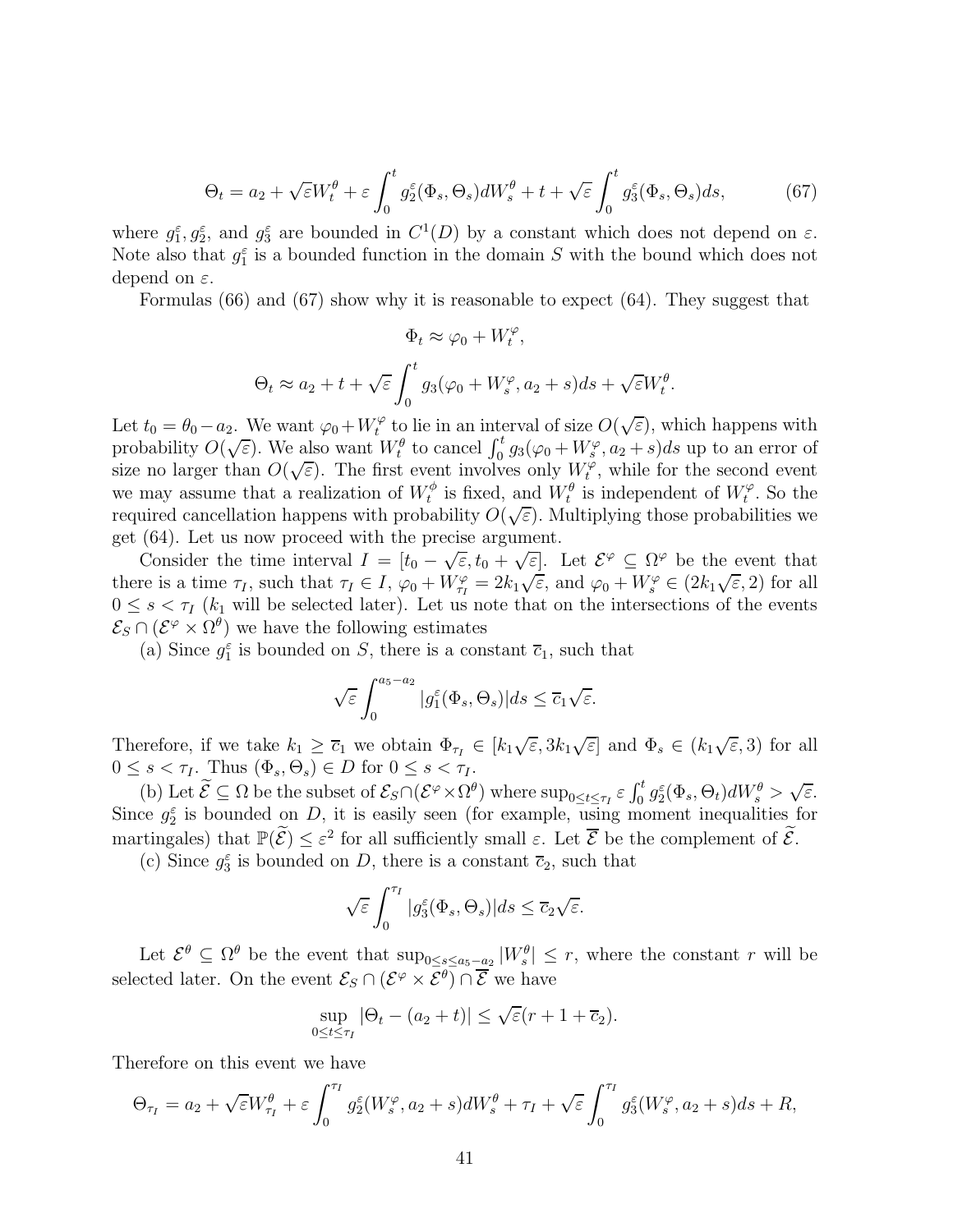where the remainder R satisfies  $\mathbb{P}(R > \overline{c}_3 \varepsilon) \leq \varepsilon^2$ , where the constant  $\overline{c}_3$  depends on r (here we used the fact that  $g_2^{\varepsilon}$ , and  $g_3^{\varepsilon}$  are bounded in  $C^1(D)$ ). For each  $\omega^{\varphi} \in \Omega^{\varphi}$  the realization  $W_s^{\varphi}$  is fixed and  $\tau_I$  is just a constant. Since  $g_3^{\varepsilon}$  is bounded, we have the estimate  $|\int_0^{\tau_I} g_3^{\varepsilon}(W_s^{\varphi},a_2+s)ds| \leq \overline{c}_4 \text{ if } \omega^{\varphi} \in \mathcal{E}^{\varphi}.$ 

As a function of  $\omega^{\theta} \in \Omega^{\theta}$ , the random variable

$$
\xi_{\omega^{\varphi}}(\omega^{\theta}) = \sqrt{\varepsilon}W^{\theta}_{\tau_I} + \varepsilon \int_0^{\tau_I} g_2^{\varepsilon}(W_s^{\varphi}, a_2 + s) dW_s^{\theta}
$$

is Gaussian with the variance equal to  $\varepsilon \int_0^{\tau_I} (1 + \sqrt{\varepsilon} g_2^{\varepsilon} (W_s^{\varphi}, a_2 + s))^2 ds$ .

We are interested in the restriction of  $\xi_{\omega^{\varphi}}(\omega^{\theta})$  to the set  $\mathcal{E}^{\theta}$ . Since  $g_2^{\varepsilon}$  is bounded, it is not difficult to show that for large enough r and all sufficiently small  $\varepsilon$  there is a constant  $\overline{c}_5$ , which does not depend on  $\omega^{\varphi}$  and  $\varepsilon$ , such that for any Borel set  $A \subseteq$  $[-(2 + \overline{c}_4)\sqrt{\varepsilon}, (2 + \overline{c}_4)\sqrt{\varepsilon}]$  we have

$$
\mathbb{P}^{\theta}(\omega^{\theta} \in \mathcal{E}^{\theta}, \xi_{\omega^{\varphi}}(\omega^{\theta}) \in A) \ge \frac{\overline{c}_5}{\sqrt{\varepsilon}}\lambda(A),\tag{68}
$$

where  $\lambda$  is the Lebesgue measure.

Let us collect all the pieces of the proof together. Take  $k_1 \geq \overline{c}_1$ . With  $k_1$  fixed, we have  $\mathbb{P}^{\varphi}(\mathcal{E}^{\varphi}) \geq q_1 \sqrt{\varepsilon}$  for some constant  $q_1$ , which does not depend on  $\varepsilon$ . Let us select r large enough, so that (68) holds for all  $\omega^{\varphi} \in \mathcal{E}^{\varphi}$ .

If  $(\omega^\varphi, \omega^\theta) \in \mathcal{E}_S \cap (\mathcal{E}^\varphi \cap \mathcal{E}^\theta) \cap \overline{\mathcal{E}}$  then  $\Theta_{\tau_I} \in [\theta_0 - k_2 \varepsilon, \theta_0 + k_2 \varepsilon]$ , provided that  $R < \overline{c}_3 \varepsilon$ and

$$
\xi_{\omega^{\varphi}}(\omega^{\theta}) \in [\theta_0 - k_2 \varepsilon + \overline{c}_3 \varepsilon - (a_2 + \tau_I + \sqrt{\varepsilon} \int_0^{\tau_I} g_3^{\varepsilon}(W_s^{\varphi}, a_2 + s) ds),
$$
  

$$
\theta_0 + k_2 \varepsilon - \overline{c}_3 \varepsilon - (a_2 + \tau_I + \sqrt{\varepsilon} \int_0^{\tau_I} g_3^{\varepsilon}(W_s^{\varphi}, a_2 + s) ds)].
$$

Take  $k_2 > 2\overline{c}_3$ . Then the interval on the right hand side of this formula is of length at least  $k_2\varepsilon$  and is centered not further than  $(1+\overline{c}_4)\sqrt{\varepsilon}$  from the origin. Therefore by (68), for each  $\omega^{\varphi} \in \mathcal{E}^{\varphi}$  fixed, the  $\mathbb{P}^{\theta}$ -probability of this event intersected with  $\mathcal{E}^{\theta}$  is at least  $k_2\overline{c}_5\sqrt{\varepsilon}$ . Since  $\mathbb{P}(\mathcal{E}_S \cap \overline{\mathcal{E}} \cap \{R < \overline{c}_3\varepsilon\}) \geq 1 - 3\varepsilon^2$  and  $\mathbb{P}^{\varphi}(\mathcal{E}^{\varphi}) \geq q_1\sqrt{\varepsilon}$ , we obtain that

$$
\mathbb{P}((\Phi_{\tau_I}, \Theta_{\tau_I}) \in \mathcal{R}, \tau_I < \sigma) \ge q_1 \sqrt{\varepsilon} k_2 \overline{c}_5 \sqrt{\varepsilon} - 3\varepsilon^2 > c_2 \varepsilon,
$$

where  $c_2 = q_1 k_2 \overline{c}_5/2$  and  $\varepsilon$  is sufficiently small. This justifies (64), and thus completes the proof of Lemma 2.3. □

### 8 Appendix. Diophantine Approximations.

Let us recall some facts about continued fractions (see [9]). Let  $\rho = [a_1, \ldots a_n, \ldots]$  be an irrational number between zero and one written as a continued fraction. Let  $p_n/q_n =$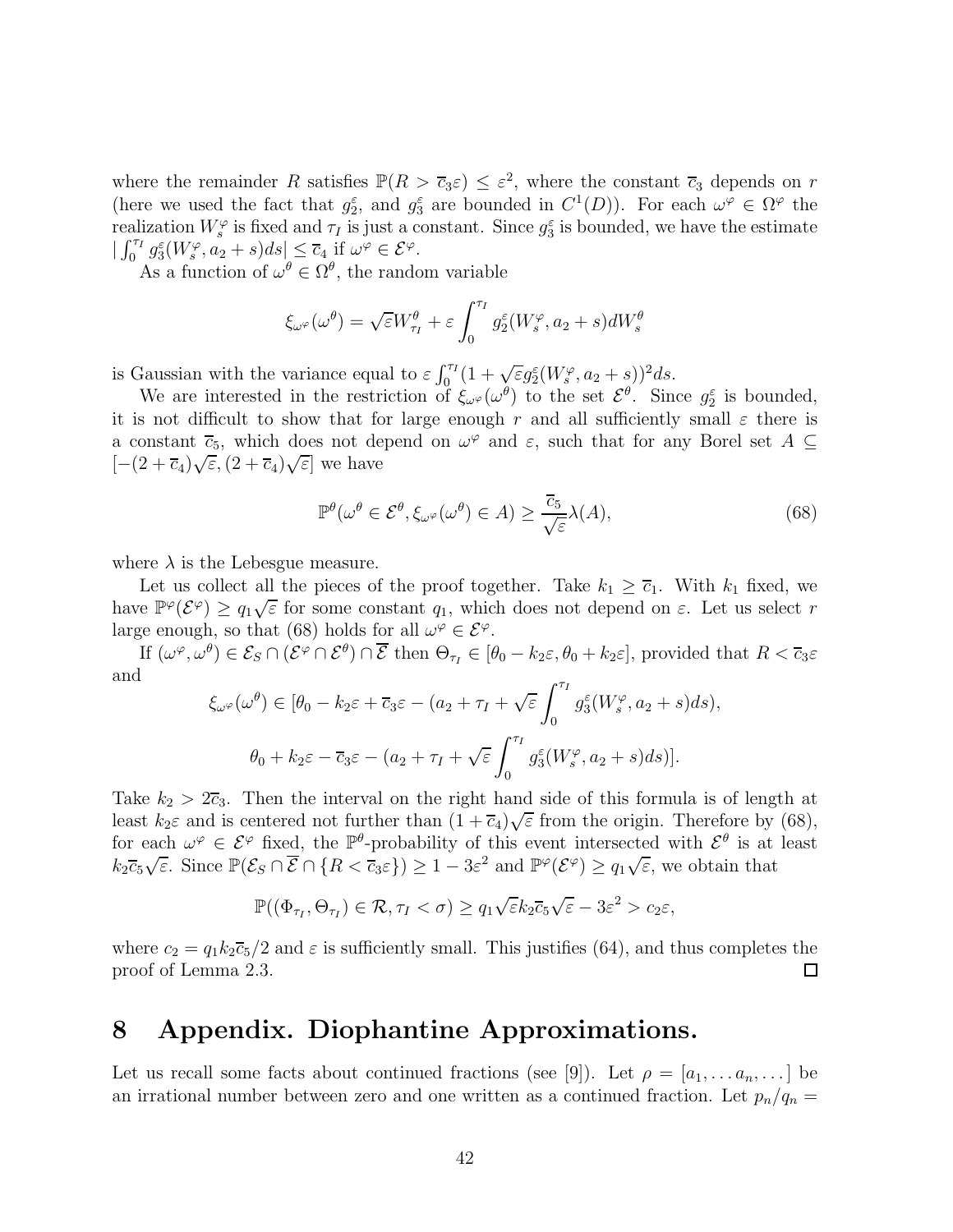$[a_1, a_2 \ldots a_n]$  be the *n*-th convergent. Then  $p_{2n}/q_{2n}$  increases to  $\rho$  and  $p_{2n-1}/q_{2n-1}$  decreases to  $\rho$ . Also,  $q_n = q_{n-1}a_n + q_{n-2}$ , so  $q_n$  grows at least exponentially. Namely,

$$
q_n \ge f_n \text{ (the } n \text{th Fibonacci number).} \tag{69}
$$

Thus  $(2)$  implies that there is a constant c, such that

$$
q_{n+1} \leq c q_n \ln^2 q_n. \tag{70}
$$

Let  $|| \cdot ||$  denote the distance to the nearest integer. A rational number  $p/q$  is called the best approximation of the second kind to the number  $\rho$  if

$$
|p - q\rho| \le |\tilde{p} - \tilde{q}\rho|
$$

for all rational numbers  $\tilde{p}/\tilde{q} \neq p/q$ , such that  $0 < \tilde{q} \leq q$ . Thus  $||q\rho||$  is minimal among all  $||\tilde{q}\rho||$  with  $0 < \tilde{q} \leq q$ . Then (see [9], Section 6), the best approximations of the second kind are exactly the convergents  $p_n/q_n$ . From here it follows that

$$
||q\rho|| < ||q_n\rho|| \quad \text{implies} \quad \text{that} \quad q \ge q_{n+1}.\tag{71}
$$

It is known that

$$
|\rho - \frac{p_n}{q_n}| \le \frac{1}{q_n q_{n+1}}.\tag{72}
$$

and

$$
|\rho - \frac{p_n}{q_n}| \ge \frac{1}{q_n(q_n + q_{n+1})}.\tag{73}
$$

Let us show that condition (2) holds for a set of  $\rho$  which has Lebesgue measure one. Indeed, let  $\mu$  be the measure on [0, 1] with the density  $((\ln 2)(1+x))^{-1}$ . Then (see [9]),

$$
\mu(a_n > n^2) = \mu(a_1 > n^2) = \frac{1}{\ln 2} \ln \left( \frac{n^2 + 2}{n^2 + 1} \right) = \frac{1}{(\ln 2)(n^2 + 1)} + o\left( \frac{1}{n^2 + 1} \right),
$$

so, by Borel-Cantelli Lemma, condition (2) holds for  $\mu$ -almost all  $\rho$ , and therefore also for Lebesgue almost all  $\rho$ .

We still need to prove Lemmas 4.5, 5.1, and 5.2.

*Proof of Lemma 4.5.* Let  $\hat{N}(x) = \min\{n : d(Y_n, B) \leq \varepsilon^{1/3}\}\.$  We claim that for any  $\delta_2 > 0$ , for all sufficiently small  $\varepsilon$ , and all  $x \in \Gamma$  we have  $\hat{N}(x) \leq \varepsilon^{-(1/3+\delta_2)}$ . Applying this claim (with  $\delta_2 < \delta$ ) to  $Y_{\lbrack \varepsilon^{-1/3}+1]}$  instead of x, we see that for all x there is n such that  $[\varepsilon^{-1/3}+1] \le n \le [\varepsilon^{-1/3}+1] + \varepsilon^{-(1/3+\delta_2)}$  and  $d(Y_n, B) \le \varepsilon^{1/3}$ , thus establishing Lemma 4.5.

To prove the claim, take the smallest m such that  $||q_m \rho|| < \varepsilon^{1/3}$ . Suppose that m is even (the case of odd m is completely similar), so that  $q_m \rho > p_m$ . Consider the interval  $J = \{x : 0 \leq \theta(x) \leq ||q_m \rho||\}$ . Let  $N_J(x)$  be the first positive time when  $Y_n \in J$ . Then  $\hat{N} \leq N_J$ , so it is enough to show that  $N_J(x) \leq \varepsilon^{-(1/3+\delta_2)}$ . The maximum of  $N_J$  is achieved on J, since if  $x \notin J$  and  $\theta(y) = \theta(x) - \rho$ , then  $N_J(y) = N_J(x) + 1$ .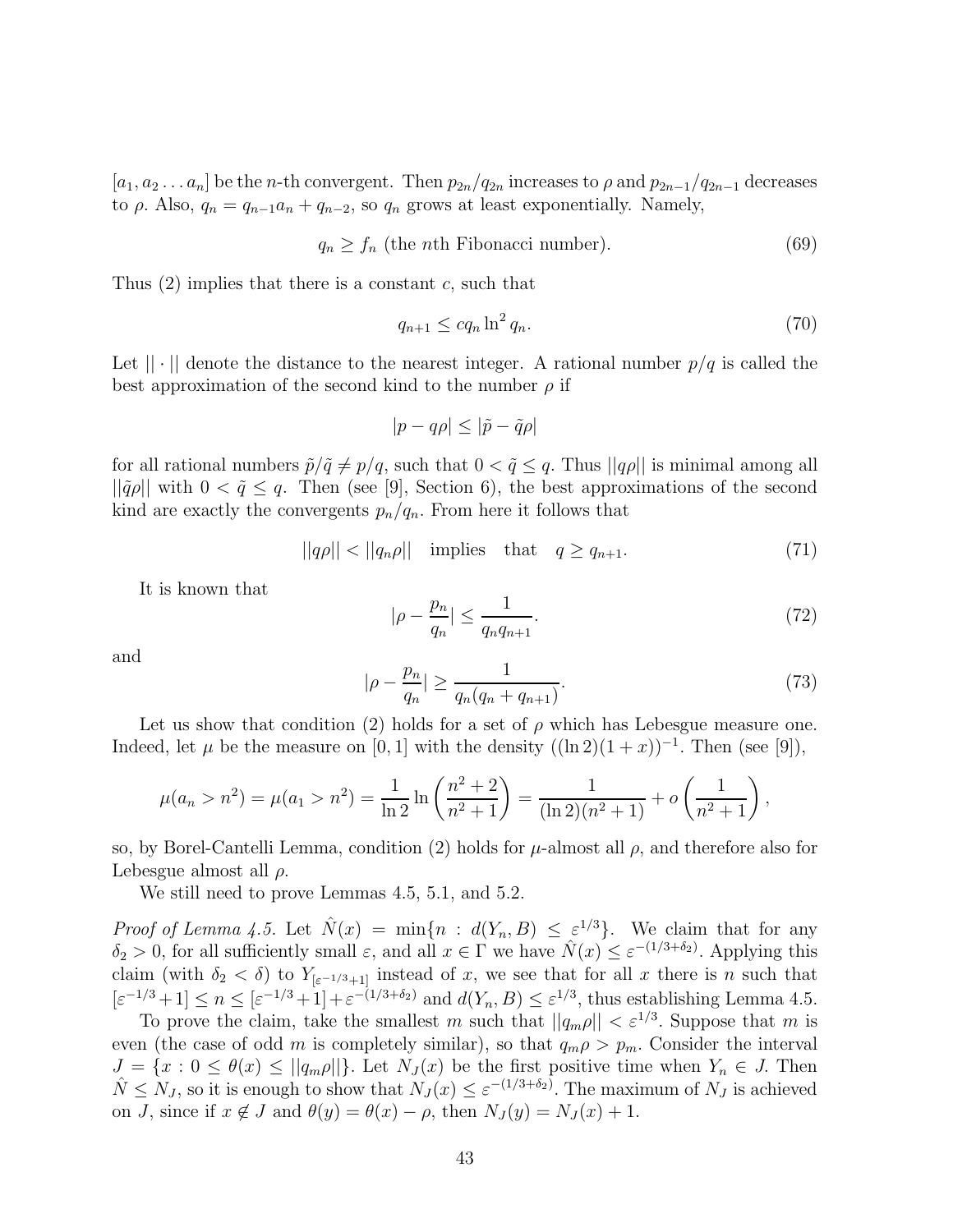Note that  $N_J$  is piece-wise constant on  $J$  and its discontinuities are the preimages of the endpoints of  $J$  under the first return map to  $J$ . Our choice of  $J$  ensures that there is only one discontinuity inside J. Indeed let  $y \in Int(J)$  be the preimage of the left end point. Then  $0 < \theta(y) < ||q_m \rho||$  and  $\theta(y) + s\rho = t$  for some  $s, t \in \mathbb{N}$ . Then  $||s\rho|| = \theta(y) < ||q_m \rho||$ . Then  $s \ge q_{m+1}$  by (71). On the other hand, let  $y^*$  be such that

$$
\theta(y^*) = ||q_{m+1}\rho|| = p_{m+1} - q_{m+1}\rho \quad (m+1 \text{ is odd}!).
$$

If we take  $s = q_{m+1}$ , then

$$
\theta(y^*) + s\rho = p_{m+1} - q_{m+1}\rho + q_{m+1}\rho = p_{m+1}
$$

so  $y^*$  is the preimage of the left endpoint of  $J$ .

Likewise, let  $y \in \text{Int}(J)$  be the preimage of the right end point. Then

$$
\theta(y) + s\rho = q_m \rho - p_m + t, \text{ so}
$$

$$
||s\rho|| = ||q_m \rho|| - \theta(y) < ||q_m \rho|| \tag{74}
$$

$$
||(s - q_m)\rho|| = \theta(y) < ||q_m\rho||\tag{75}
$$

Formulas (74) and (71) imply that  $s \ge q_{m+1}$ , and therefore  $s - q_m > 0$ . Then (75) and (71) imply that  $s - q_m \geq q_{m+1}$ . But

$$
\theta(y^*) + (q_m + q_{m+1})\rho = p_{m+1} + q_m \rho = ||q_m \rho|| + p_{m+1} + p_m.
$$

Hence  $y^*$  is also the preimage of the right endpoint. Thus  $N_J$  has only one discontinuity on J and so it takes only two values

$$
N_J(y) = \begin{cases} q_{m+1} + q_m & \text{if } 0 \le \theta(y) < ||q_{m+1}\rho|| \\ q_{m+1} & \text{if } ||q_{m+1}\rho|| \le \theta(y) \le ||q_m\rho|| \end{cases}
$$

From inequality (72), with  $m-1$  instead of n, we obtain that  $q_m \leq 1/||q_{m-1}\rho|| \leq \varepsilon^{-1/3}$ . Using (70), we obtain  $q_m + q_{m+1} \leq \varepsilon^{-(1/3+\delta_2)}$ , which completes the proof of the lemma.

*Proof of Lemma 5.1.* Formulas (73) and (70), imply that for some constant c we have

$$
|p_n - q_n \rho| \ge \frac{c}{q_n \ln^2 q_n}.\tag{76}
$$

.

Now, for any p and q we can find n, such that  $q_n \leq q < q_{n+1}$ . We have, therefore,

$$
|p - q\rho| \ge |p_{n+1} - q_{n+1}\rho| \ge \frac{c}{q_{n+1} \ln^2 q_{n+1}} \ge \frac{c'}{q_n \ln^2 q_n \ln^2(q_n \ln^2 q_n)} \ge \frac{c'}{q \ln^2 q \ln^2(q \ln^2 q)}
$$

for some  $c'$ . This implies the statement of the lemma.

 $\Box$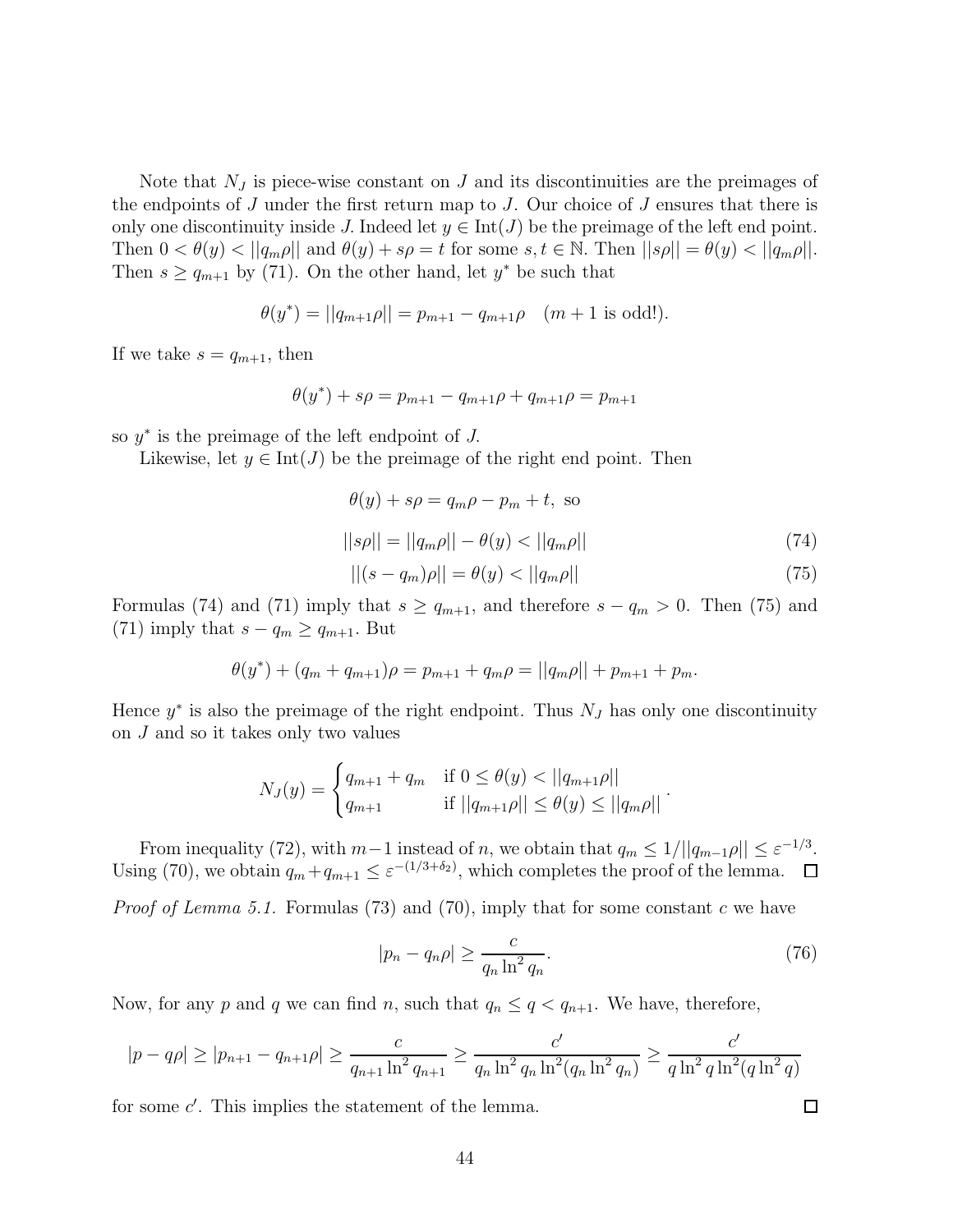*Proof of Lemma 5.2.* Take the smallest n such that  $q_n > N$ . Recall that Denjoy-Koksma inequality (see [2], Lemma 1 of Section 3.4) says that if  $q_n$  is the denominator of the *n*-th convergent, then for any function  $\phi$  for any points  $x_1, x_2$  on the unit circle

$$
\left| \sum_{j=0}^{q_n-1} [\phi(x_1+j\rho) - \phi(x_2+j\rho)] \right| \leq Var(\phi),
$$

where  $Var(\phi)$  denotes the variation of  $\phi$ . Let  $\phi(z) = 1/||z||$  if  $||z|| \ge \min_{n \le N} d(Y_n, B)$ , and  $\phi(z) = 1/\min_{n \leq N} d(Y_n, B)$  otherwise. Applying the Denjoy-Koksma inequality with  $x_1 = \theta(x)$ , and  $x_2$  such that

$$
\sum_{j=0}^{q_n-1} \phi(x_2) = q_n \int_0^1 \phi(z) dz
$$

we get

$$
\sum_{n=0}^{N} \frac{1}{d(Y_n, B)} \le \sum_{n=0}^{q_n - 1} \frac{1}{d(Y_n, B)} \le q_n \int_0^1 \phi(z) dz + Var(\phi).
$$

Now

$$
\int_0^1 \phi(z)dz \sim 2\ln\left(\frac{1}{\min_{n\leq N} d(Y_n, B)}\right), \quad Var(\phi) \leq \frac{2}{\min_{n\leq N} d(Y_n, B)}.
$$

By (70), we have  $q_n \n\t\leq c q_{n-1} \ln^2 q_{n-1} \leq c N \ln^2 N$ , which proves (a).

To prove (b), let  $J_m = [[N^{\delta m/2}], [N^{\delta(m+1)/2}]],$  where  $0 \le m \le [2/\delta]$ . The union of these segments covers the interval  $[1, N]$ . Since  $n \leq [N^{\delta(m+1)/2}]$  on  $J_m$ , it follows by part (a), applied to the initial point  $Y_{[N^{\delta_m/2}]}$  instead of x, that there is a constant c, such that

$$
\sum_{n \in J_m} \frac{\sqrt{n}}{d(Y_n, B)} \le c \left[ N^{\frac{3\delta(m+1)}{4}} \ln^2(N^{\frac{\delta(m+1)}{2}}) |\ln(\min_{n \in J_m} d(Y_n, B))| + \frac{N^{\frac{\delta(m+1)}{4}}}{\min_{n \in J_m} d(Y_n, B)} \right]
$$

Combining this with  $(27)$ , we get, for some other constant c,

$$
\sum_{n\in J_m} \frac{\sqrt{n}}{d(Y_n, B)} \le c \left[ N^{\frac{3}{2}+\delta} |\ln(\varepsilon)| + \frac{N^{\frac{\delta}{4}}}{\sqrt{\varepsilon}} \right].
$$

Summation over  $m$  proves part (b) of the lemma.

#### 9 Appendix. The Case of Several Saddle Points

In this section we discuss the case of several periodic components. First we assume that each of the domains  $U_k$ ,  $k = 1, ..., n$  contains a single critical point  $M_k$  (a maximum or a minimum of H). Let  $A_k$ ,  $k = 1, ..., n$  be the saddle points of H, such that  $A_k$  is on the

 $\Box$ 

.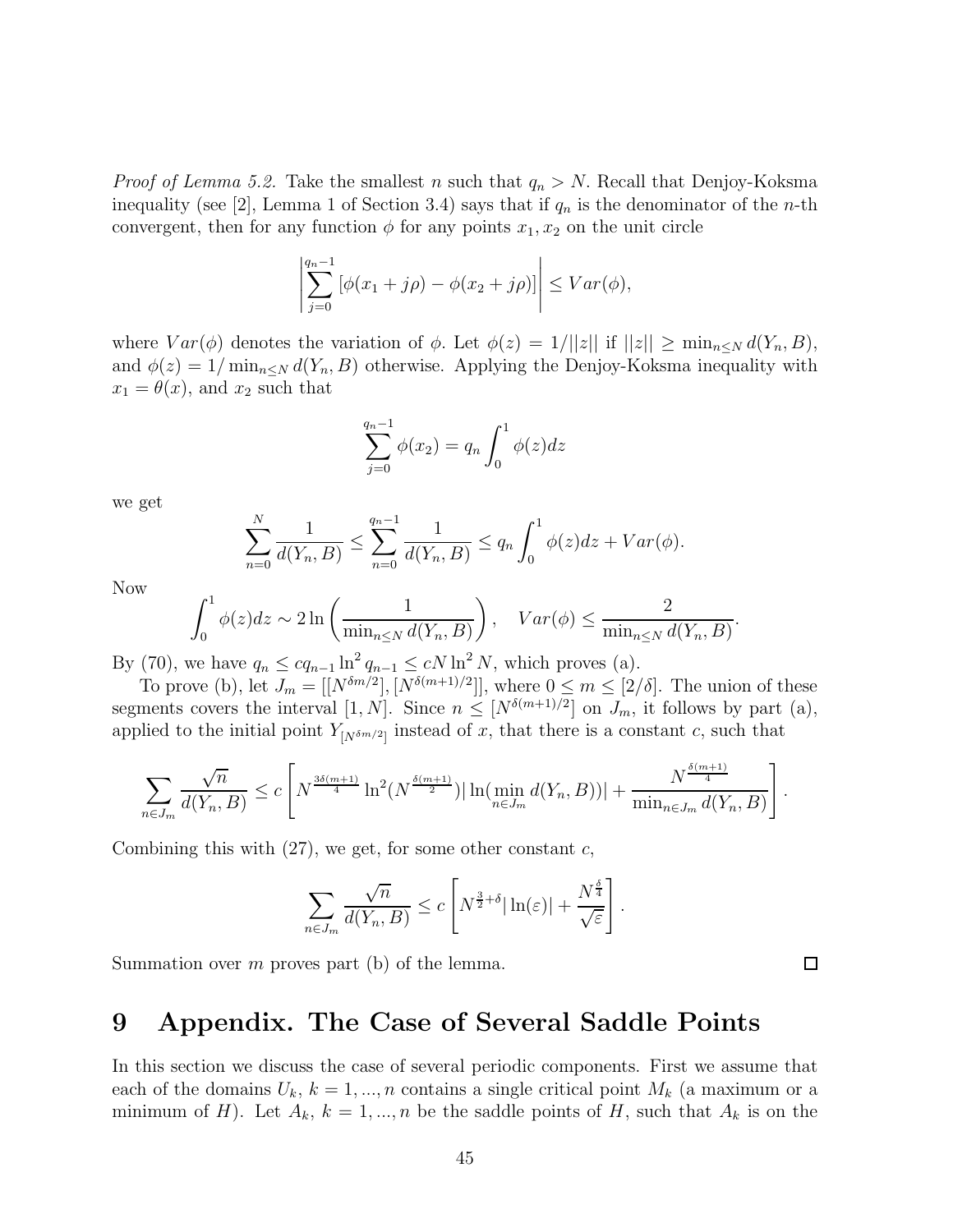boundary of  $U_k$ . We denote the boundary of  $U_k$  by  $\gamma_k$ . Let  $p_k = \pm \int_{\gamma_k} |\nabla H|dl$ , where the sign + is taken if  $A_k$  is a local minimum for H restricted to  $U_k$ , and  $\ddot{\text{ } }$  is taken otherwise.

The phase space of the limiting process is now a graph  $\mathbb{G}$ , which consists of n edges  $I_k, k = 1, ..., n$  (segments labeled by k), where each segment is either  $[H(M_k) - H(A_k), 0]$ (if  $M_k$  is a minimum) or  $[0, H(M_k) - H(A_k)]$  (if  $M_k$  is a maximum). All the edges share a common vertex (the origin). Thus a point on the graph can be determined by specifying k (the number of the edge) and the coordinate on the edge. We define the mapping  $h: \mathbb{T}^2 \to \mathbb{G}$  as follows

$$
h(x) = \begin{cases} 0 & \text{if } x \in \mathcal{E} \\ (k, H(x) - H(A)) & \text{if } x \in U_k. \end{cases}
$$

We shall use the notation  $h_k$  for the coordinate on  $I_k$ . As in the case of one periodic component, we define the limiting process via its generator  $\mathcal{L}$ . First, for each k we define the differential operator  $L_k f = a_k(h_k)f'' + b_k(h_k)f'$  on the interior of  $I_k$ , where the coefficients  $a_k$  and  $b_k$  are given by formulas (3) and (4) (where  $\gamma(h_k)$  is defined for each of the periodic components, and has the same meaning as in the case of one periodic component). The domain of  $\mathcal L$  consists of those functions  $f \in C(\mathbb G)$  which

(a) Are twice continuously differentiable in the interior of each of the edges;

(b) Have the limits  $\lim_{h_k\to 0} L_k f(h_k)$  and  $\lim_{h_k\to (H(M_k)-H(A_k))} L_k f(h_k)$  at the endpoints of each of the edges. Moreover, the value of the limit  $q = \lim_{h_k \to 0} L_k f(h_k)$  is the same for all edges;

(c) Have the limits  $\lim_{h_k \to 0} f'(h_k)$ , and

$$
\sum_{k=1}^{n} p_k \lim_{h_k \to 0} f'(h_k) = 2 \text{Area}(\mathcal{E}) q.
$$

For functions f which satisfy the above three properties, we define  $\mathcal{L}f = L_kf$  in the interior of each edge, and as the limit of  $L_k f$  at the endpoints of  $I_k$ .

As in the case of one periodic component, we have the following theorem

**Theorem 2.** The measure on on  $C([0,\infty),\mathbb{G})$  induced by the process  $Y_t^{\varepsilon} = h(X_t^{\varepsilon})$  converges weakly to the measure induced by the process with the generator  $\mathcal L$  with the initial distribution  $h(X_0^{\varepsilon})$ .

The proof of this theorem requires some modifications to the proof of Theorem 1. We sketch these modifications without providing some of the technical details.

(I) Recall the definition of the Markov chains  $\xi_n^1$  and  $\xi_n^2$  from Section 2. In the case of several periodic components, the state spaces for these Markov chains will be slightly different. Namely, we replace the curves  $\gamma$  and  $\overline{\gamma}$  defined in Section 2 by the curves  $\gamma = \bigcup_k \gamma_k$  and  $\overline{\gamma} = \bigcup_k \overline{\gamma}_k$ , where  $\overline{\gamma}_k = \{|H_k| = \varepsilon^{\alpha}\}\$ . In the proof of Lemma 2.4, U will now stand for the union  $\hat{U} = \bigcup_k U_k$  of the loops. Let  $\mu$  and  $\nu$  be the invariant measures on  $\overline{\gamma}$  and  $\gamma$ , respectively. Let us study the asymptotics  $\mu(\overline{\gamma}_k)$  for different k.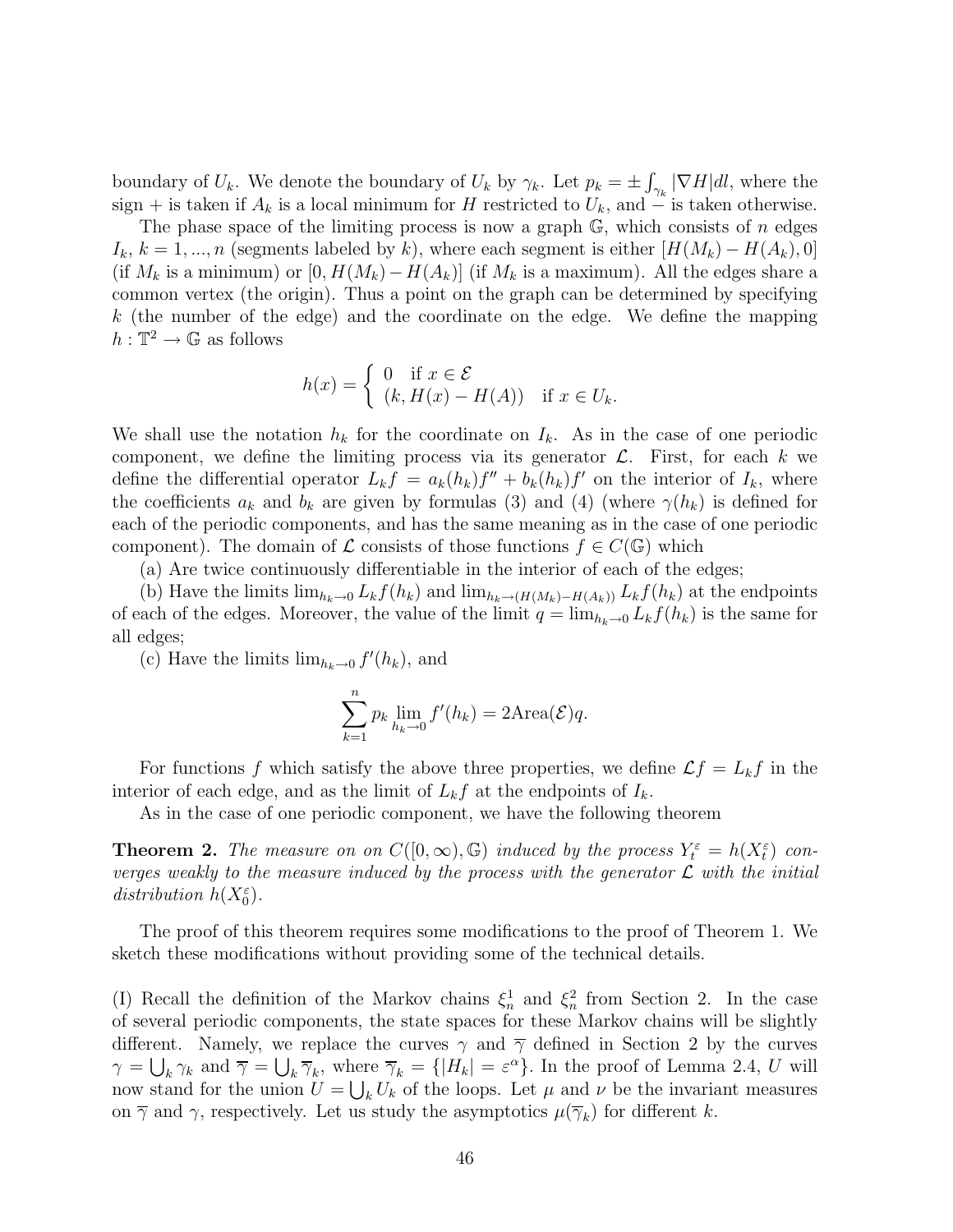Let  $\mu_k$  be the normalized restriction of the measure  $\mu$  to  $\overline{\gamma}_k$ , that is

$$
\mu_k(A) = \mu(A)/\mu(\overline{\gamma}_k),
$$

for each measurable subset A of  $\overline{\gamma}_k$ . Instead of (7) we now have

$$
\mathbb{E}_{\mu_k} \sigma = 2 \left( \int_{\gamma_k} |\nabla H| dl \right)^{-1} \text{Area}(U_k) \varepsilon^{\alpha} (1 + o(1)), \quad \text{as } \varepsilon \to 0. \tag{77}
$$

Let us prove that

$$
\mu(\overline{\gamma}_k) = \frac{\int_{\gamma_k} |\nabla H| dl}{\int_{\gamma} |\nabla H| dl} (1 + o(1)), \quad \text{as } \varepsilon \to 0.
$$
\n(78)

Let  $\tau^{(k)}$  be the time when the process  $X_t^{\varepsilon}$  visits  $\overline{\gamma}_k$  for the first time. Similarly to (15), we obtain

$$
\frac{\mathbb{E}_{\nu}\tau}{\mathbb{E}_{\mu}\sigma} \sim \frac{\text{Area}(\mathcal{E})}{\text{Area}(U)} \quad \text{and} \tag{79}
$$

$$
\frac{\mathbb{E}_{\nu}\tau^{(k)}}{\mathbb{E}_{\mu_k}\sigma} \sim \frac{\text{Area}(\mathbb{T}^2 - U_k)}{\text{Area}(U_k)}, \quad \text{as } \varepsilon \to 0.
$$
\n(80)

Let  $N_k(T)$  be the number of times the process  $X_t^{\varepsilon}$  travels from  $\gamma$  to  $\overline{\gamma}_k$  before time T, and  $M(T)$  be the number of times the process travels from  $\gamma$  to  $\overline{\gamma}$  before time T. Note that

$$
\lim_{T \to \infty} \frac{N_k(T)}{M(T)} = \mu(\overline{\gamma}_k)(1 + o(1)), \text{ as } \varepsilon \to 0.
$$

By the Birghoff ergodic theorem

$$
\lim_{T \to \infty} \frac{T}{N_k(T)} = (\mathbb{E}_{\nu} \tau^{(k)} + \mathbb{E}_{\mu_k} \sigma)(1 + o(1)), \text{ as } \varepsilon \to 0,
$$

and

$$
\lim_{T \to \infty} \frac{T}{M(T)} = (\mathbb{E}_{\nu} \tau + \mathbb{E}_{\mu} \sigma)(1 + o(1)), \text{ as } \varepsilon \to 0.
$$

Therefore,

$$
\lim_{\varepsilon \to 0} \frac{\mu(\overline{\gamma}_k)(\mathbb{E}_{\nu} \tau^{(k)} + \mathbb{E}_{\mu_k} \sigma)}{\mathbb{E}_{\nu} \tau + \mathbb{E}_{\mu} \sigma} = 1.
$$

Now (77) and (80) imply that the ratio  $\mu(\overline{\gamma}_k)/\int_{\gamma_k} |\nabla H|dl$  is asymptotically independent of  $k$ , thus proving  $(78)$ .

(II) Let us use (78) to justify (11). Near the origin we have

$$
f(h_k) = f(0) + \lim_{h_k \to 0} f'(h_k)h_k + o(h_k).
$$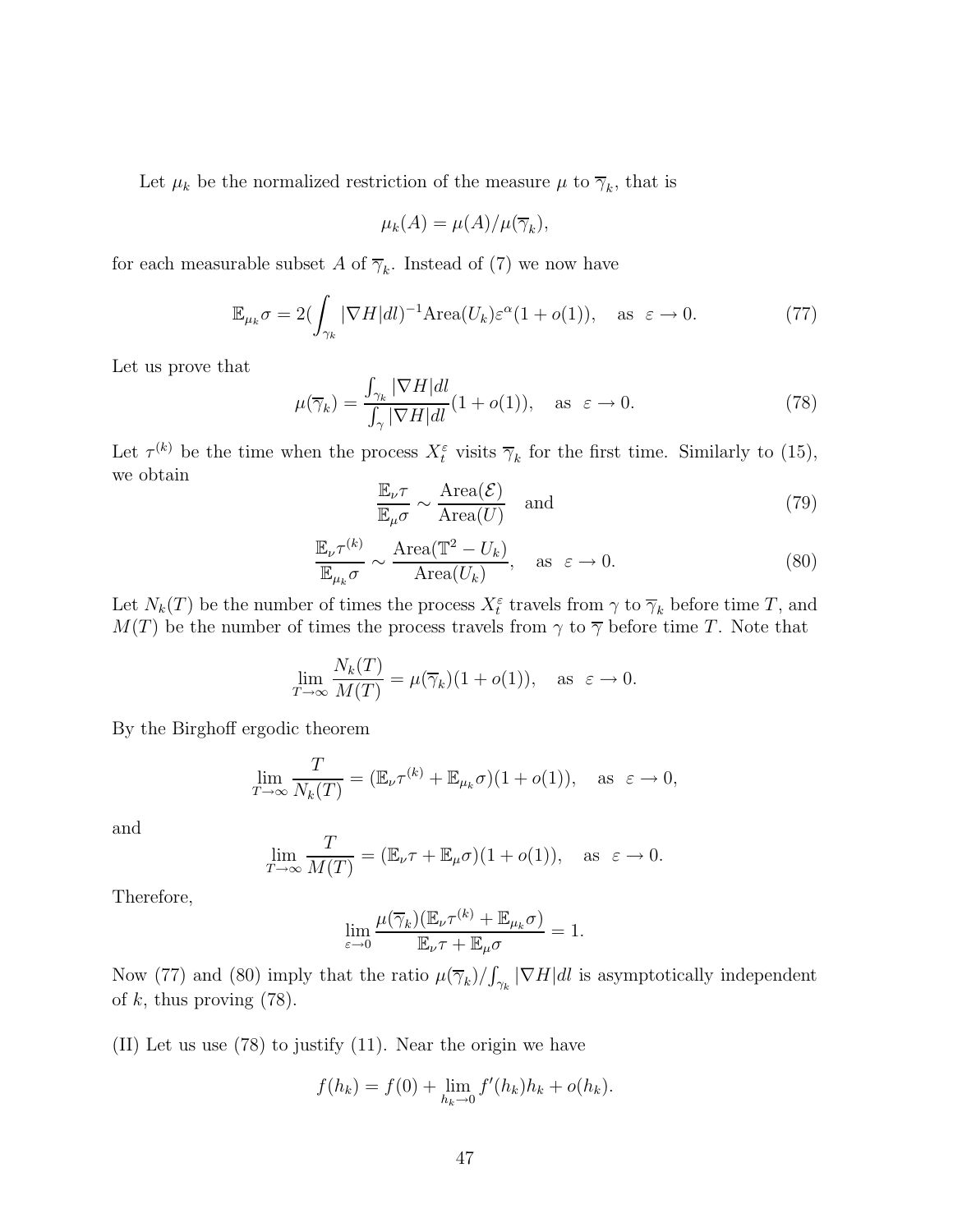Let  $r_k = 1$  if  $M_k$  is a maximum, and  $r_k = -1$  if  $M_k$  is a minimum. Observe that, since  $\mu$ and  $\nu$  are invariant,  $\nu(X_{\tau}^{\varepsilon} \in \overline{\gamma}_k) = \mu(\overline{\gamma}_k)$ . Therefore,

$$
\mathbb{E}_{\nu}\left(f(h(X_{\tau}^{\varepsilon})) - f(h(X_{0}^{\varepsilon})) - \int_{0}^{\tau} (Lf)(X_{s}^{\varepsilon})ds\right) \sim \sum_{k} r_{k}\mu(\overline{\gamma}_{k}) \lim_{h_{k} \to 0} f'(h_{k}) - q\mathbb{E}_{\nu}\tau + o(\varepsilon^{\alpha})
$$

$$
= \varepsilon^{\alpha} \left[ \frac{\sum_{k} r_{k} \left(\int_{\gamma_{k}} |\nabla H|dl\right) \lim_{h_{k} \to 0} f'(h_{k})}{\int_{\gamma} |\nabla H|dl} - \frac{2q \text{Area}(\mathcal{E})}{\int_{\gamma} |\nabla H|dl} + o(1) \right] = o(\varepsilon^{\alpha}),
$$

where the expression for  $\mathbb{E}_{\nu} \tau$  was obtained from (77), (78), and (79).

(III) Parts (I) and (II) explain the new gluing conditions. The proof of the mixing of  $\xi_n^1$  and  $\xi_n^2$  needs to be modified as well. Namely, we introduce the stopping times  $\tau_{\varepsilon,k} = \min\{n : d(X_n, B_k) \leq \varepsilon^{1/2}\}\$ , where  $B_k$  is the preimage of  $A_k$  on  $\Gamma$ . Also let  $N_k(x) = \min\{n : d(Y_n, B_k) \leq \sqrt{n\varepsilon}\}\.$  Lemma 4.6 needs to be modified as follows.

**Lemma 4.6\*** For any  $\delta > 0$  there is  $\varepsilon_0 > 0$  such that for any k

$$
\mathbb{P}_x(\tau_{\varepsilon,k} = N_k(x) \text{ and } \tau^{(k)} \le \tau^{(j)} \text{ for all } j \ne k) \ge \varepsilon^{\frac{1}{6} + \delta} \tag{81}
$$

for all  $\varepsilon < \varepsilon_0$  for all  $x \in \Gamma$ .

Equation (81) implies in particular that

$$
\mathbb{P}_x(\tau^{(k)} \le \tau^{(j)} \text{ for all } j \ne k) \ge \varepsilon^{\frac{1}{6}+\delta}.
$$

The argument of Section 7 now gives

$$
\sup_{x \in \overline{\gamma}} (\text{Var}(P_1^n(x, dy) - \mu(dy))) \le r c^{n\varepsilon^{1/6 + \delta}}, \quad \sup_{x \in \gamma} (\text{Var}(P_2^n(x, dy) - \nu(dy))) \le r c^{n\varepsilon^{1/6 + \delta}} \tag{82}
$$

for some  $r > 0$  and  $0 < c < 1$ , which suffices for the purposes of Section 2.

To derive (81) we proceed as in the proof of Lemma 4.6. We split  $N_k(x) = n_1 + n_2$ as in Section 5. Let us consider the more complicated case when  $n_1 > 0$ . The bad times now are defined by the condition

$$
d(Y_n, B_j) \le \sqrt{n} \varepsilon^{1/2 - \alpha_1}
$$
 for some j.

The contribution of the bad times is estimated as before except that now we have "very bad times" when

$$
d(X_n, B_j) \le \varepsilon^{1/2 - \delta} \text{ for some } j \ne k,
$$

because then the orbit can be sucked into  $U_j$ . Let  $n_3 = \left[\varepsilon^{-(1/2-2\delta)/(3/2+\delta)}\right]$ . Observe that with probability  $1 - O(\varepsilon^R)$  the time difference between two very bad times corresponding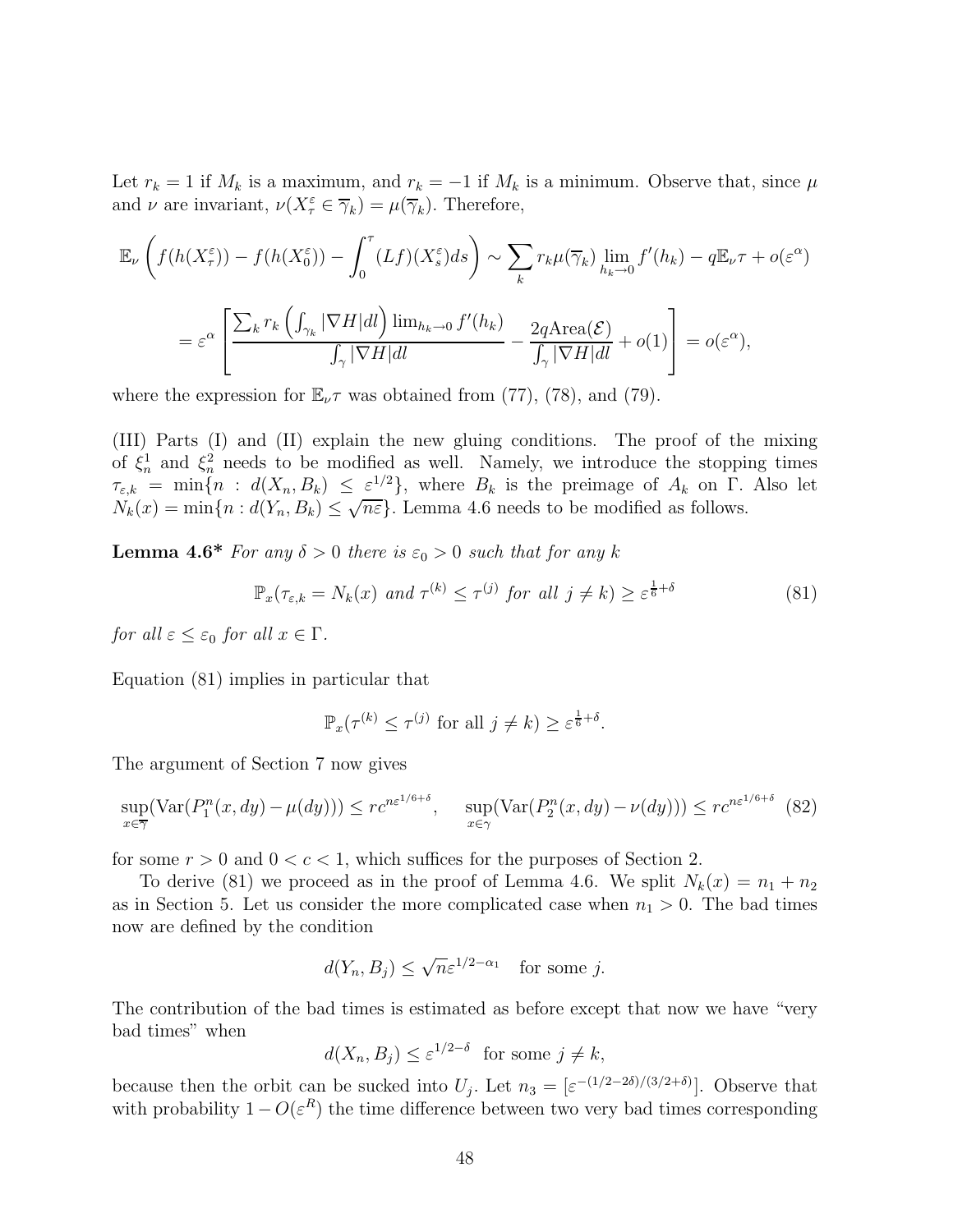to the same j is at least  $n_3$ . Indeed, the probability that both  $m_1$  and  $m_2$  are very bad is  $O(\varepsilon^R)$  unless  $m = m_2 - m_1$  satisfies

$$
||m\rho|| < \sqrt{m} \varepsilon^{1/2-2\delta}.
$$

This is impossible for  $m \leq n_3$  since  $m^{-(1+\delta)} \leq ||m||$  due to Lemma 5.1. We can estimate  $\mathbb{P}(\tau^{(j)} > n_3$  for all  $j \neq k$ ) from below by a constant since there is at most one very bad time for each j before  $n_3$ , and even if the orbit passes near a saddle point it avoids  $U_j$ with positive probability. Using arguments similar to those in the proof of Lemma 5.4, the conditional probability to have very bad time between  $n_3$  and  $n_1$  given that  $\tau^{(j)} > n_3$ for all  $j \neq k$  can be bounded by

$$
\frac{n_1}{n_3} \frac{\varepsilon^{1/2-\delta}}{\sqrt{n_3 \varepsilon}} = o(\frac{\sqrt{n_2}}{\sqrt{n_1}}).
$$

Thus we have the following analogue of Part (a) of Lemma 5.4. (a<sup>\*</sup>) There is a positive constant  $k_1$ , such that for all sufficiently small  $\varepsilon$  and all x such that  $n_1 \neq 0$  we have

$$
\mathbb{P}_x(||\theta(X_{n_1}) + \rho n_2|| \leq \sqrt{n_2 \varepsilon} \text{ and } \tau^{(j)} > n_1 \text{ for all } j \neq k) \geq \frac{k_1 \sqrt{n_2}}{\sqrt{n_1}}.
$$

Finally,  $\mathbb{P}(\tau^{(j)} > N_k(x) \text{ for all } j \neq k | \tau^{(j)} \geq n_1 \text{ for all } j \neq k)$  can be bounded from below by a constant similarly to  $\mathbb{P}(\tau^{(j)} > n_3$  for all  $j \neq k$ ), and thus an analogue of Part (b) of Lemma 5.4 also remains valid.

The rest of the proof of (81) proceeds as in Section 5.

## $\Box$

Finally, the result remains true if some of the periodic components contain more than one critical point. In this case the edges  $I_k$  should be replaced by sub-graphs  $\mathbb{G}_k$ , which contain one common vertex, corresponding to the entire ergodic component. The other vertices of  $\mathbb{G}_k$  correspond to the critical points of H inside  $U_k$ , and the gluing conditions on those vertices are given in [7].

**Acknowledgements**: We are grateful to Prof. M. Freidlin for introducing us to this problem and for many useful discussions. DD was partially supported by the NSF and IPST. LK was partially supported by the NSF.

#### References

- [1] Arnold V. I. Topological and ergodic properties of closed 1-forms with incommensurable periods, Funct. Anal. Appl. 25 (1991), no. 2, 81–90.
- [2] Cornfeld I. P., Fomin S. V., Sinai Ya. G. Ergodic theory, Grundlehren der Mathematischen Wissenschaften 245 (1982) Springer, New York, 1982.
- [3] Doob J. L. Stochastic Processes. J. Wiley and Sons, 1953.